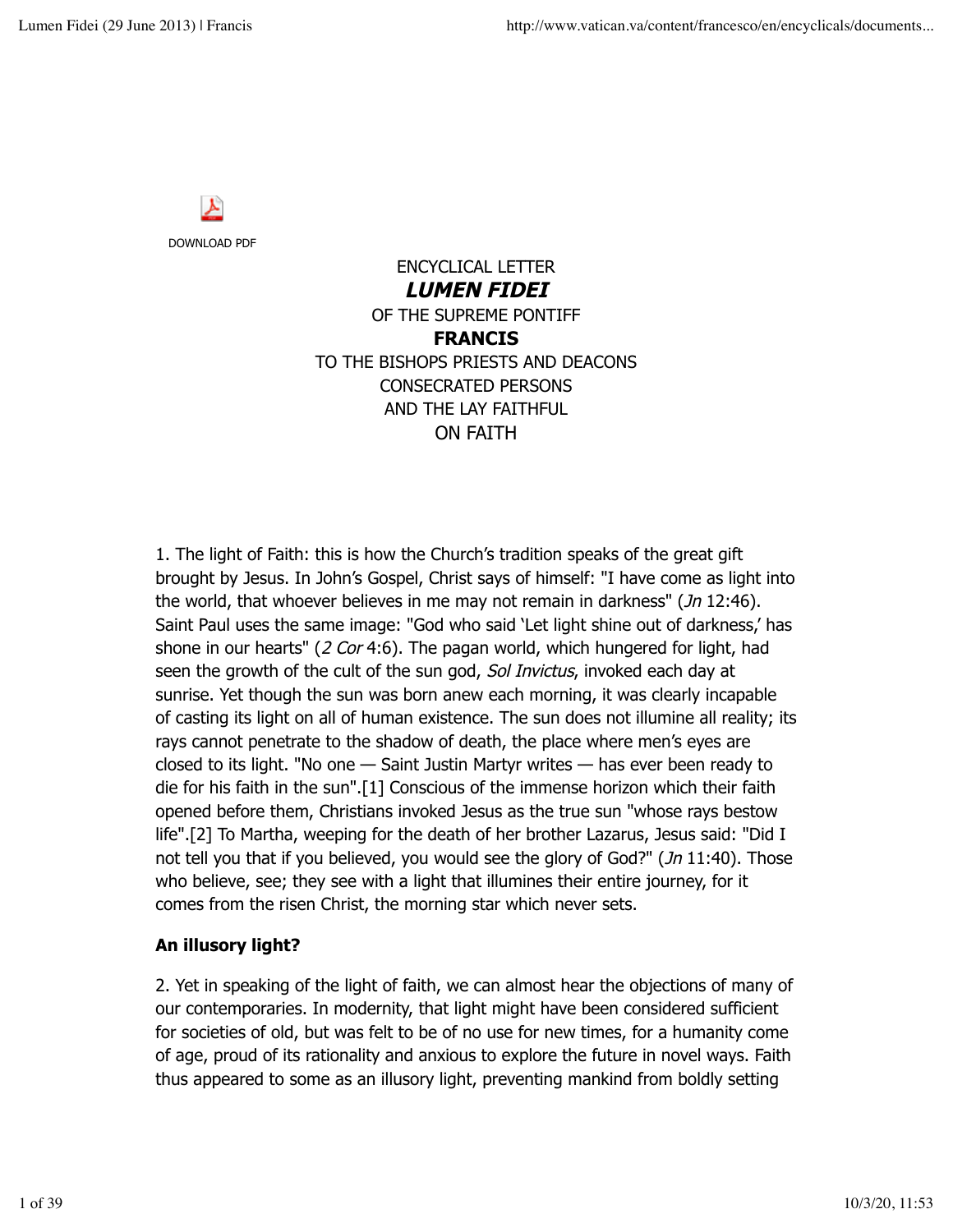out in quest of knowledge. The young Nietzsche encouraged his sister Elisabeth to take risks, to tread "new paths… with all the uncertainty of one who must find his own way", adding that "this is where humanity's paths part: if you want peace of soul and happiness, then believe, but if you want to be a follower of truth, then seek".[3] Belief would be incompatible with seeking. From this starting point Nietzsche was to develop his critique of Christianity for diminishing the full meaning of human existence and stripping life of novelty and adventure. Faith would thus be the illusion of light, an illusion which blocks the path of a liberated humanity to its future.

3. In the process, faith came to be associated with darkness. There were those who tried to save faith by making room for it alongside the light of reason. Such room would open up wherever the light of reason could not penetrate, wherever certainty was no longer possible. Faith was thus understood either as a leap in the dark, to be taken in the absence of light, driven by blind emotion, or as a subjective light, capable perhaps of warming the heart and bringing personal consolation, but not something which could be proposed to others as an objective and shared light which points the way. Slowly but surely, however, it would become evident that the light of autonomous reason is not enough to illumine the future; ultimately the future remains shadowy and fraught with fear of the unknown. As a result, humanity renounced the search for a great light, Truth itself, in order to be content with smaller lights which illumine the fleeting moment yet prove incapable of showing the way. Yet in the absence of light everything becomes confused; it is impossible to tell good from evil, or the road to our destination from other roads which take us in endless circles, going nowhere.

#### **A light to be recovered**

4. There is an urgent need, then, to see once again that faith is a light, for once the flame of faith dies out, all other lights begin to dim. The light of faith is unique, since it is capable of illuminating every aspect of human existence. A light this powerful cannot come from ourselves but from a more primordial source: in a word, it must come from God. Faith is born of an encounter with the living God who calls us and reveals his love, a love which precedes us and upon which we can lean for security and for building our lives. Transformed by this love, we gain fresh vision, new eyes to see; we realize that it contains a great promise of fulfilment, and that a vision of the future opens up before us. Faith, received from God as a supernatural gift, becomes a light for our way, guiding our journey through time. On the one hand, it is a light coming from the past, the light of the foundational memory of the life of Jesus which revealed his perfectly trustworthy love, a love capable of triumphing over death. Yet since Christ has risen and draws us beyond death, faith is also a light coming from the future and opening before us vast horizons which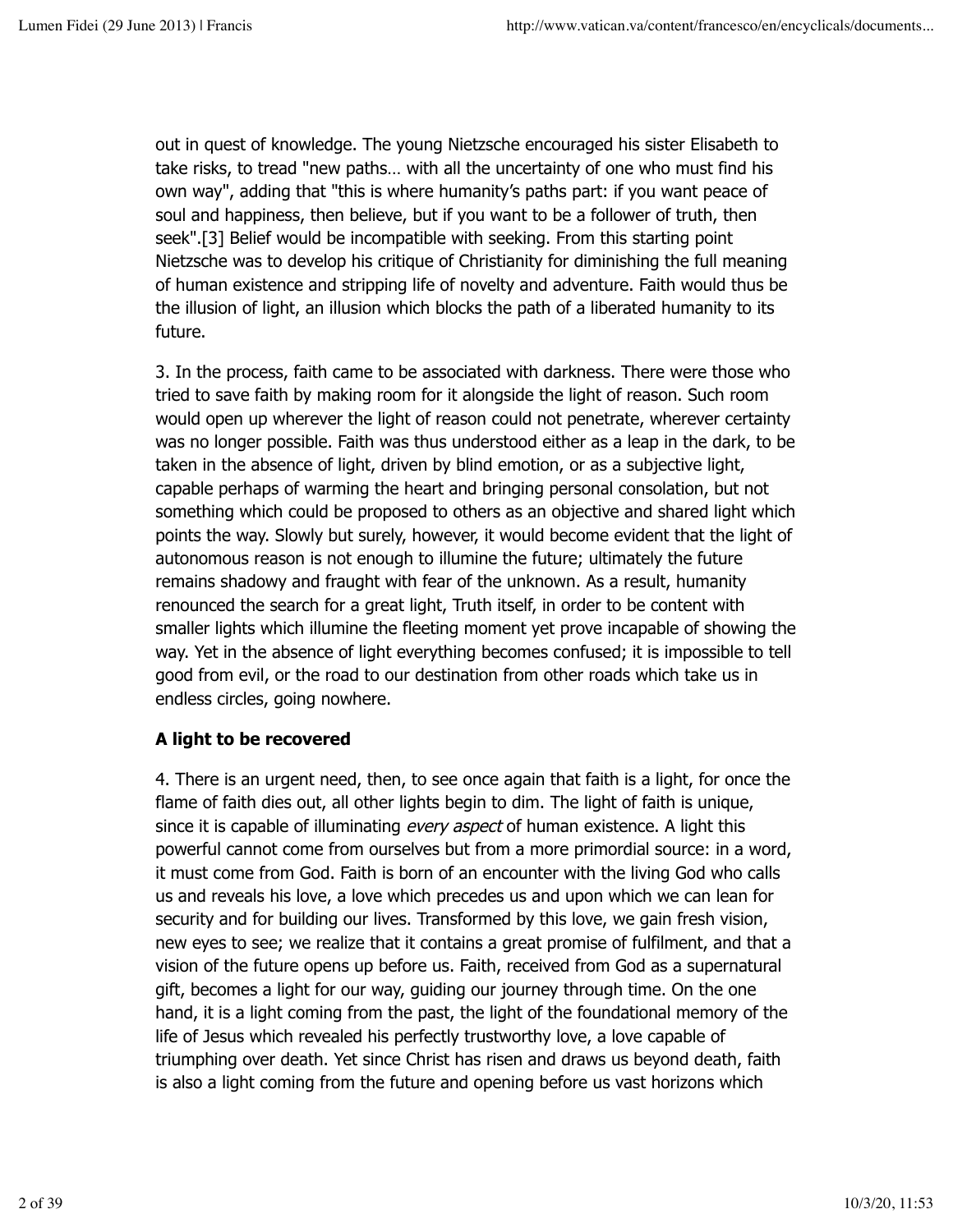guide us beyond our isolated selves towards the breadth of communion. We come to see that faith does not dwell in shadow and gloom; it is a light for our darkness. Dante, in the Divine Comedy, after professing his faith to Saint Peter, describes that light as a "spark, which then becomes a burning flame and like a heavenly star within me glimmers".[4] It is this light of faith that I would now like to consider, so that it can grow and enlighten the present, becoming a star to brighten the horizon of our journey at a time when mankind is particularly in need of light.

5. Christ, on the eve of his passion, assured Peter: "I have prayed for you that your faith may not fail" ( $Lk$  22:32). He then told him to strengthen his brothers and sisters in that same faith. Conscious of the duty entrusted to the Successor of Peter, Benedict XVI proclaimed the present Year of Faith, a time of grace which is helping us to sense the great joy of believing and to renew our wonder at the vast horizons which faith opens up, so as then to profess that faith in its unity and integrity, faithful to the memory of the Lord and sustained by his presence and by the working of the Holy Spirit. The conviction born of a faith which brings grandeur and fulfilment to life, a faith centred on Christ and on the power of his grace, inspired the mission of the first Christians. In the acts of the martyrs, we read the following dialogue between the Roman prefect Rusticus and a Christian named Hierax: "'Where are your parents?', the judge asked the martyr. He replied: 'Our true father is Christ, and our mother is faith in him'".[5] For those early Christians, faith, as an encounter with the living God revealed in Christ, was indeed a "mother", for it had brought them to the light and given birth within them to divine life, a new experience and a luminous vision of existence for which they were prepared to bear public witness to the end.

6. The Year of Faith was inaugurated on the fiftieth anniversary of the opening of the Second Vatican Council. This is itself a clear indication that Vatican II was a Council on faith,[6] inasmuch as it asked us to restore the primacy of God in Christ to the centre of our lives, both as a Church and as individuals. The Church never takes faith for granted, but knows that this gift of God needs to be nourished and reinforced so that it can continue to guide her pilgrim way. The Second Vatican Council enabled the light of faith to illumine our human experience from within, accompanying the men and women of our time on their journey. It clearly showed how faith enriches life in all its dimensions.

7. These considerations on faith  $-$  in continuity with all that the Church's magisterium has pronounced on this theological virtue[7] — are meant to supplement what Benedict XVI had written in his encyclical letters on charity and hope. He himself had almost completed a first draft of an encyclical on faith. For this I am deeply grateful to him, and as his brother in Christ I have taken up his fine work and added a few contributions of my own. The Successor of Peter, yesterday,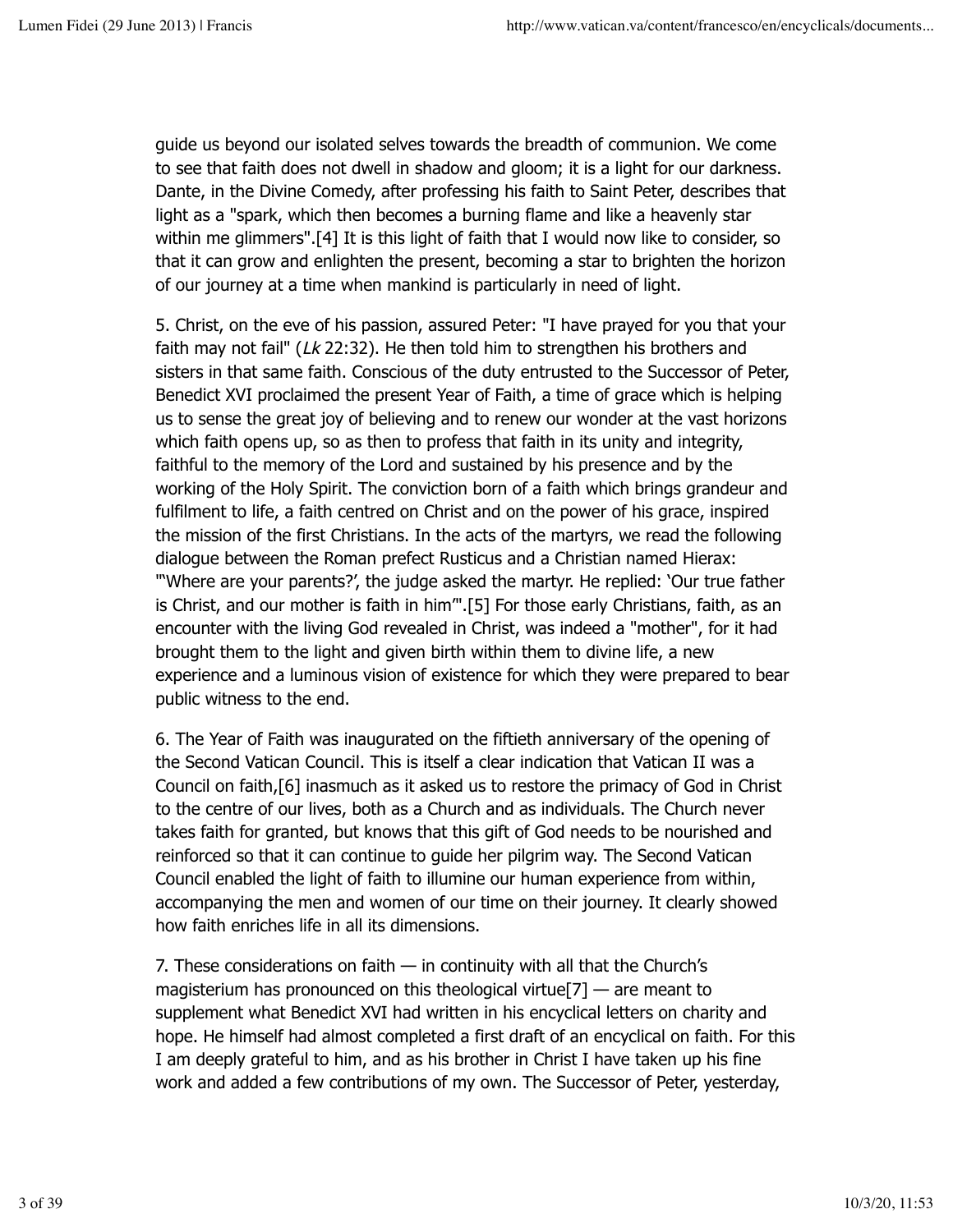today and tomorrow, is always called to strengthen his brothers and sisters in the priceless treasure of that faith which God has given as a light for humanity's path.

In God's gift of faith, a supernatural infused virtue, we realize that a great love has been offered us, a good word has been spoken to us, and that when we welcome that word, Jesus Christ the Word made flesh, the Holy Spirit transforms us, lights up our way to the future and enables us joyfully to advance along that way on wings of hope. Thus wonderfully interwoven, faith, hope and charity are the driving force of the Christian life as it advances towards full communion with God. But what is it like, this road which faith opens up before us? What is the origin of this powerful light which brightens the journey of a successful and fruitful life?

#### CHAPTER ONE

## **WE HAVE BELIEVED IN LOVE (cf. 1 Jn 4:16)**

#### **Abraham, our father in faith**

8. Faith opens the way before us and accompanies our steps through time. Hence, if we want to understand what faith is, we need to follow the route it has taken, the path trodden by believers, as witnessed first in the Old Testament. Here a unique place belongs to Abraham, our father in faith. Something disturbing takes place in his life: God speaks to him; he reveals himself as a God who speaks and calls his name. Faith is linked to hearing. Abraham does not see God, but hears his voice. Faith thus takes on a personal aspect. God is not the god of a particular place, or a deity linked to specific sacred time, but the God of a person, the God of Abraham, Isaac and Jacob, capable of interacting with man and establishing a covenant with him. Faith is our response to a word which engages us personally, to a "Thou" who calls us by name.

9. The word spoken to Abraham contains both a call and a promise. First, it is a call to leave his own land, a summons to a new life, the beginning of an exodus which points him towards an unforeseen future. The sight which faith would give to Abraham would always be linked to the need to take this step forward: faith "sees" to the extent that it journeys, to the extent that it chooses to enter into the horizons opened up by God's word. This word also contains a promise: Your descendants will be great in number, you will be the father of a great nation (cf. Gen 13:16; 15:5; 22:17). As a response to a word which preceded it, Abraham's faith would always be an act of remembrance. Yet this remembrance is not fixed on past events but, as the memory of a promise, it becomes capable of opening up the future, shedding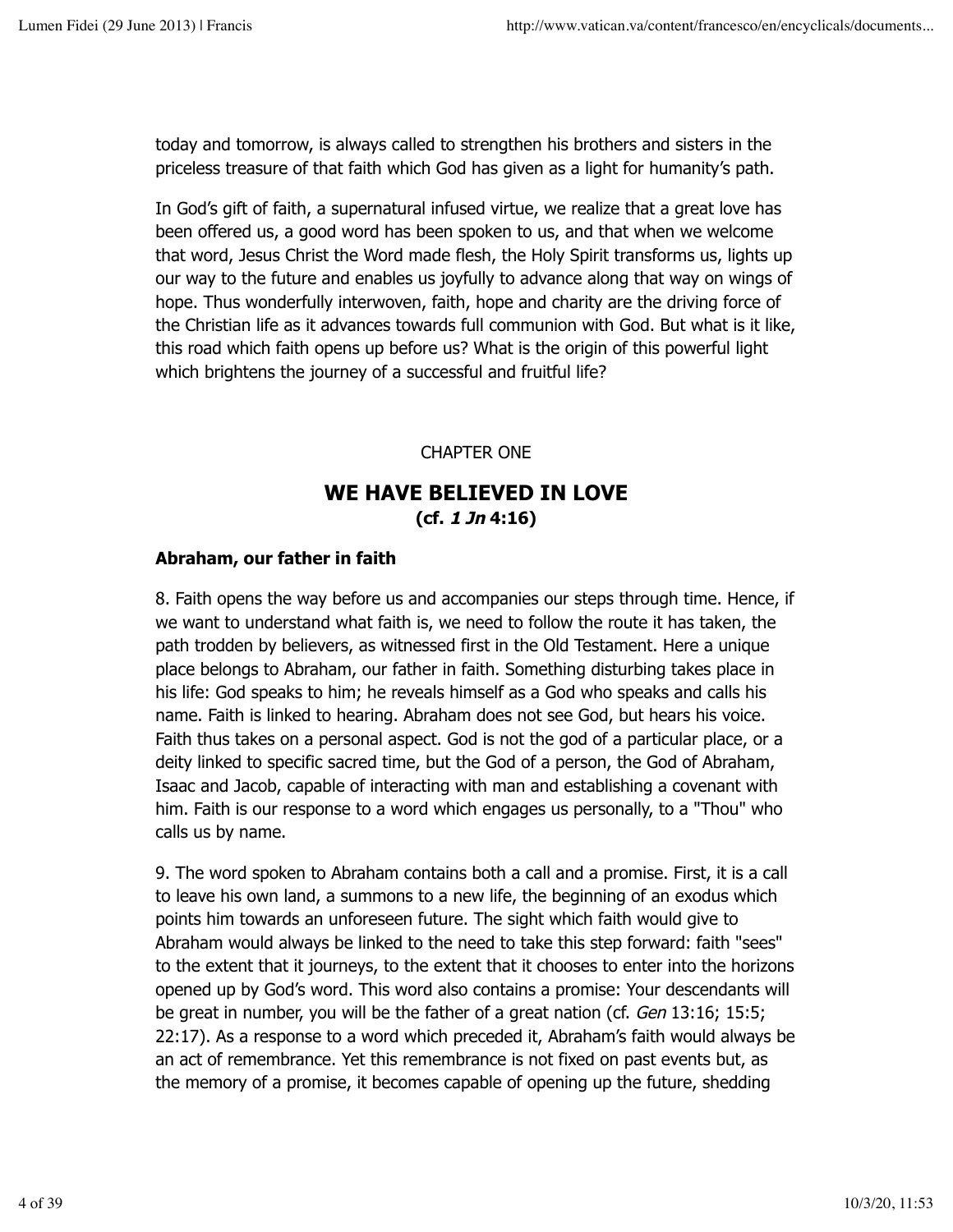light on the path to be taken. We see how faith, as remembrance of the future, memoria futuri, is thus closely bound up with hope.

10. Abraham is asked to entrust himself to this word. Faith understands that something so apparently ephemeral and fleeting as a word, when spoken by the God who is fidelity, becomes absolutely certain and unshakable, guaranteeing the continuity of our journey through history. Faith accepts this word as a solid rock upon which we can build, a straight highway on which we can travel. In the Bible, faith is expressed by the Hebrew word 'emûn?h, derived from the verb 'am?n whose root means "to uphold". The term 'emûn?h can signify both God's fidelity and man's faith. The man of faith gains strength by putting himself in the hands of the God who is faithful. Playing on this double meaning of the word — also found in the corresponding terms in Greek (pistós) and Latin (fidelis) — Saint Cyril of Jerusalem praised the dignity of the Christian who receives God's own name: both are called "faithful".[8] As Saint Augustine explains: "Man is faithful when he believes in God and his promises; God is faithful when he grants to man what he has promised".[9]

11. A final element of the story of Abraham is important for understanding his faith. God's word, while bringing newness and surprise, is not at all alien to Abraham's experience. In the voice which speaks to him, the patriarch recognizes a profound call which was always present at the core of his being. God ties his promise to that aspect of human life which has always appeared most "full of promise", namely, parenthood, the begetting of new life: "Sarah your wife shall bear you a son, and you shall name him Isaac" (Gen 17:19). The God who asks Abraham for complete trust reveals himself to be the source of all life. Faith is thus linked to God's fatherhood, which gives rise to all creation; the God who calls Abraham is the Creator, the one who "calls into existence the things that do not exist" (Rom 4:17), the one who "chose us before the foundation of the world… and destined us for adoption as his children" (*Eph* 1:4-5). For Abraham, faith in God sheds light on the depths of his being, it enables him to acknowledge the wellspring of goodness at the origin of all things and to realize that his life is not the product of non-being or chance, but the fruit of a personal call and a personal love. The mysterious God who called him is no alien deity, but the God who is the origin and mainstay of all that is. The great test of Abraham's faith, the sacrifice of his son Isaac, would show the extent to which this primordial love is capable of ensuring life even beyond death. The word which could raise up a son to one who was "as good as dead", in "the barrenness" of Sarah's womb (cf. Rom 4:19), can also stand by his promise of a future beyond all threat or danger (cf. Heb 11:19; Rom 4:21).

## **The faith of Israel**

12. The history of the people of Israel in the Book of Exodus follows in the wake of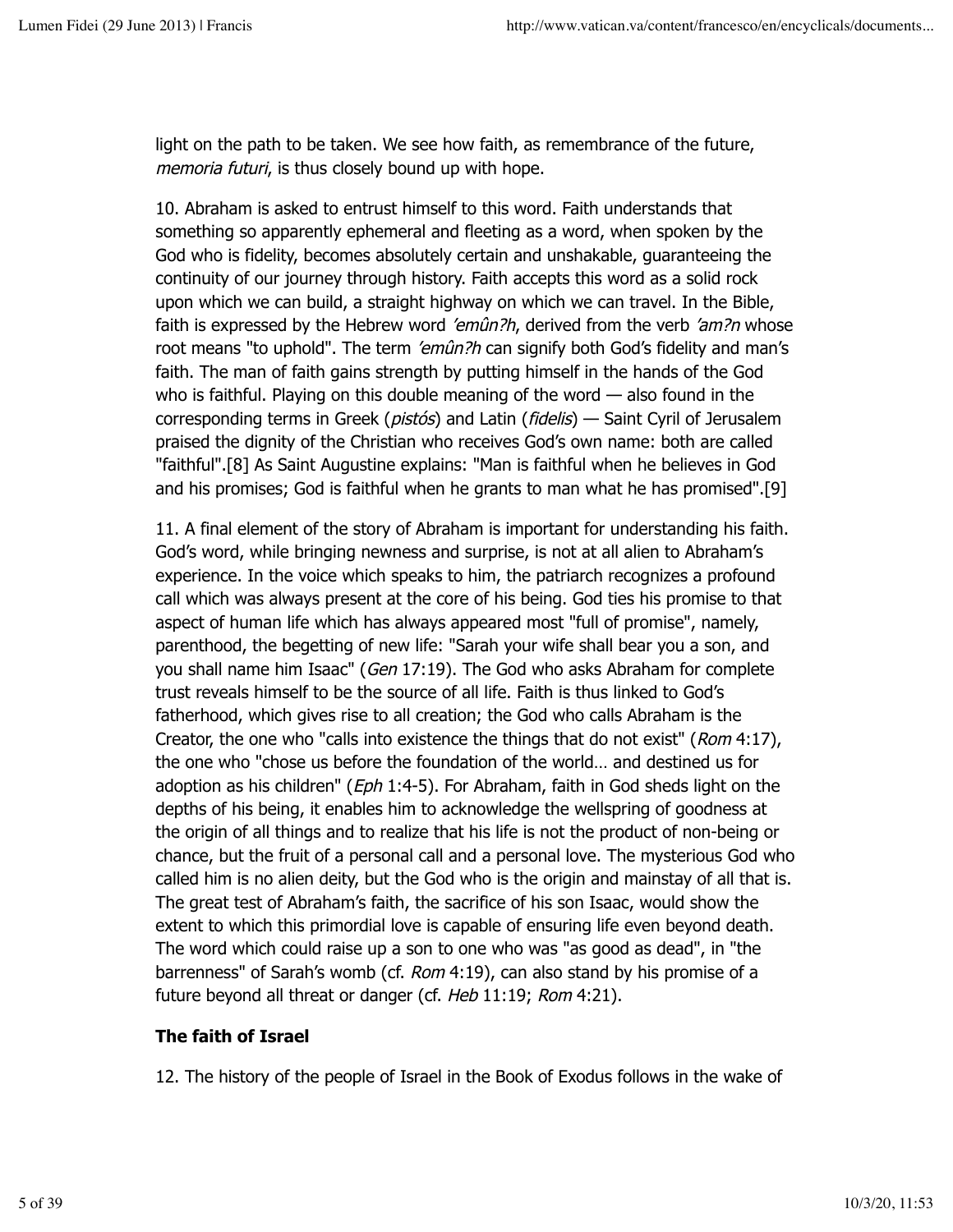Abraham's faith. Faith once again is born of a primordial gift: Israel trusts in God, who promises to set his people free from their misery. Faith becomes a summons to a lengthy journey leading to worship of the Lord on Sinai and the inheritance of a promised land. God's love is seen to be like that of a father who carries his child along the way (cf.  $Dt$  1:31). Israel's confession of faith takes shape as an account of God's deeds in setting his people free and acting as their guide (cf. *Dt* 26:5-11), an account passed down from one generation to the next. God's light shines for Israel through the remembrance of the Lord's mighty deeds, recalled and celebrated in worship, and passed down from parents to children. Here we see how the light of faith is linked to concrete life-stories, to the grateful remembrance of God's mighty deeds and the progressive fulfilment of his promises. Gothic architecture gave clear expression to this: in the great cathedrals light comes down from heaven by passing through windows depicting the history of salvation. God's light comes to us through the account of his self-revelation, and thus becomes capable of illuminating our passage through time by recalling his gifts and demonstrating how he fulfils his promises.

13. The history of Israel also shows us the temptation of unbelief to which the people yielded more than once. Here the opposite of faith is shown to be idolatry. While Moses is speaking to God on Sinai, the people cannot bear the mystery of God's hiddenness, they cannot endure the time of waiting to see his face. Faith by its very nature demands renouncing the immediate possession which sight would appear to offer; it is an invitation to turn to the source of the light, while respecting the mystery of a countenance which will unveil itself personally in its own good time. Martin Buber once cited a definition of idolatry proposed by the rabbi of Kock: idolatry is "when a face addresses a face which is not a face".[10] In place of faith in God, it seems better to worship an idol, into whose face we can look directly and whose origin we know, because it is the work of our own hands. Before an idol, there is no risk that we will be called to abandon our security, for idols "have mouths, but they cannot speak" ( $Ps$  115:5). Idols exist, we begin to see, as a pretext for setting ourselves at the centre of reality and worshiping the work of our own hands. Once man has lost the fundamental orientation which unifies his existence, he breaks down into the multiplicity of his desires; in refusing to await the time of promise, his life-story disintegrates into a myriad of unconnected instants. Idolatry, then, is always polytheism, an aimless passing from one lord to another. Idolatry does not offer a journey but rather a plethora of paths leading nowhere and forming a vast labyrinth. Those who choose not to put their trust in God must hear the din of countless idols crying out: "Put your trust in me!" Faith, tied as it is to conversion, is the opposite of idolatry; it breaks with idols to turn to the living God in a personal encounter. Believing means entrusting oneself to a merciful love which always accepts and pardons, which sustains and directs our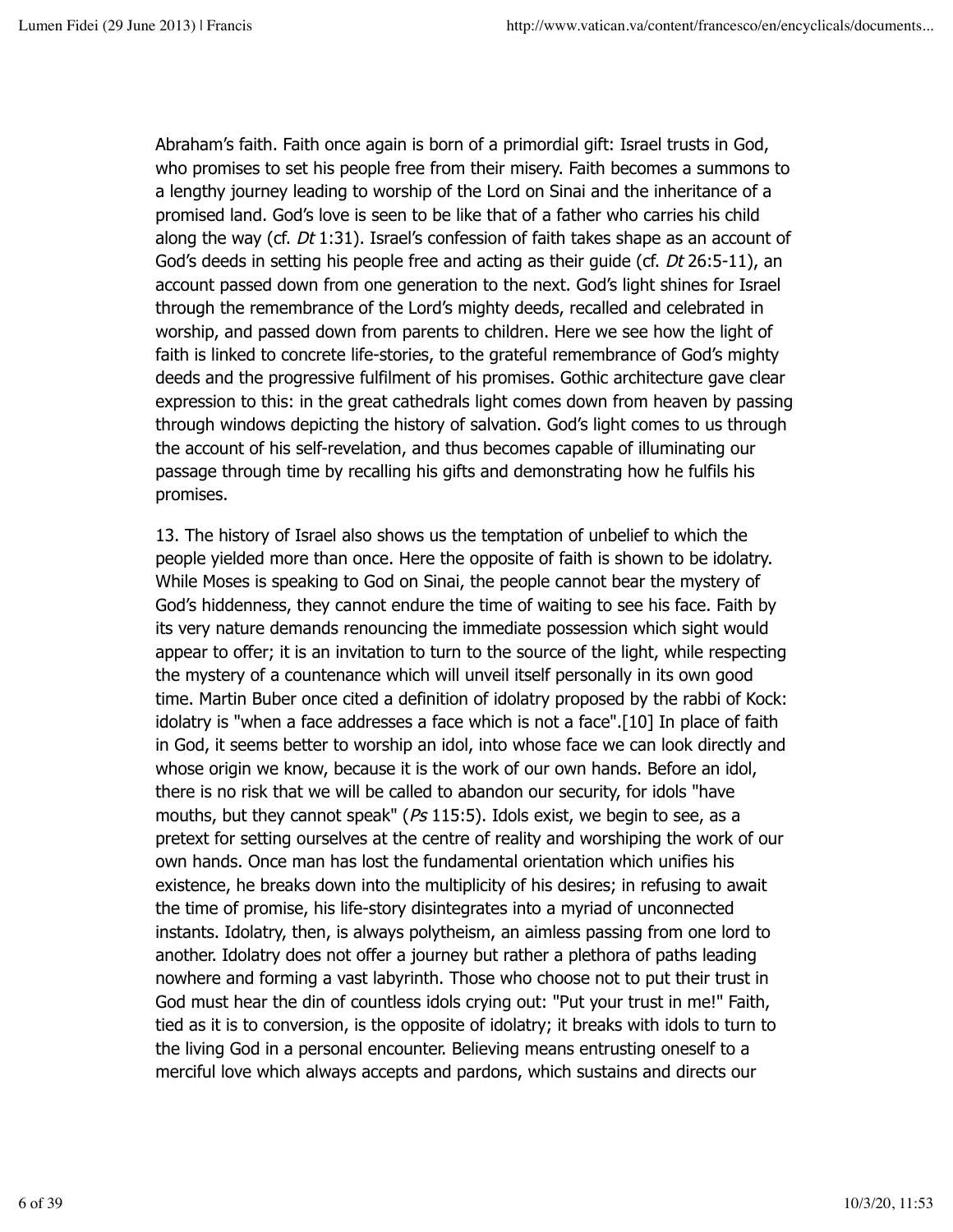lives, and which shows its power by its ability to make straight the crooked lines of our history. Faith consists in the willingness to let ourselves be constantly transformed and renewed by God's call. Herein lies the paradox: by constantly turning towards the Lord, we discover a sure path which liberates us from the dissolution imposed upon us by idols.

14. In the faith of Israel we also encounter the figure of Moses, the mediator. The people may not see the face of God; it is Moses who speaks to YHWH on the mountain and then tells the others of the Lord's will. With this presence of a mediator in its midst, Israel learns to journey together in unity. The individual's act of faith finds its place within a community, within the common "we" of the people who, in faith, are like a single person — "my first-born son", as God would describe all of Israel (cf.  $Ex$  4:22). Here mediation is not an obstacle, but an opening: through our encounter with others, our gaze rises to a truth greater than ourselves. Rousseau once lamented that he could not see God for himself: "How many people stand between God and me!"[11] … "Is it really so simple and natural that God would have sought out Moses in order to speak to Jean Jacques Rousseau?"[12] On the basis of an individualistic and narrow conception of knowledge one cannot appreciate the significance of mediation, this capacity to participate in the vision of another, this shared knowledge which is the knowledge proper to love. Faith is God's free gift, which calls for humility and the courage to trust and to entrust; it enables us to see the luminous path leading to the encounter of God and humanity: the history of salvation.

#### **The fullness of Christian faith**

15. "Abraham rejoiced that he would see my day; he saw it and was glad"  $(Jn 8:56)$ . According to these words of Jesus, Abraham's faith pointed to him; in some sense it foresaw his mystery. So Saint Augustine understood it when he stated that the patriarchs were saved by faith, not faith in Christ who had come but in Christ who was yet to come, a faith pressing towards the future of Jesus.[13] Christian faith is centred on Christ; it is the confession that Jesus is Lord and that God has raised him from the dead (cf. Rom 10:9). All the threads of the Old Testament converge on Christ; he becomes the definitive "Yes" to all the promises, the ultimate basis of our "Amen" to God (cf. 2 Cor 1:20). The history of Jesus is the complete manifestation of God's reliability. If Israel continued to recall God's great acts of love, which formed the core of its confession of faith and broadened its gaze in faith, the life of Jesus now appears as the locus of God's definitive intervention, the supreme manifestation of his love for us. The word which God speaks to us in Jesus is not simply one word among many, but his eternal Word (cf.  $Heb$  1:1-2). God can give no greater guarantee of his love, as Saint Paul reminds us (cf. Rom 8:31-39). Christian faith is thus faith in a perfect love, in its decisive power, in its ability to transform the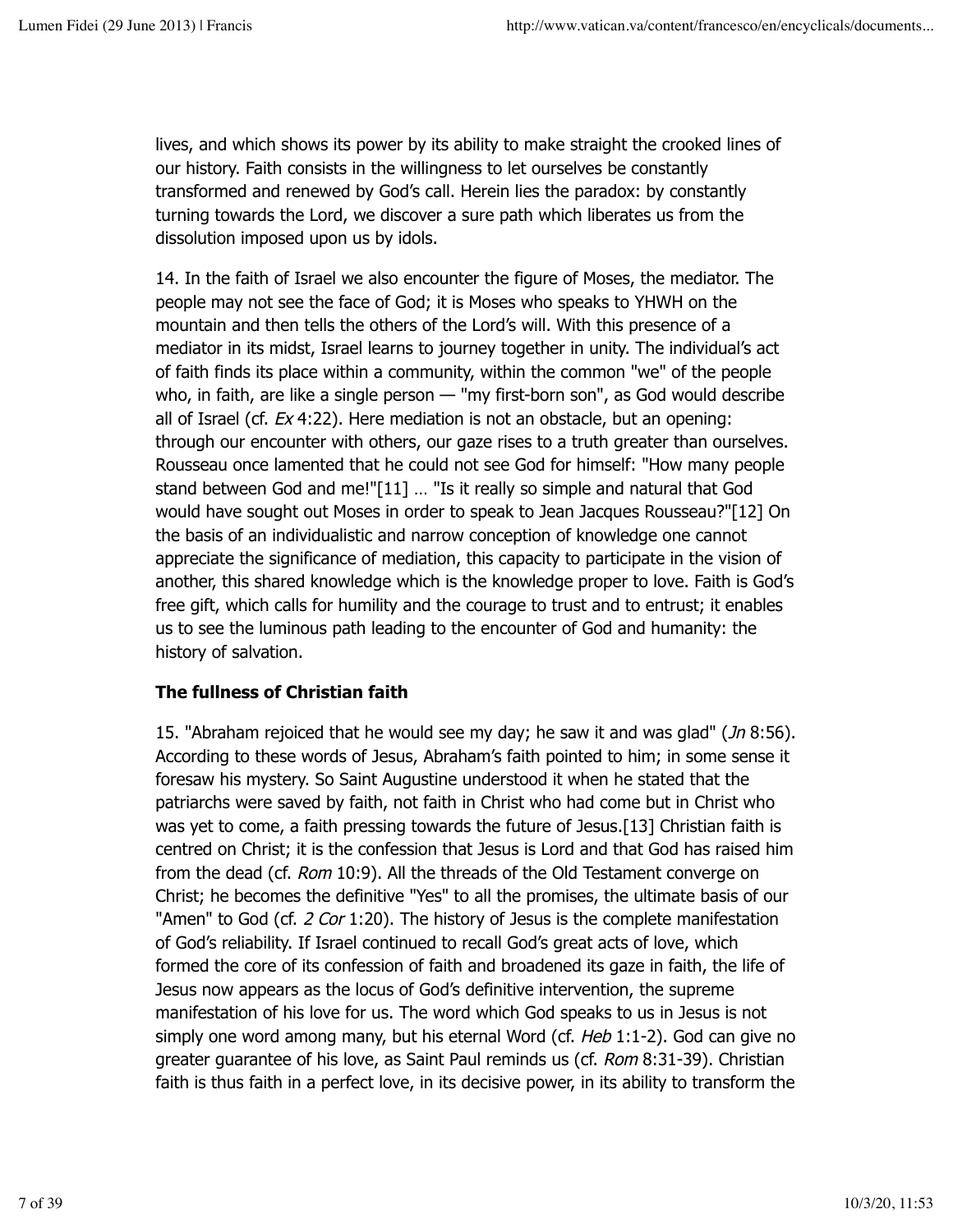world and to unfold its history. "We know and believe the love that God has for us"  $(1 Jn 4:16)$ . In the love of God revealed in Jesus, faith perceives the foundation on which all reality and its final destiny rest.

16. The clearest proof of the reliability of Christ's love is to be found in his dying for our sake. If laying down one's life for one's friends is the greatest proof of love (cf.  $Jn$  15:13), Jesus offered his own life for all, even for his enemies, to transform their hearts. This explains why the evangelists could see the hour of Christ's crucifixion as the culmination of the gaze of faith; in that hour the depth and breadth of God's love shone forth. It was then that Saint John offered his solemn testimony, as together with the Mother of Jesus he gazed upon the pierced one (cf. Jn 19:37): "He who saw this has borne witness, so that you also may believe. His testimony is true, and he knows that he tells the truth" (Jn 19:35). In Dostoevsky's The Idiot, Prince Myshkin sees a painting by Hans Holbein the Younger depicting Christ dead in the tomb and says: "Looking at that painting might cause one to lose his faith".[14] The painting is a gruesome portrayal of the destructive effects of death on Christ's body. Yet it is precisely in contemplating Jesus' death that faith grows stronger and receives a dazzling light; then it is revealed as faith in Christ's steadfast love for us, a love capable of embracing death to bring us salvation. This love, which did not recoil before death in order to show its depth, is something I can believe in; Christ's total self-gift overcomes every suspicion and enables me to entrust myself to him completely.

17. Christ's death discloses the utter reliability of God's love above all in the light of his resurrection. As the risen one, Christ is the trustworthy witness, deserving of faith (cf. Rev 1:5; Heb 2:17), and a solid support for our faith. "If Christ has not been raised, your faith is futile", says Saint Paul (1 Cor 15:17). Had the Father's love not caused Jesus to rise from the dead, had it not been able to restore his body to life, then it would not be a completely reliable love, capable of illuminating also the gloom of death. When Saint Paul describes his new life in Christ, he speaks of "faith in the Son of God, who loved me and gave himself for me" (Gal 2:20). Clearly, this "faith in the Son of God" means Paul's faith in Jesus, but it also presumes that Jesus himself is worthy of faith, based not only on his having loved us even unto death but also on his divine sonship. Precisely because Jesus is the Son, because he is absolutely grounded in the Father, he was able to conquer death and make the fullness of life shine forth. Our culture has lost its sense of God's tangible presence and activity in our world. We think that God is to be found in the beyond, on another level of reality, far removed from our everyday relationships. But if this were the case, if God could not act in the world, his love would not be truly powerful, truly real, and thus not even true, a love capable of delivering the bliss that it promises. It would make no difference at all whether we believed in him or not.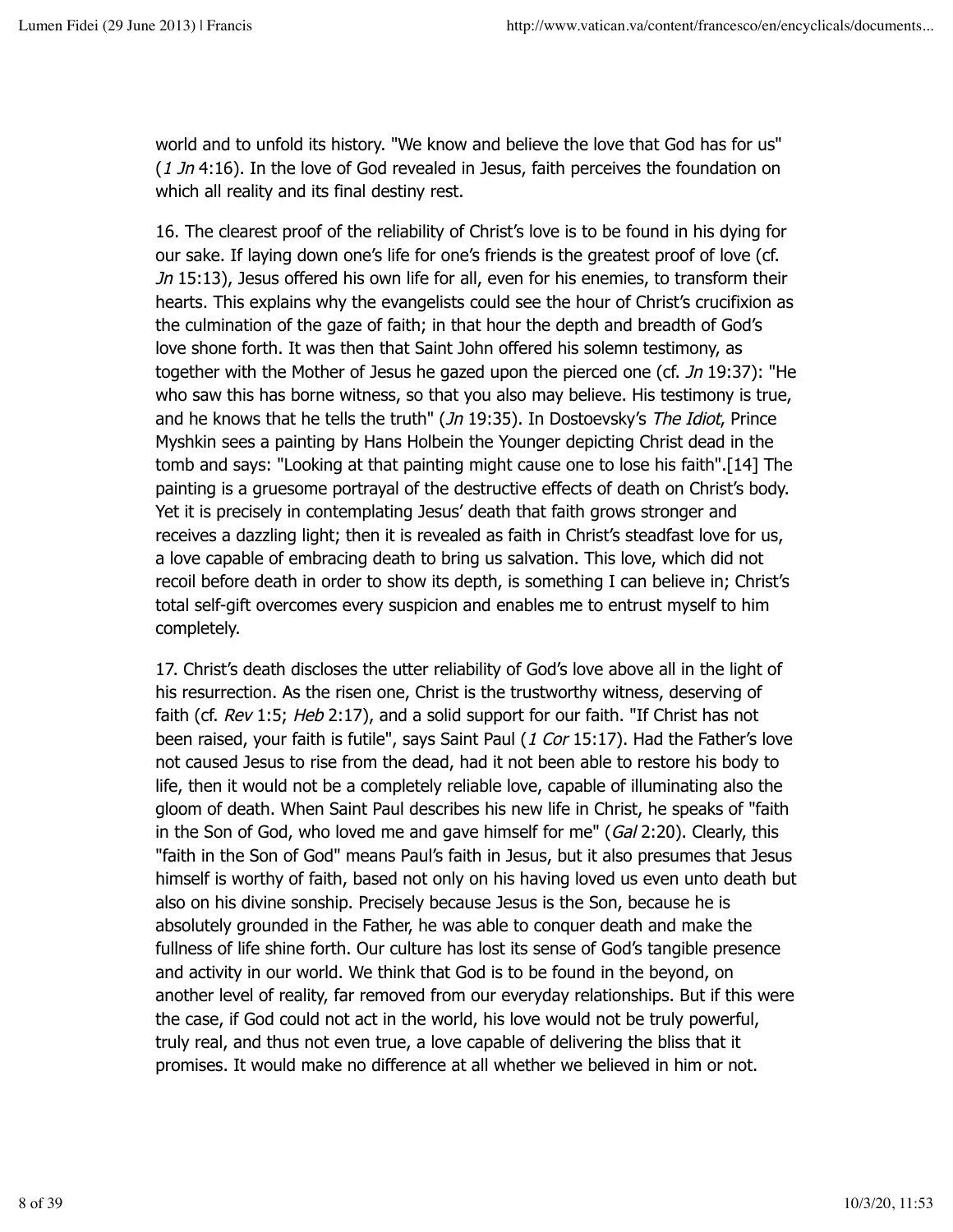Christians, on the contrary, profess their faith in God's tangible and powerful love which really does act in history and determines its final destiny: a love that can be encountered, a love fully revealed in Christ's passion, death and resurrection.

18. This fullness which Jesus brings to faith has another decisive aspect. In faith, Christ is not simply the one in whom we believe, the supreme manifestation of God's love; he is also the one with whom we are united precisely in order to believe. Faith does not merely gaze at Jesus, but sees things as Jesus himself sees them, with his own eyes: it is a participation in his way of seeing. In many areas in our lives we trust others who know more than we do. We trust the architect who builds our home, the pharmacist who gives us medicine for healing, the lawyer who defends us in court. We also need someone trustworthy and knowledgeable where God is concerned. Jesus, the Son of God, is the one who makes God known to us (cf. Jn 1:18). Christ's life, his way of knowing the Father and living in complete and constant relationship with him, opens up new and inviting vistas for human experience. Saint John brings out the importance of a personal relationship with Jesus for our faith by using various forms of the verb "to believe". In addition to "believing that" what Jesus tells us is true, John also speaks of "believing" Jesus and "believing in" Jesus. We "believe" Jesus when we accept his word, his testimony, because he is truthful. We "believe in" Jesus when we personally welcome him into our lives and journey towards him, clinging to him in love and following in his footsteps along the way.

To enable us to know, accept and follow him, the Son of God took on our flesh. In this way he also saw the Father humanly, within the setting of a journey unfolding in time. Christian faith is faith in the incarnation of the Word and his bodily resurrection; it is faith in a God who is so close to us that he entered our human history. Far from divorcing us from reality, our faith in the Son of God made man in Jesus of Nazareth enables us to grasp reality's deepest meaning and to see how much God loves this world and is constantly guiding it towards himself. This leads us, as Christians, to live our lives in this world with ever greater commitment and intensity.

#### **Salvation by faith**

19. On the basis of this sharing in Jesus' way of seeing things, Saint Paul has left us a description of the life of faith. In accepting the gift of faith, believers become a new creation; they receive a new being; as God's children, they are now "sons in the Son". The phrase "Abba, Father", so characteristic of Jesus' own experience, now becomes the core of the Christian experience (cf. Rom 8:15). The life of faith, as a filial existence, is the acknowledgment of a primordial and radical gift which upholds our lives. We see this clearly in Saint Paul's question to the Corinthians: "What have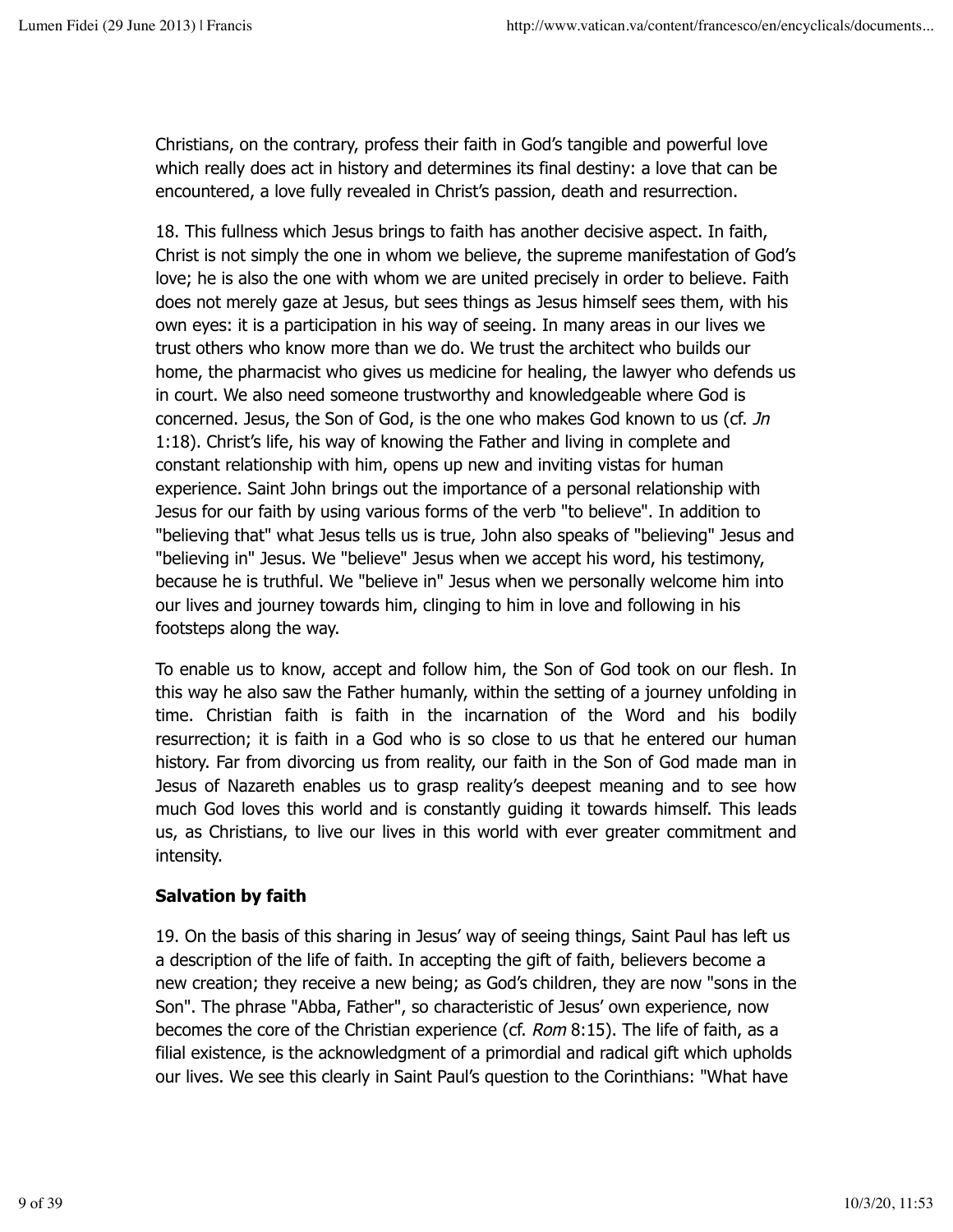you that you did not receive?" (1 Cor 4:7). This was at the very heart of Paul's debate with the Pharisees: the issue of whether salvation is attained by faith or by the works of the law. Paul rejects the attitude of those who would consider themselves justified before God on the basis of their own works. Such people, even when they obey the commandments and do good works, are centred on themselves; they fail to realize that goodness comes from God. Those who live this way, who want to be the source of their own righteousness, find that the latter is soon depleted and that they are unable even to keep the law. They become closed in on themselves and isolated from the Lord and from others; their lives become futile and their works barren, like a tree far from water. Saint Augustine tells us in his usual concise and striking way: "Ab eo qui fecit te, noli deficere nec ad te", "Do not turn away from the one who made you, even to turn towards yourself".[15] Once I think that by turning away from God I will find myself, my life begins to fall apart (cf.  $Lk$  15:11-24). The beginning of salvation is openness to something prior to ourselves, to a primordial gift that affirms life and sustains it in being. Only by being open to and acknowledging this gift can we be transformed, experience salvation and bear good fruit. Salvation by faith means recognizing the primacy of God's gift. As Saint Paul puts it: "By grace you have been saved through faith, and this is not your own doing; it is the gift of God" (*Eph* 2:8).

20. Faith's new way of seeing things is centred on Christ. Faith in Christ brings salvation because in him our lives become radically open to a love that precedes us, a love that transforms us from within, acting in us and through us. This is clearly seen in Saint Paul's exegesis of a text from Deuteronomy, an exegesis consonant with the heart of the Old Testament message. Moses tells the people that God's command is neither too high nor too far away. There is no need to say: "Who will go up for us to heaven and bring it to us?" or "Who will go over the sea for us, and bring it to us?" (Dt 30:11-14). Paul interprets this nearness of God's word in terms of Christ's presence in the Christian. "Do not say in your heart, 'Who will ascend into heaven?' (that is, to bring Christ down), or 'Who will descend into the abyss?' (that is, to bring Christ up from the dead)" (Rom 10:6-7). Christ came down to earth and rose from the dead; by his incarnation and resurrection, the Son of God embraced the whole of human life and history, and now dwells in our hearts through the Holy Spirit. Faith knows that God has drawn close to us, that Christ has been given to us as a great gift which inwardly transforms us, dwells within us and thus bestows on us the light that illumines the origin and the end of life.

21. We come to see the difference, then, which faith makes for us. Those who believe are transformed by the love to which they have opened their hearts in faith. By their openness to this offer of primordial love, their lives are enlarged and expanded. "It is no longer I who live, but Christ who lives in me" (Gal 2:20). "May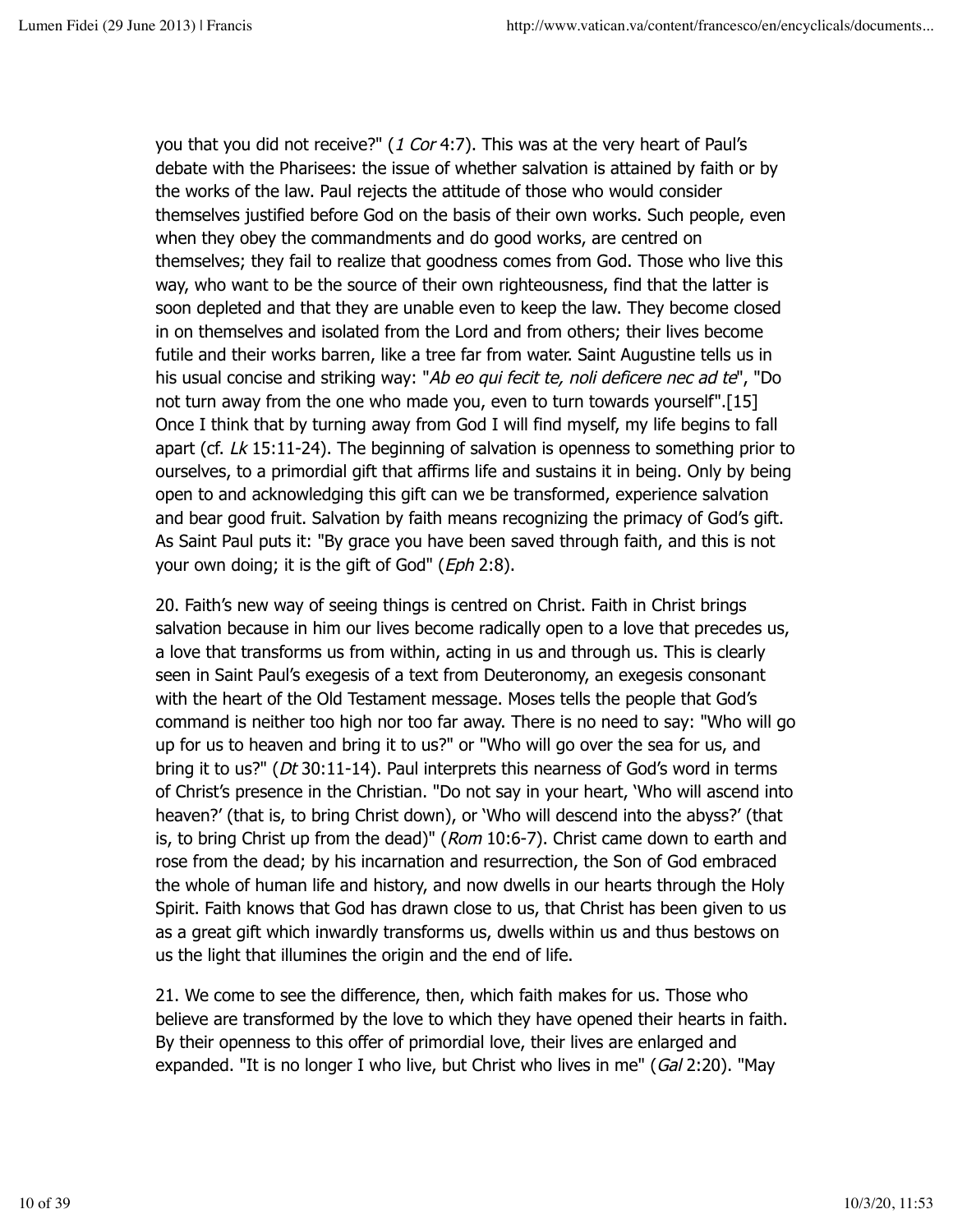Christ dwell in your hearts through faith" (*Eph* 3:17). The self-awareness of the believer now expands because of the presence of another; it now lives in this other and thus, in love, life takes on a whole new breadth. Here we see the Holy Spirit at work. The Christian can see with the eyes of Jesus and share in his mind, his filial disposition, because he or she shares in his love, which is the Spirit. In the love of Jesus, we receive in a certain way his vision. Without being conformed to him in love, without the presence of the Spirit, it is impossible to confess him as Lord (cf. 1) Cor 12:3).

#### **The ecclesial form of faith**

22. In this way, the life of the believer becomes an ecclesial existence, a life lived in the Church. When Saint Paul tells the Christians of Rome that all who believe in Christ make up one body, he urges them not to boast of this; rather, each must think of himself "according to the measure of faith that God has assigned" (Rom 12:3). Those who believe come to see themselves in the light of the faith which they profess: Christ is the mirror in which they find their own image fully realized. And just as Christ gathers to himself all those who believe and makes them his body, so the Christian comes to see himself as a member of this body, in an essential relationship with all other believers. The image of a body does not imply that the believer is simply one part of an anonymous whole, a mere cog in a great machine; rather, it brings out the vital union of Christ with believers and of believers among themselves (cf. Rom 12:4-5). Christians are "one" (cf. Gal 3:28), yet in a way which does not make them lose their individuality; in service to others, they come into their own in the highest degree. This explains why, apart from this body, outside this unity of the Church in Christ, outside this Church which  $-$  in the words of Romano Guardini — "is the bearer within history of the plenary gaze of Christ on the world"[16] — faith loses its "measure"; it no longer finds its equilibrium, the space needed to sustain itself. Faith is necessarily ecclesial; it is professed from within the body of Christ as a concrete communion of believers. It is against this ecclesial backdrop that faith opens the individual Christian towards all others. Christ's word, once heard, by virtue of its inner power at work in the heart of the Christian, becomes a response, a spoken word, a profession of faith. As Saint Paul puts it: "one believes with the heart ... and confesses with the lips" (Rom 10:10). Faith is not a private matter, a completely individualistic notion or a personal opinion: it comes from hearing, and it is meant to find expression in words and to be proclaimed. For "how are they to believe in him of whom they have never heard? And how are they to hear without a preacher?" (Rom 10:14). Faith becomes operative in the Christian on the basis of the gift received, the love which attracts our hearts to Christ (cf. Gal 5:6), and enables us to become part of the Church's great pilgrimage through history until the end of the world. For those who have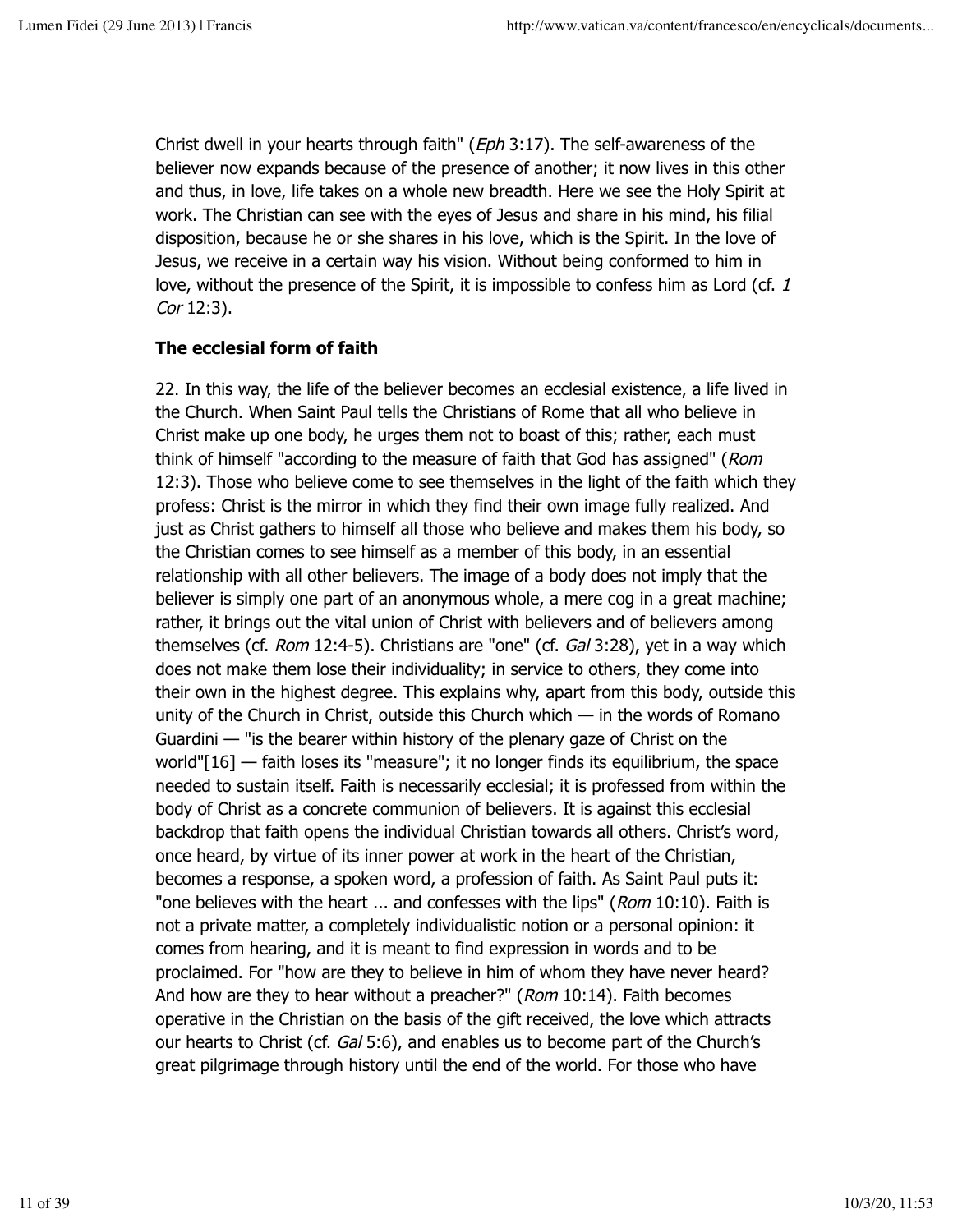been transformed in this way, a new way of seeing opens up, faith becomes light for their eyes.

CHAPTER TWO

## **UNLESS YOU BELIEVE, YOU WILL NOT UNDERSTAND (cf. Is 7:9)**

#### **Faith and truth**

23. Unless you believe, you will not understand (cf. Is 7:9). The Greek version of the Hebrew Bible, the Septuagint translation produced in Alexandria, gives the above rendering of the words spoken by the prophet Isaiah to King Ahaz. In this way, the issue of the knowledge of truth became central to faith. The Hebrew text, though, reads differently; the prophet says to the king: "If you will not believe, you shall not be established". Here there is a play on words, based on two forms of the verb 'am?n: "you will believe" (ta'amînû) and "you shall be established" (t?'?m?nû). Terrified by the might of his enemies, the king seeks the security that an alliance with the great Assyrian empire can offer. The prophet tells him instead to trust completely in the solid and steadfast rock which is the God of Israel. Because God is trustworthy, it is reasonable to have faith in him, to stand fast on his word. He is the same God that Isaiah will later call, twice in one verse, the God who is Amen, "the God of truth" (cf. *Is* 65:16), the enduring foundation of covenant fidelity. It might seem that the Greek version of the Bible, by translating "be established" as "understand", profoundly altered the meaning of the text by moving away from the biblical notion of trust in God towards a Greek notion of intellectual understanding. Yet this translation, while certainly reflecting a dialogue with Hellenistic culture, is not alien to the underlying spirit of the Hebrew text. The firm foundation that Isaiah promises to the king is indeed grounded in an understanding of God's activity and the unity which he gives to human life and to the history of his people. The prophet challenges the king, and us, to understand the Lord's ways, seeing in God's faithfulness the wise plan which governs the ages. Saint Augustine took up this synthesis of the ideas of "understanding" and "being established" in his *Confessions* when he spoke of the truth on which one may rely in order to stand fast: "Then I shall be cast and set firm in the mould of your truth".[17] From the context we know that Augustine was concerned to show that this trustworthy truth of God is, as the Bible makes clear, his own faithful presence throughout history, his ability to hold together times and ages, and to gather into one the scattered strands of our lives.<sup>[18]</sup>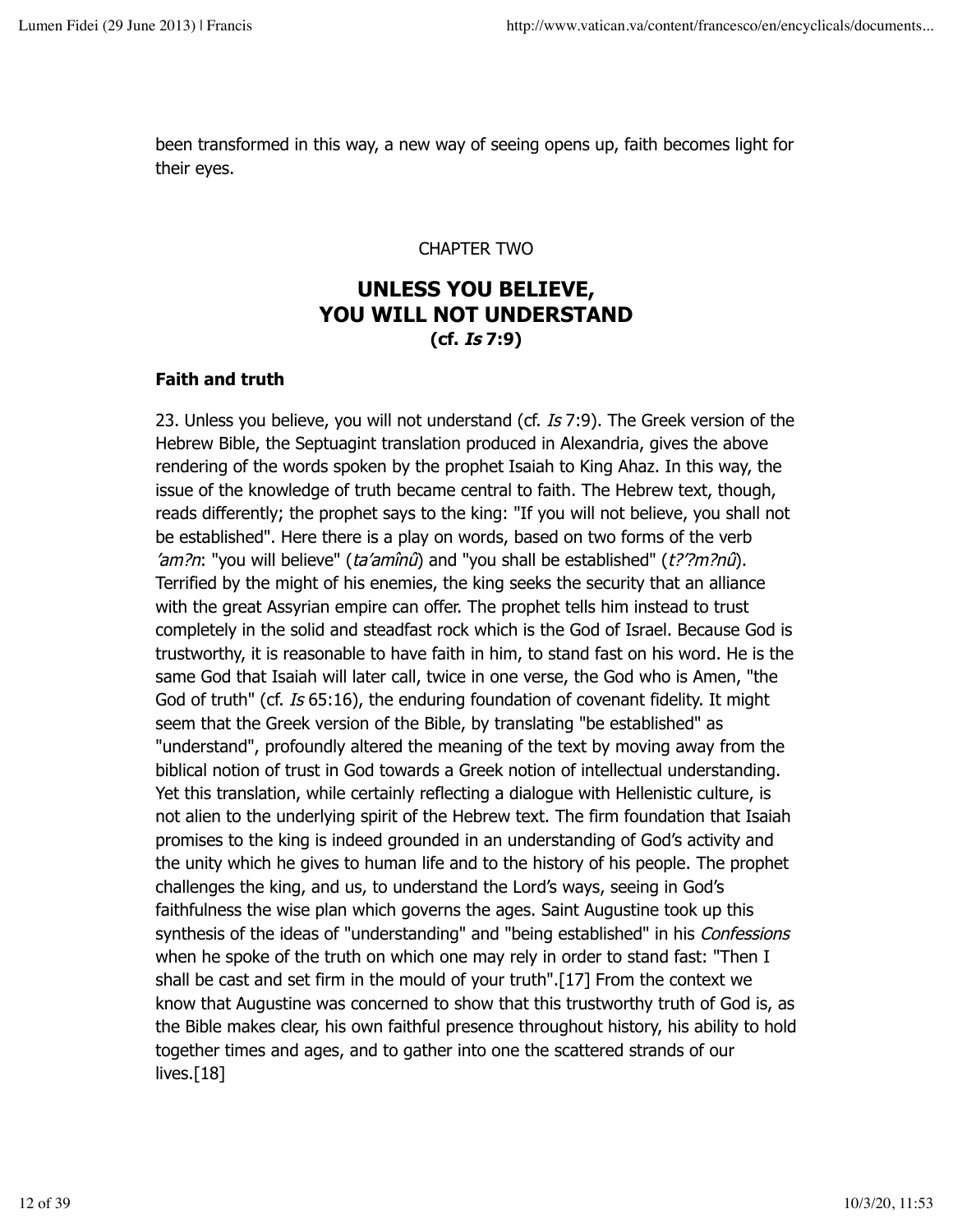24. Read in this light, the prophetic text leads to one conclusion: we need knowledge, we need truth, because without these we cannot stand firm, we cannot move forward. Faith without truth does not save, it does not provide a sure footing. It remains a beautiful story, the projection of our deep yearning for happiness, something capable of satisfying us to the extent that we are willing to deceive ourselves. Either that, or it is reduced to a lofty sentiment which brings consolation and cheer, yet remains prey to the vagaries of our spirit and the changing seasons, incapable of sustaining a steady journey through life. If such were faith, King Ahaz would be right not to stake his life and the security of his kingdom on a feeling. But precisely because of its intrinsic link to truth, faith is instead able to offer a new light, superior to the king's calculations, for it sees further into the distance and takes into account the hand of God, who remains faithful to his covenant and his promises.

25. Today more than ever, we need to be reminded of this bond between faith and truth, given the crisis of truth in our age. In contemporary culture, we often tend to consider the only real truth to be that of technology: truth is what we succeed in building and measuring by our scientific know-how, truth is what works and what makes life easier and more comfortable. Nowadays this appears as the only truth that is certain, the only truth that can be shared, the only truth that can serve as a basis for discussion or for common undertakings. Yet at the other end of the scale we are willing to allow for subjective truths of the individual, which consist in fidelity to his or her deepest convictions, yet these are truths valid only for that individual and not capable of being proposed to others in an effort to serve the common good. But Truth itself, the truth which would comprehensively explain our life as individuals and in society, is regarded with suspicion. Surely this kind of truth  $-$  we hear it said — is what was claimed by the great totalitarian movements of the last century, a truth that imposed its own world view in order to crush the actual lives of individuals. In the end, what we are left with is relativism, in which the question of universal truth  $-$  and ultimately this means the question of God  $-$  is no longer relevant. It would be logical, from this point of view, to attempt to sever the bond between religion and truth, because it seems to lie at the root of fanaticism, which proves oppressive for anyone who does not share the same beliefs. In this regard, though, we can speak of a massive amnesia in our contemporary world. The question of truth is really a question of memory, deep memory, for it deals with something prior to ourselves and can succeed in uniting us in a way that transcends our petty and limited individual consciousness. It is a question about the origin of all that is, in whose light we can glimpse the goal and thus the meaning of our common path.

#### **Knowledge of the truth and love**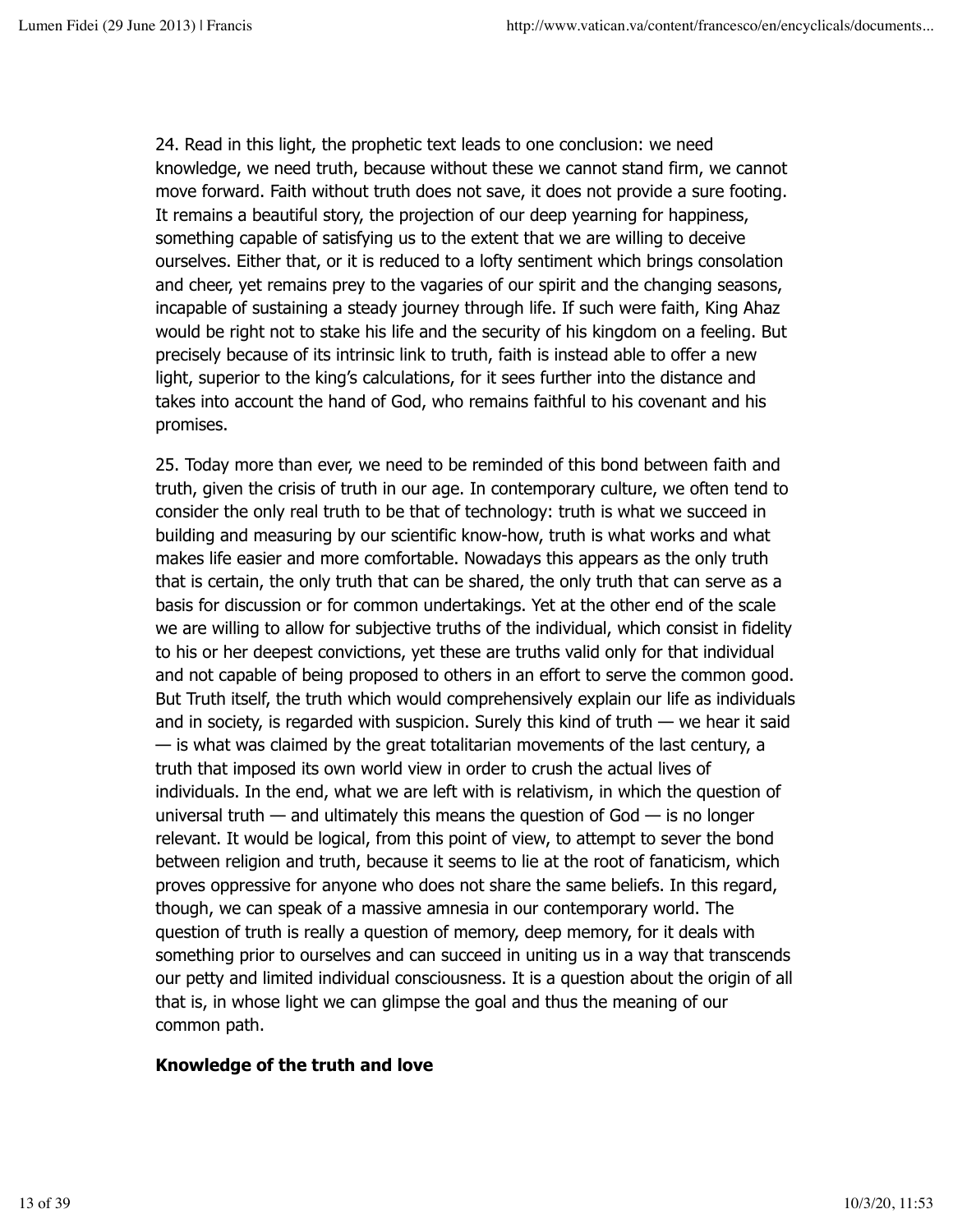26. This being the case, can Christian faith provide a service to the common good with regard to the right way of understanding truth? To answer this question, we need to reflect on the kind of knowledge involved in faith. Here a saying of Saint Paul can help us: "One believes with the heart" (Rom 10:10). In the Bible, the heart is the core of the human person, where all his or her different dimensions intersect: body and spirit, interiority and openness to the world and to others, intellect, will and affectivity. If the heart is capable of holding all these dimensions together, it is because it is where we become open to truth and love, where we let them touch us and deeply transform us. Faith transforms the whole person precisely to the extent that he or she becomes open to love. Through this blending of faith and love we come to see the kind of knowledge which faith entails, its power to convince and its ability to illumine our steps. Faith knows because it is tied to love, because love itself brings enlightenment. Faith's understanding is born when we receive the immense love of God which transforms us inwardly and enables us to see reality with new eyes.

27. The explanation of the connection between faith and certainty put forward by the philosopher Ludwig Wittgenstein is well known. For Wittgenstein, believing can be compared to the experience of falling in love: it is something subjective which cannot be proposed as a truth valid for everyone.[19] Indeed, most people nowadays would not consider love as related in any way to truth. Love is seen as an experience associated with the world of fleeting emotions, no longer with truth.

But is this an adequate description of love? Love cannot be reduced to an ephemeral emotion. True, it engages our affectivity, but in order to open it to the beloved and thus to blaze a trail leading away from self-centredness and towards another person, in order to build a lasting relationship; love aims at union with the beloved. Here we begin to see how love requires truth. Only to the extent that love is grounded in truth can it endure over time, can it transcend the passing moment and be sufficiently solid to sustain a shared journey. If love is not tied to truth, it falls prey to fickle emotions and cannot stand the test of time. True love, on the other hand, unifies all the elements of our person and becomes a new light pointing the way to a great and fulfilled life. Without truth, love is incapable of establishing a firm bond; it cannot liberate our isolated ego or redeem it from the fleeting moment in order to create life and bear fruit.

If love needs truth, truth also needs love. Love and truth are inseparable. Without love, truth becomes cold, impersonal and oppressive for people's day-to-day lives. The truth we seek, the truth that gives meaning to our journey through life, enlightens us whenever we are touched by love. One who loves realizes that love is an experience of truth, that it opens our eyes to see reality in a new way, in union with the beloved. In this sense, Saint Gregory the Great could write that "*amor ipse*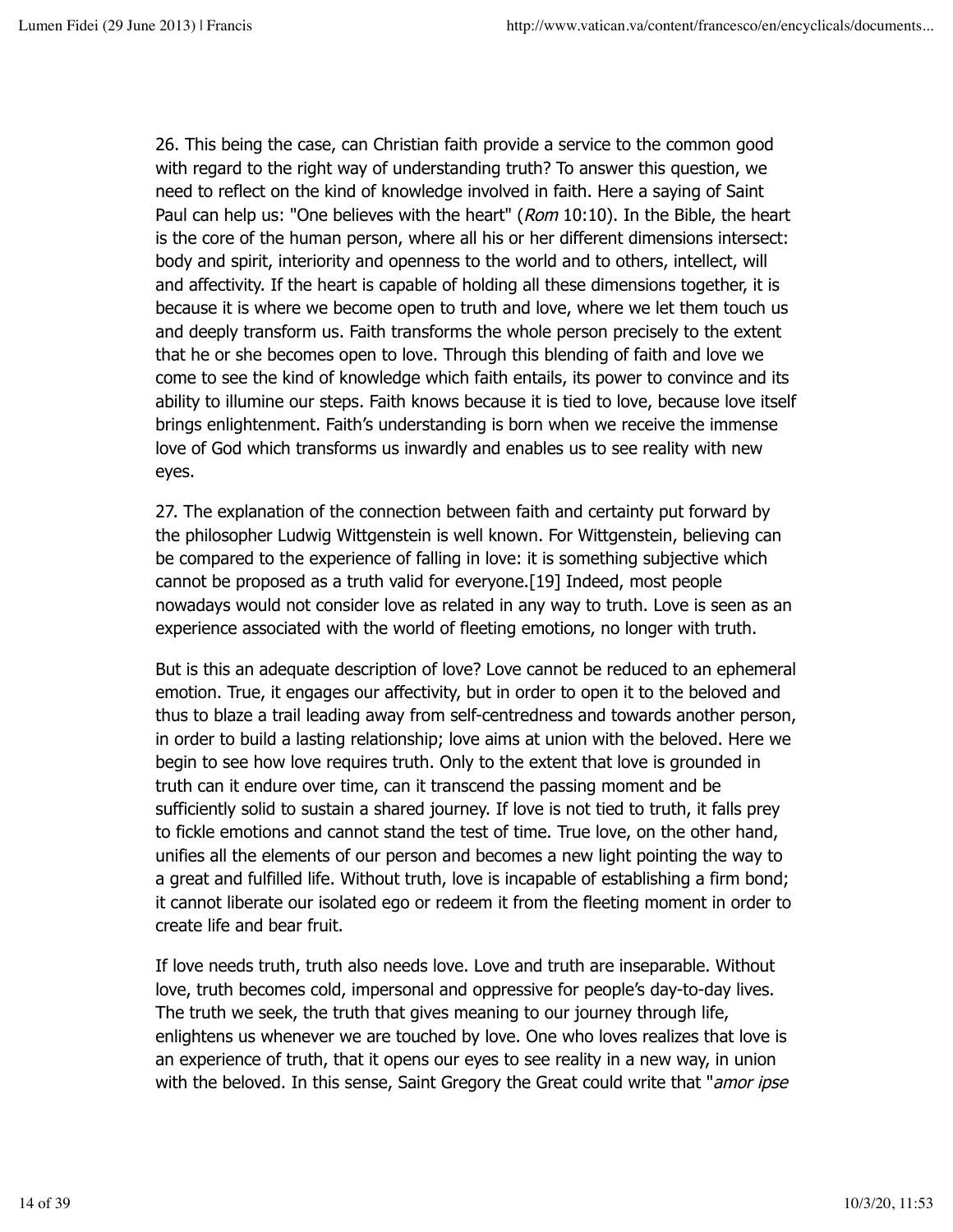notitia est", love is itself a kind of knowledge possessed of its own logic.[20] It is a relational way of viewing the world, which then becomes a form of shared knowledge, vision through the eyes of another and a shared vision of all that exists. William of Saint-Thierry, in the Middle Ages, follows this tradition when he comments on the verse of the Song of Songs where the lover says to the beloved, "Your eyes are doves" (Song 1:15).[21] The two eyes, says William, are faith-filled reason and love, which then become one in rising to the contemplation of God, when our understanding becomes "an understanding of enlightened love".[22]

28. This discovery of love as a source of knowledge, which is part of the primordial experience of every man and woman, finds authoritative expression in the biblical understanding of faith. In savouring the love by which God chose them and made them a people, Israel came to understand the overall unity of the divine plan. Faithknowledge, because it is born of God's covenantal love, is knowledge which lights up a path in history. That is why, in the Bible, truth and fidelity go together: the true God is the God of fidelity who keeps his promises and makes possible, in time, a deeper understanding of his plan. Through the experience of the prophets, in the pain of exile and in the hope of a definitive return to the holy city, Israel came to see that this divine "truth" extended beyond the confines of its own history, to embrace the entire history of the world, beginning with creation. Faith-knowledge sheds light not only on the destiny of one particular people, but the entire history of the created world, from its origins to its consummation.

## **Faith as hearing and sight**

29. Precisely because faith-knowledge is linked to the covenant with a faithful God who enters into a relationship of love with man and speaks his word to him, the Bible presents it as a form of hearing; it is associated with the sense of hearing. Saint Paul would use a formula which became classic: fides ex auditu, "faith comes from hearing" (Rom 10:17). Knowledge linked to a word is always personal knowledge; it recognizes the voice of the one speaking, opens up to that person in freedom and follows him or her in obedience. Paul could thus speak of the "obedience of faith" (cf. Rom 1:5; 16:26).[23] Faith is also a knowledge bound to the passage of time, for words take time to be pronounced, and it is a knowledge assimilated only along a journey of discipleship. The experience of hearing can thus help to bring out more clearly the bond between knowledge and love.

At times, where knowledge of the truth is concerned, hearing has been opposed to sight; it has been claimed that an emphasis on sight was characteristic of Greek culture. If light makes possible that contemplation of the whole to which humanity has always aspired, it would also seem to leave no space for freedom, since it comes down from heaven directly to the eye, without calling for a response. It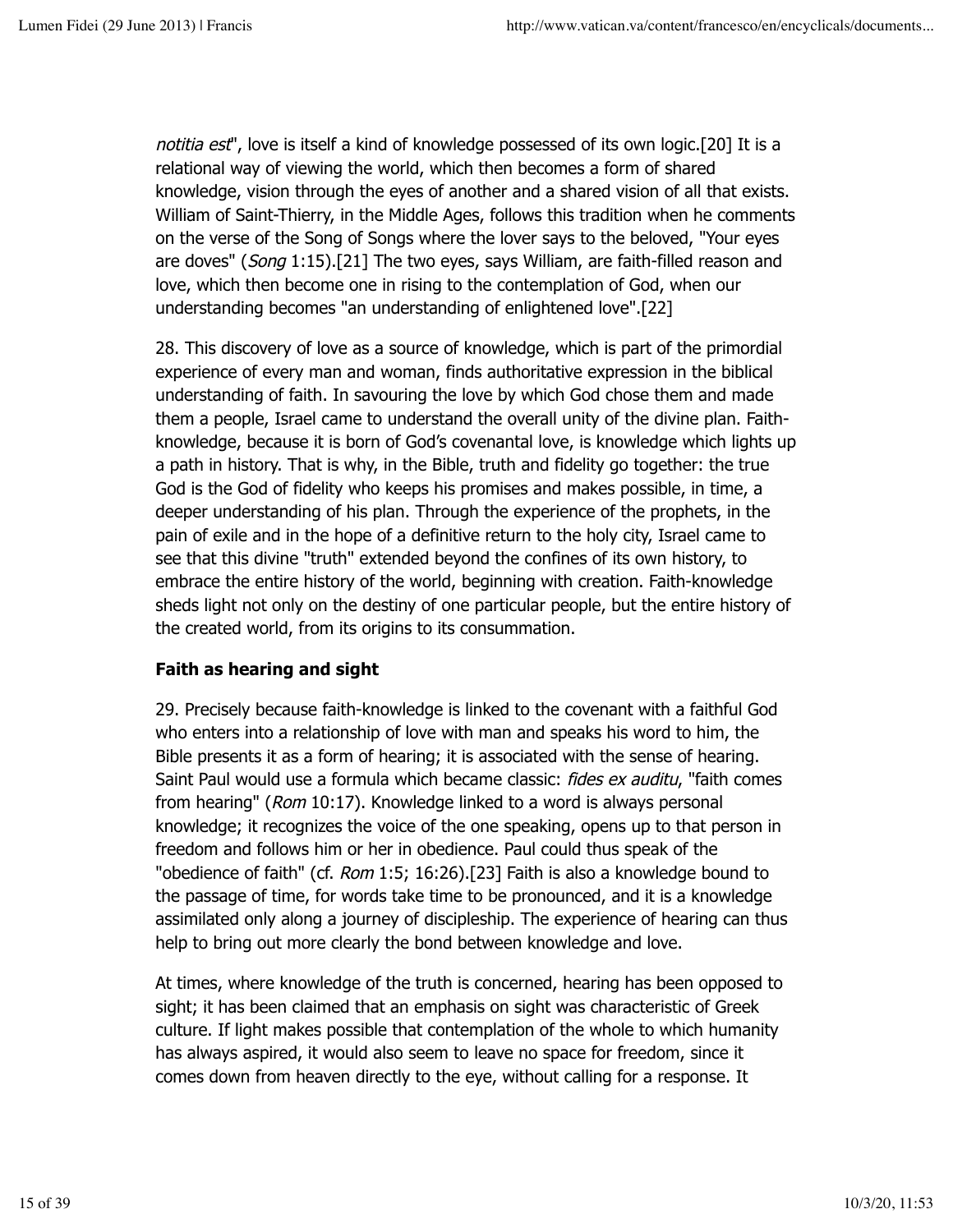would also seem to call for a kind of static contemplation, far removed from the world of history with its joys and sufferings. From this standpoint, the biblical understanding of knowledge would be antithetical to the Greek understanding, inasmuch as the latter linked knowledge to sight in its attempt to attain a comprehensive understanding of reality.

This alleged antithesis does not, however, correspond to the biblical datum. The Old Testament combined both kinds of knowledge, since hearing God's word is accompanied by the desire to see his face. The ground was thus laid for a dialogue with Hellenistic culture, a dialogue present at the heart of sacred Scripture. Hearing emphasizes personal vocation and obedience, and the fact that truth is revealed in time. Sight provides a vision of the entire journey and allows it to be situated within God's overall plan; without this vision, we would be left only with unconnected parts of an unknown whole.

30. The bond between seeing and hearing in faith-knowledge is most clearly evident in John's Gospel. For the Fourth Gospel, to believe is both to hear and to see. Faith's hearing emerges as a form of knowing proper to love: it is a personal hearing, one which recognizes the voice of the Good Shepherd (cf.  $Jn$  10:3-5); it is a hearing which calls for discipleship, as was the case with the first disciples: "Hearing him say these things, they followed Jesus" (*Jn* 1:37). But faith is also tied to sight. Seeing the signs which Jesus worked leads at times to faith, as in the case of the Jews who, following the raising of Lazarus, "having seen what he did, believed in him" (Jn 11:45). At other times, faith itself leads to deeper vision: "If you believe, you will see the glory of God" (Jn 11:40). In the end, belief and sight intersect: "Whoever believes in me believes in him who sent me. And whoever sees me sees him who sent me" (*Jn* 12:44-45). Joined to hearing, seeing then becomes a form of following Christ, and faith appears as a process of gazing, in which our eyes grow accustomed to peering into the depths. Easter morning thus passes from John who, standing in the early morning darkness before the empty tomb, "saw and believed" (*Jn* 20:8), to Mary Magdalene who, after seeing Jesus (cf. Jn 20:14) and wanting to cling to him, is asked to contemplate him as he ascends to the Father, and finally to her full confession before the disciples: "I have seen the Lord!" (*Jn* 20:18).

How does one attain this synthesis between hearing and seeing? It becomes possible through the person of Christ himself, who can be seen and heard. He is the Word made flesh, whose glory we have seen (cf.  $Jn$  1:14). The light of faith is the light of a countenance in which the Father is seen. In the Fourth Gospel, the truth which faith attains is the revelation of the Father in the Son, in his flesh and in his earthly deeds, a truth which can be defined as the "light-filled life" of Jesus.[24] This means that faith-knowledge does not direct our gaze to a purely inward truth. The truth which faith discloses to us is a truth centred on an encounter with Christ,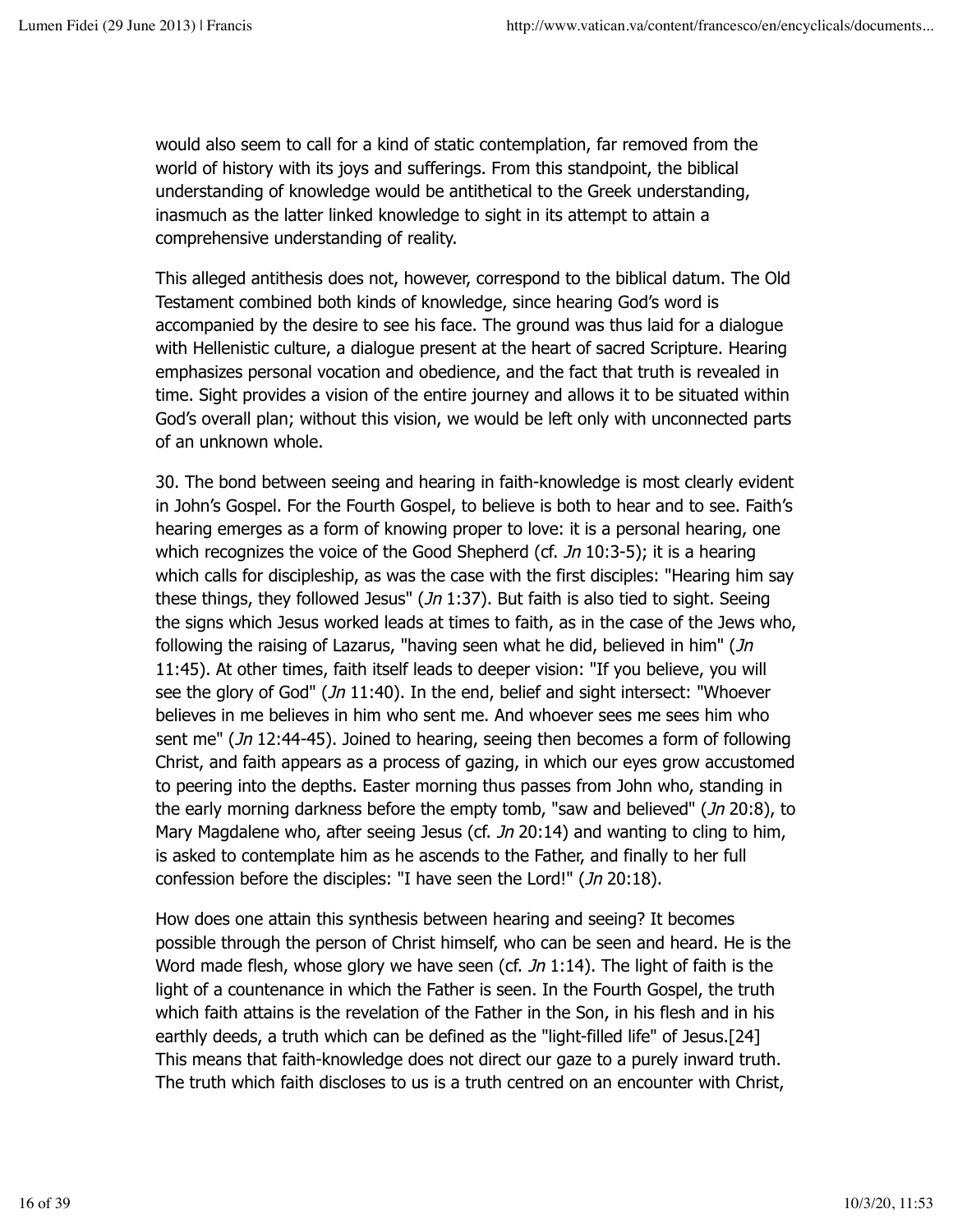on the contemplation of his life and on the awareness of his presence. Saint Thomas Aquinas speaks of the Apostles' oculata fides  $-$  a faith which sees!  $-$  in the presence of the body of the Risen Lord.[25] With their own eyes they saw the risen Jesus and they believed; in a word, they were able to peer into the depths of what they were seeing and to confess their faith in the Son of God, seated at the right hand of the Father.

31. It was only in this way, by taking flesh, by sharing our humanity, that the knowledge proper to love could come to full fruition. For the light of love is born when our hearts are touched and we open ourselves to the interior presence of the beloved, who enables us to recognize his mystery. Thus we can understand why, together with hearing and seeing, Saint John can speak of faith as touch, as he says in his First Letter: "What we have heard, what we have seen with our eyes and touched with our hands, concerning the word of life"  $(1 Jn 1:1)$ . By his taking flesh and coming among us, Jesus has touched us, and through the sacraments he continues to touch us even today; transforming our hearts, he unceasingly enables us to acknowledge and acclaim him as the Son of God. In faith, we can touch him and receive the power of his grace. Saint Augustine, commenting on the account of the woman suffering from haemorrhages who touched Jesus and was cured (cf. Lk 8:45-46), says: "To touch him with our hearts: that is what it means to believe".[26] The crowd presses in on Jesus, but they do not reach him with the personal touch of faith, which apprehends the mystery that he is the Son who reveals the Father. Only when we are configured to Jesus do we receive the eyes needed to see him.

#### **The dialogue between faith and reason**

32. Christian faith, inasmuch as it proclaims the truth of God's total love and opens us to the power of that love, penetrates to the core of our human experience. Each of us comes to the light because of love, and each of us is called to love in order to remain in the light. Desirous of illumining all reality with the love of God made manifest in Jesus, and seeking to love others with that same love, the first Christians found in the Greek world, with its thirst for truth, an ideal partner in dialogue. The encounter of the Gospel message with the philosophical culture of the ancient world proved a decisive step in the evangelization of all peoples, and stimulated a fruitful interaction between faith and reason which has continued down the centuries to our own times. Blessed John Paul II, in his Encyclical Letter Fides et Ratio, showed how faith and reason each strengthen the other.[27] Once we discover the full light of Christ's love, we realize that each of the loves in our own lives had always contained a ray of that light, and we understand its ultimate destination. That fact that our human loves contain that ray of light also helps us to see how all love is meant to share in the complete self-gift of the Son of God for our sake. In this circular movement, the light of faith illumines all our human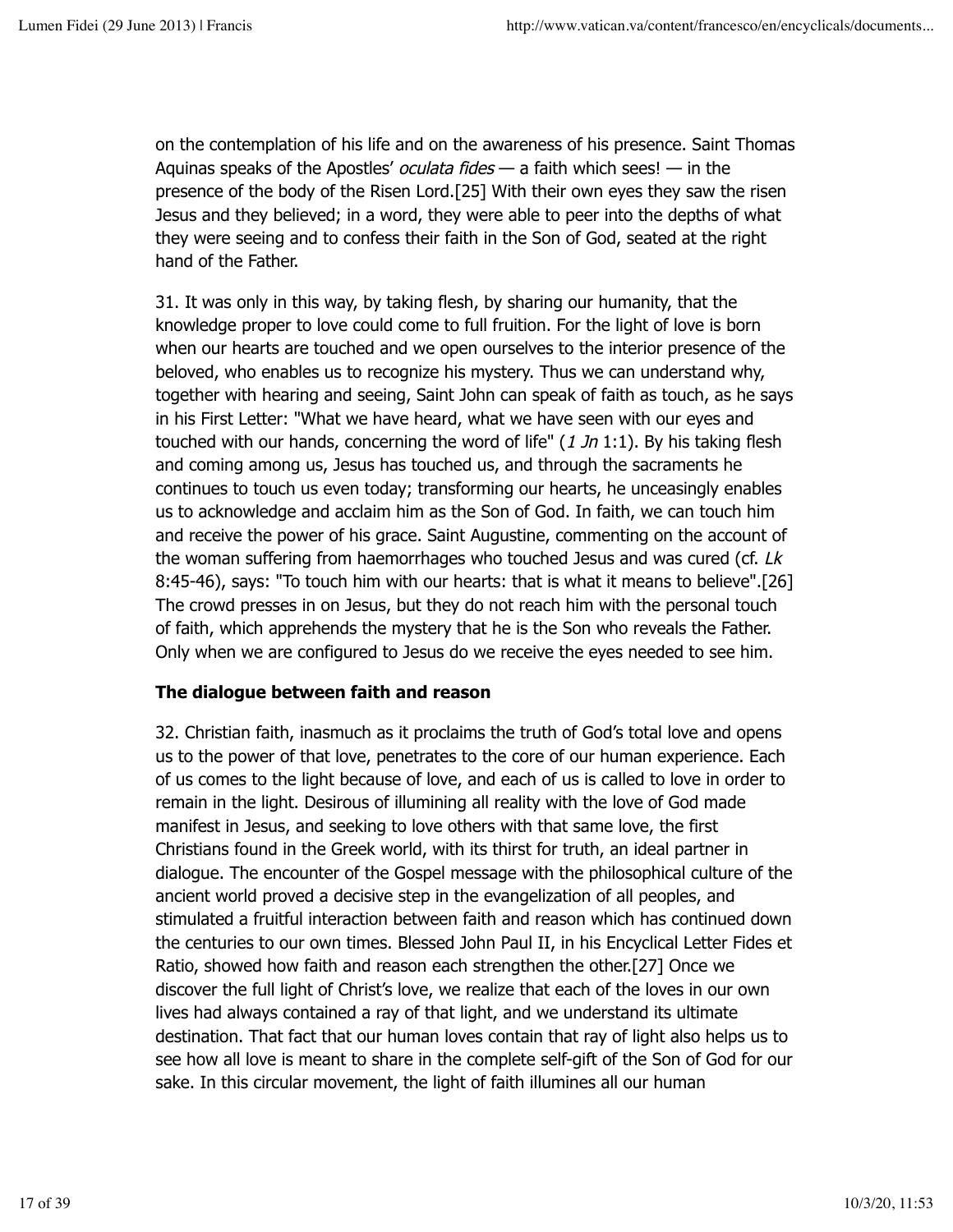relationships, which can then be lived in union with the gentle love of Christ.

33. In the life of Saint Augustine we find a significant example of this process whereby reason, with its desire for truth and clarity, was integrated into the horizon of faith and thus gained new understanding. Augustine accepted the Greek philosophy of light, with its insistence on the importance of sight. His encounter with Neoplatonism introduced him to the paradigm of the light which, descending from on high to illumine all reality, is a symbol of God. Augustine thus came to appreciate God's transcendence and discovered that all things have a certain transparency, that they can reflect God's goodness. This realization liberated him from his earlier Manichaeism, which had led him to think that good and evil were in constant conflict, confused and intertwined. The realization that God is light provided Augustine with a new direction in life and enabled him to acknowledge his sinfulness and to turn towards the good.

All the same, the decisive moment in Augustine's journey of faith, as he tells us in the Confessions, was not in the vision of a God above and beyond this world, but in an experience of hearing. In the garden, he heard a voice telling him: "Take and read". He then took up the book containing the epistles of Saint Paul and started to read the thirteenth chapter of the Letter to the Romans.[28] In this way, the personal God of the Bible appeared to him: a God who is able to speak to us, to come down to dwell in our midst and to accompany our journey through history, making himself known in the time of hearing and response.

Yet this encounter with the God who speaks did not lead Augustine to reject light and seeing. He integrated the two perspectives of hearing and seeing, constantly guided by the revelation of God's love in Jesus. Thus Augustine developed a philosophy of light capable of embracing both the reciprocity proper to the word and the freedom born of looking to the light. Just as the word calls for a free response, so the light finds a response in the image which reflects it. Augustine can therefore associate hearing and seeing, and speak of "the word which shines forth within".[29] The light becomes, so to speak, the light of a word, because it is the light of a personal countenance, a light which, even as it enlightens us, calls us and seeks to be reflected on our faces and to shine from within us. Yet our longing for the vision of the whole, and not merely of fragments of history, remains and will be fulfilled in the end, when, as Augustine says, we will see and we will love.[30] Not because we will be able to possess all the light, which will always be inexhaustible, but because we will enter wholly into that light.

34. The light of love proper to faith can illumine the questions of our own time about truth. Truth nowadays is often reduced to the subjective authenticity of the individual, valid only for the life of the individual. A common truth intimidates us, for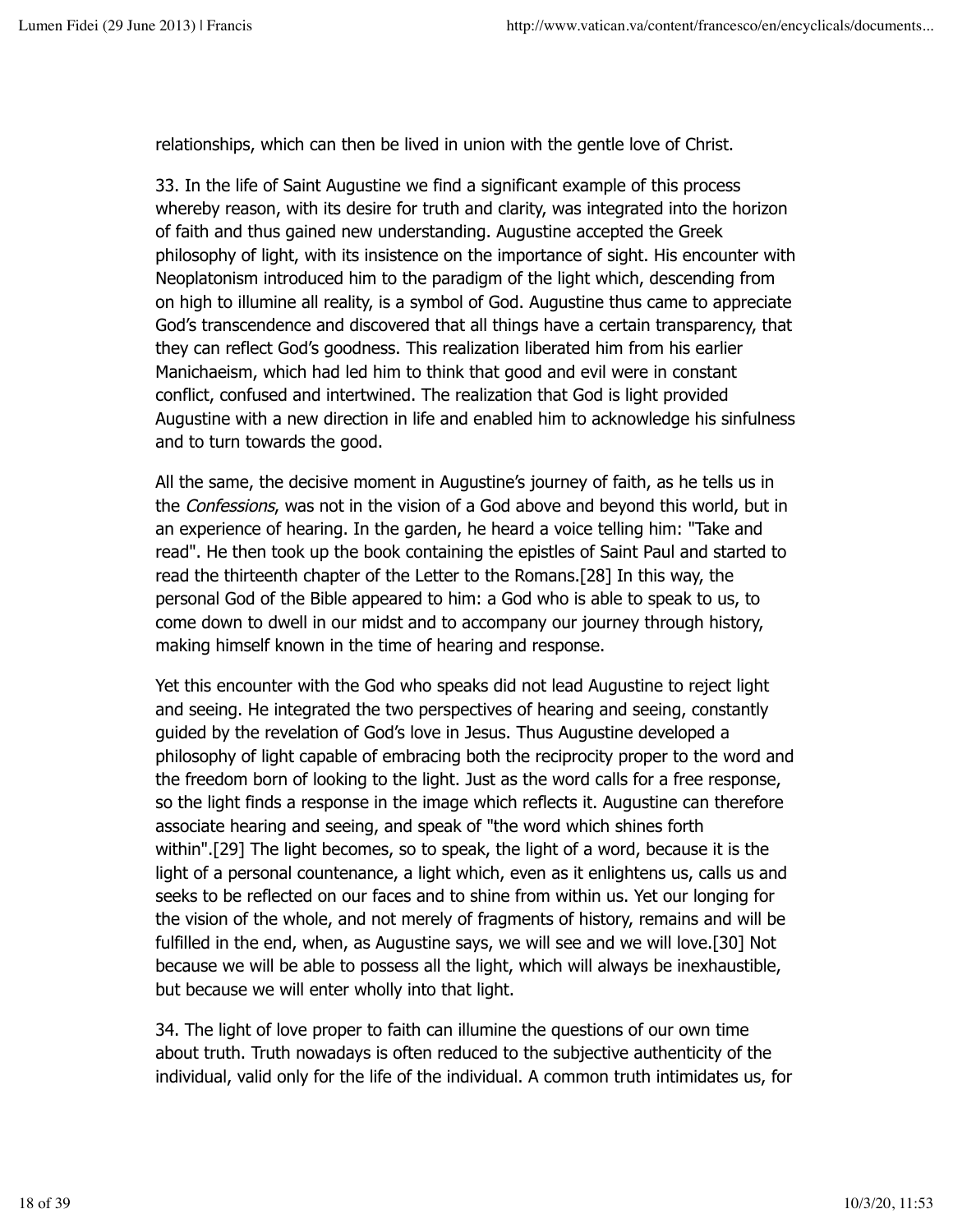we identify it with the intransigent demands of totalitarian systems. But if truth is a truth of love, if it is a truth disclosed in personal encounter with the Other and with others, then it can be set free from its enclosure in individuals and become part of the common good. As a truth of love, it is not one that can be imposed by force; it is not a truth that stifles the individual. Since it is born of love, it can penetrate to the heart, to the personal core of each man and woman. Clearly, then, faith is not intransigent, but grows in respectful coexistence with others. One who believes may not be presumptuous; on the contrary, truth leads to humility, since believers know that, rather than ourselves possessing truth, it is truth which embraces and possesses us. Far from making us inflexible, the security of faith sets us on a journey; it enables witness and dialogue with all.

Nor is the light of faith, joined to the truth of love, extraneous to the material world, for love is always lived out in body and spirit; the light of faith is an incarnate light radiating from the luminous life of Jesus. It also illumines the material world, trusts its inherent order and knows that it calls us to an ever widening path of harmony and understanding. The gaze of science thus benefits from faith: faith encourages the scientist to remain constantly open to reality in all its inexhaustible richness. Faith awakens the critical sense by preventing research from being satisfied with its own formulae and helps it to realize that nature is always greater. By stimulating wonder before the profound mystery of creation, faith broadens the horizons of reason to shed greater light on the world which discloses itself to scientific investigation.

## **Faith and the search for God**

35. The light of faith in Jesus also illumines the path of all those who seek God, and makes a specifically Christian contribution to dialogue with the followers of the different religions. The Letter to the Hebrews speaks of the witness of those just ones who, before the covenant with Abraham, already sought God in faith. Of Enoch "it was attested that he had pleased God" (Heb 11:5), something impossible apart from faith, for "whoever would approach God must believe that he exists and that he rewards those who seek him" (Heb 11:6). We can see from this that the path of religious man passes through the acknowledgment of a God who cares for us and is not impossible to find. What other reward can God give to those who seek him, if not to let himself be found? Even earlier, we encounter Abel, whose faith was praised and whose gifts, his offering of the firstlings of his flock (cf. Heb 11:4), were therefore pleasing to God. Religious man strives to see signs of God in the daily experiences of life, in the cycle of the seasons, in the fruitfulness of the earth and in the movement of the cosmos. God is light and he can be found also by those who seek him with a sincere heart.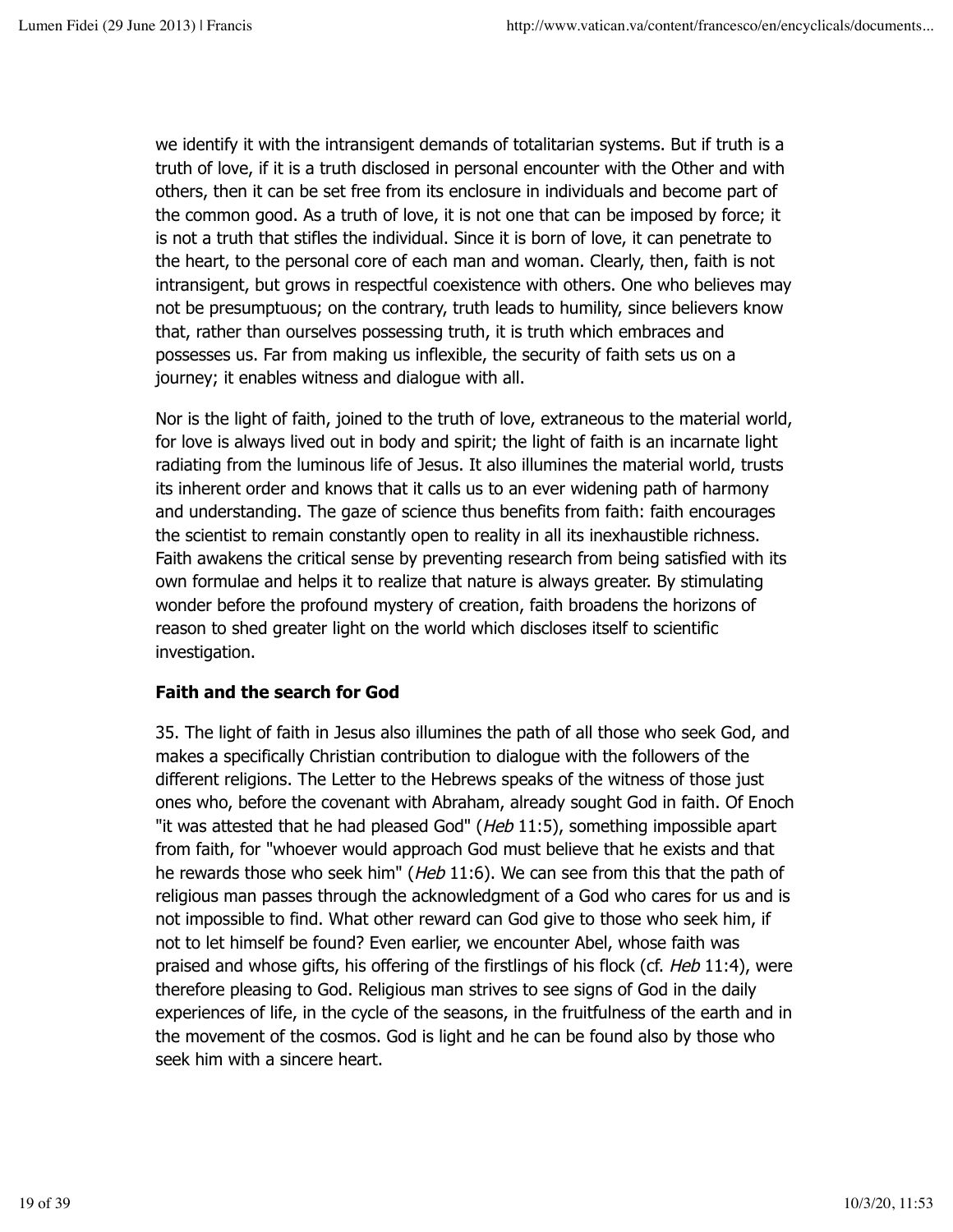An image of this seeking can be seen in the Magi, who were led to Bethlehem by the star (cf. Mt 2:1-12). For them God's light appeared as a journey to be undertaken, a star which led them on a path of discovery. The star is a sign of God's patience with our eyes which need to grow accustomed to his brightness. Religious man is a wayfarer; he must be ready to let himself be led, to come out of himself and to find the God of perpetual surprises. This respect on God's part for our human eyes shows us that when we draw near to God, our human lights are not dissolved in the immensity of his light, as a star is engulfed by the dawn, but shine all the more brightly the closer they approach the primordial fire, like a mirror which reflects light. Christian faith in Jesus, the one Saviour of the world, proclaims that all God's light is concentrated in him, in his "luminous life" which discloses the origin and the end of history.[31] There is no human experience, no journey of man to God, which cannot be taken up, illumined and purified by this light. The more Christians immerse themselves in the circle of Christ's light, the more capable they become of understanding and accompanying the path of every man and woman towards God.

Because faith is a way, it also has to do with the lives of those men and women who, though not believers, nonetheless desire to believe and continue to seek. To the extent that they are sincerely open to love and set out with whatever light they can find, they are already, even without knowing it, on the path leading to faith. They strive to act as if God existed, at times because they realize how important he is for finding a sure compass for our life in common or because they experience a desire for light amid darkness, but also because in perceiving life's grandeur and beauty they intuit that the presence of God would make it all the more beautiful. Saint Irenaeus of Lyons tells how Abraham, before hearing God's voice, had already sought him "in the ardent desire of his heart" and "went throughout the whole world, asking himself where God was to be found", until "God had pity on him who, all alone, had sought him in silence".[32] Any-one who sets off on the path of doing good to others is already drawing near to God, is already sustained by his help, for it is characteristic of the divine light to brighten our eyes whenever we walk towards the fullness of love.

#### **Faith and theology**

36. Since faith is a light, it draws us into itself, inviting us to explore ever more fully the horizon which it illumines, all the better to know the object of our love. Christian theology is born of this desire. Clearly, theology is impossible without faith; it is part of the very process of faith, which seeks an ever deeper understanding of God's selfdisclosure culminating in Christ. It follows that theology is more than simply an effort of human reason to analyze and understand, along the lines of the experimental sciences. God cannot be reduced to an object. He is a subject who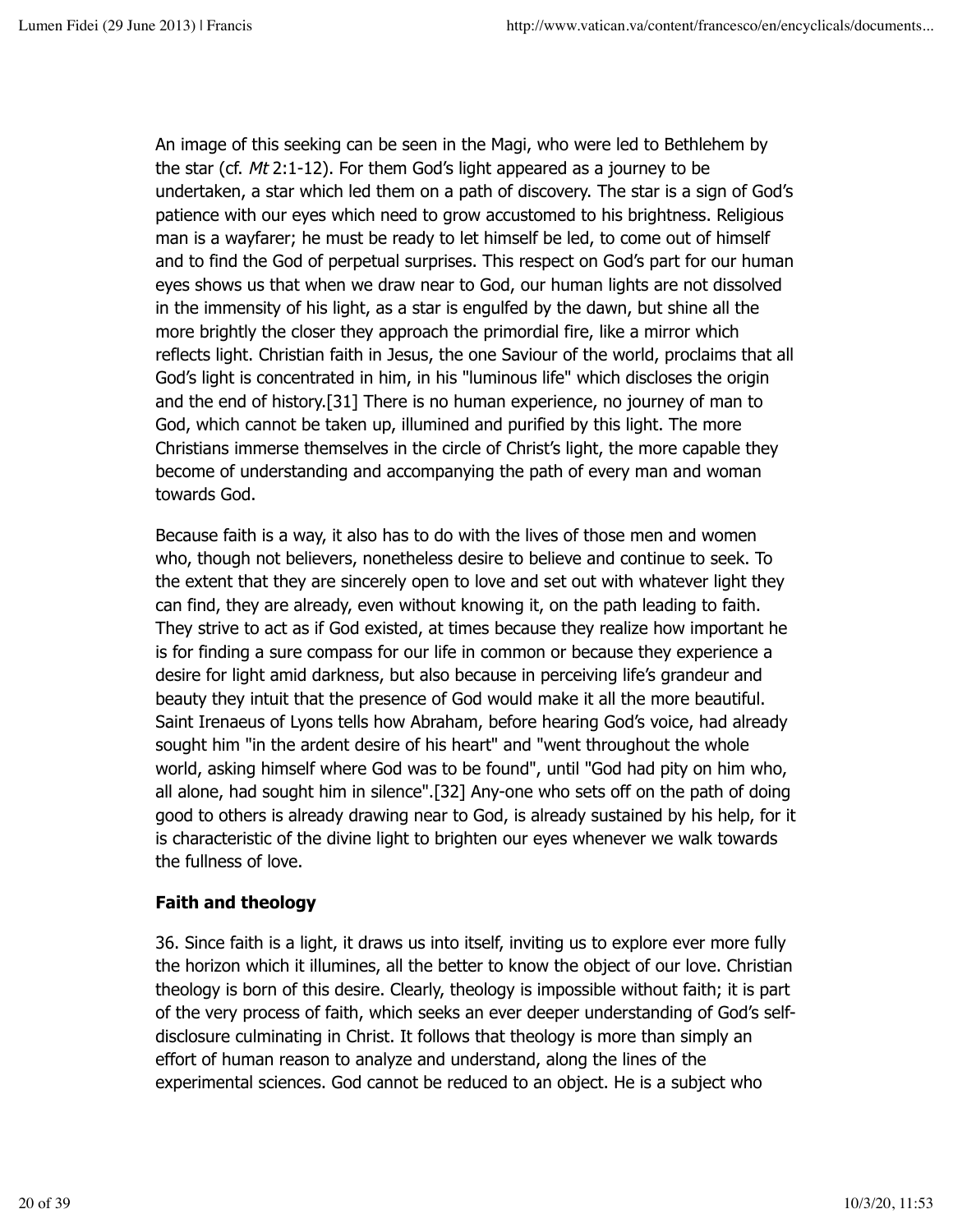makes himself known and perceived in an interpersonal relationship. Right faith orients reason to open itself to the light which comes from God, so that reason, guided by love of the truth, can come to a deeper knowledge of God. The great medieval theologians and teachers rightly held that theology, as a science of faith, is a participation in God's own knowledge of himself. It is not just our discourse about God, but first and foremost the acceptance and the pursuit of a deeper understanding of the word which God speaks to us, the word which God speaks about himself, for he is an eternal dialogue of communion, and he allows us to enter into this dialogue.[33] Theology thus demands the humility to be "touched" by God, admitting its own limitations before the mystery, while striving to investigate, with the discipline proper to reason, the inexhaustible riches of this mystery.

Theology also shares in the ecclesial form of faith; its light is the light of the believing subject which is the Church. This implies, on the one hand, that theology must be at the service of the faith of Christians, that it must work humbly to protect and deepen the faith of everyone, especially ordinary believers. On the other hand, because it draws its life from faith, theology cannot consider the magisterium of the Pope and the bishops in communion with him as something extrinsic, a limitation of its freedom, but rather as one of its internal, constitutive dimensions, for the magisterium ensures our contact with the primordial source and thus provides the certainty of attaining to the word of Christ in all its integrity.

CHAPTER THREE

## **I DELIVERED TO YOU WHAT I ALSO RECEIVED (cf. 1 Cor 15:3)**

#### **The Church, mother of our faith**

37. Those who have opened their hearts to God's love, heard his voice and received his light, cannot keep this gift to themselves. Since faith is hearing and seeing, it is also handed on as word and light. Addressing the Corinthians, Saint Paul used these two very images. On the one hand he says: "But just as we have the same spirit of faith that is in accordance with scripture  $-$  'I believed, and so I spoke'  $-$  we also believe, and so we speak" (2 Cor 4:13). The word, once accepted, becomes a response, a confession of faith, which spreads to others and invites them to believe. Paul also uses the image of light: "All of us, with unveiled faces, seeing the glory of the Lord as though reflected in a mirror, are being transformed into the same image" (2 Cor 3:18). It is a light reflected from one face to another, even as Moses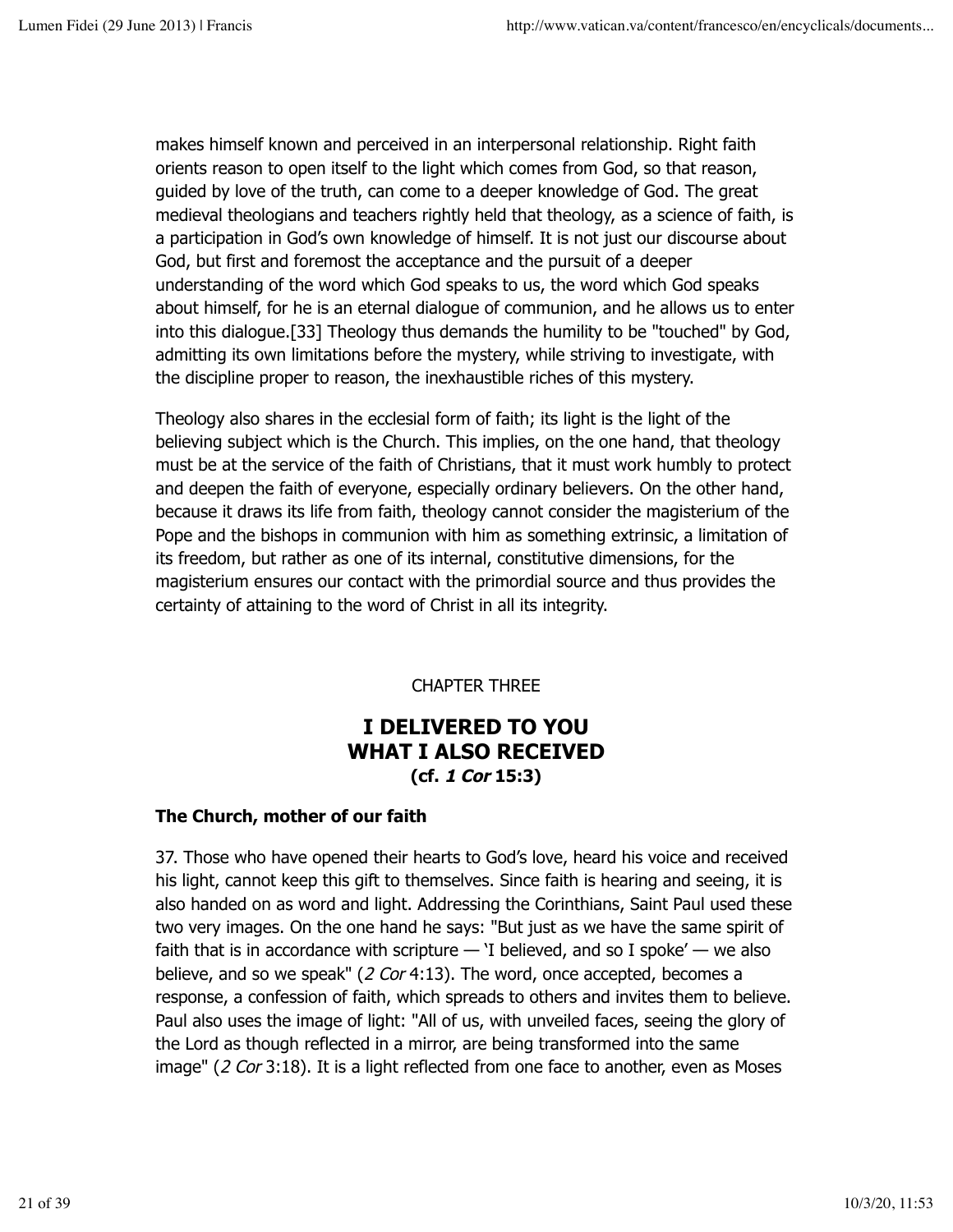himself bore a reflection of God's glory after having spoken with him: "God… has shone in our hearts to give the light of the knowledge of the glory of God in the face of Christ" (2 Cor 4:6). The light of Christ shines, as in a mirror, upon the face of Christians; as it spreads, it comes down to us, so that we too can share in that vision and reflect that light to others, in the same way that, in the Easter liturgy, the light of the paschal candle lights countless other candles. Faith is passed on, we might say, by contact, from one person to another, just as one candle is lighted from another. Christians, in their poverty, plant a seed so rich that it becomes a great tree, capable of filling the world with its fruit.

38. The transmission of the faith not only brings light to men and women in every place; it travels through time, passing from one generation to another. Because faith is born of an encounter which takes place in history and lights up our journey through time, it must be passed on in every age. It is through an unbroken chain of witnesses that we come to see the face of Jesus. But how is this possible? How can we be certain, after all these centuries, that we have encountered the "real Jesus"? Were we merely isolated individuals, were our starting point simply our own individual ego seeking in itself the basis of absolutely sure knowledge, a certainty of this sort would be impossible. I cannot possibly verify for myself something which happened so long ago. But this is not the only way we attain knowledge. Persons always live in relationship. We come from others, we belong to others, and our lives are enlarged by our encounter with others. Even our own knowledge and selfawareness are relational; they are linked to others who have gone before us: in the first place, our parents, who gave us our life and our name. Language itself, the words by which we make sense of our lives and the world around us, comes to us from others, preserved in the living memory of others. Self-knowledge is only possible when we share in a greater memory. The same thing holds true for faith, which brings human understanding to its fullness. Faith's past, that act of Jesus' love which brought new life to the world, comes down to us through the memory of others — witnesses — and is kept alive in that one remembering subject which is the Church. The Church is a Mother who teaches us to speak the language of faith. Saint John brings this out in his Gospel by closely uniting faith and memory and associating both with the working of the Holy Spirit, who, as Jesus says, "will remind you of all that I have said to you"  $(Jn 14:26)$ . The love which is the Holy Spirit and which dwells in the Church unites every age and makes us contemporaries of Jesus, thus guiding us along our pilgrimage of faith.

39. It is impossible to believe on our own. Faith is not simply an individual decision which takes place in the depths of the believer's heart, nor a completely private relationship between the "I" of the believer and the divine "Thou", between an autonomous subject and God. By its very nature, faith is open to the "We" of the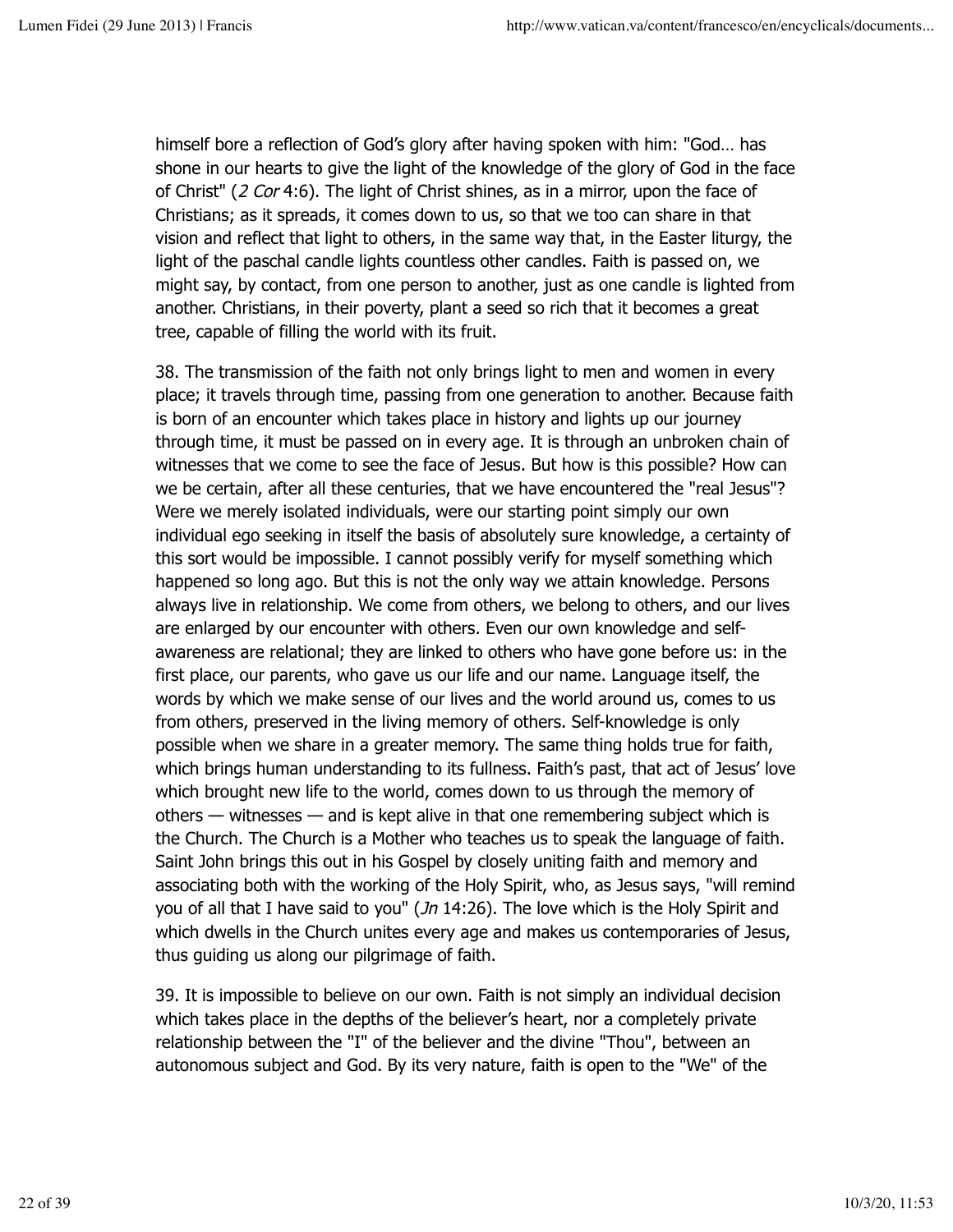Church; it always takes place within her communion. We are reminded of this by the dialogical format of the creed used in the baptismal liturgy. Our belief is expressed in response to an invitation, to a word which must be heard and which is not my own; it exists as part of a dialogue and cannot be merely a profession originating in an individual. We can respond in the singular  $-$  "I believe"  $-$  only because we are part of a greater fellowship, only because we also say "We believe". This openness to the ecclesial "We" reflects the openness of God's own love, which is not only a relationship between the Father and the Son, between an "I" and a "Thou", but is also, in the Spirit, a "We", a communion of persons. Here we see why those who believe are never alone, and why faith tends to spread, as it invites others to share in its joy. Those who receive faith discover that their horizons expand as new and enriching relationships come to life. Tertullian puts this well when he describes the catechumens who, "after the cleansing which gives new birth" are welcomed into the house of their mother and, as part of a new family, pray the Our Father together with their brothers and sisters.[34]

#### **The sacraments and the transmission of faith**

40. The Church, like every family, passes on to her children the whole store of her memories. But how does this come about in a way that nothing is lost, but rather everything in the patrimony of faith comes to be more deeply understood? It is through the apostolic Tradition preserved in the Church with the assistance of the Holy Spirit that we enjoy a living contact with the foundational memory. What was handed down by the apostles — as the Second Vatican Council states — "comprises everything that serves to make the people of God live their lives in holiness and increase their faith. In this way the Church, in her doctrine, life and worship, perpetuates and transmits to every generation all that she herself is, all that she believes".[35]

Faith, in fact, needs a setting in which it can be witnessed to and communicated, a means which is suitable and proportionate to what is communicated. For transmitting a purely doctrinal content, an idea might suffice, or perhaps a book, or the repetition of a spoken message. But what is communicated in the Church, what is handed down in her living Tradition, is the new light born of an encounter with the true God, a light which touches us at the core of our being and engages our minds, wills and emotions, opening us to relationships lived in communion. There is a special means for passing down this fullness, a means capable of engaging the entire person, body and spirit, interior life and relationships with others. It is the sacraments, celebrated in the Church's liturgy. The sacraments communicate an incarnate memory, linked to the times and places of our lives, linked to all our senses; in them the whole person is engaged as a member of a living subject and part of a network of communitarian relationships. While the sacraments are indeed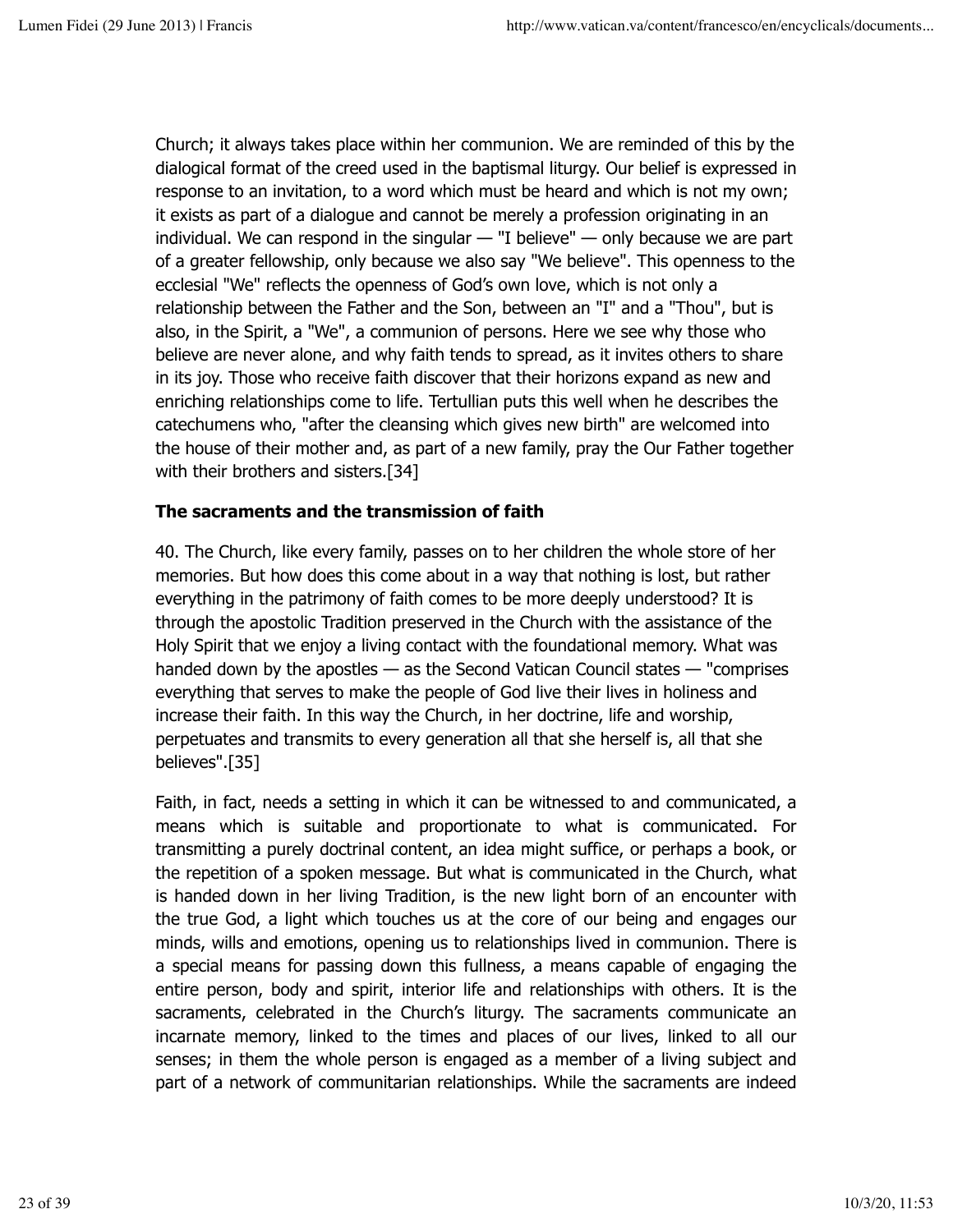sacraments of faith,[36] it can also be said that faith itself possesses a sacramental structure. The awakening of faith is linked to the dawning of a new sacramental sense in our lives as human beings and as Christians, in which visible and material realities are seen to point beyond themselves to the mystery of the eternal.

41. The transmission of faith occurs first and foremost in baptism. Some might think that baptism is merely a way of symbolizing the confession of faith, a pedagogical tool for those who require images and signs, while in itself ultimately unnecessary. An observation of Saint Paul about baptism reminds us that this is not the case. Paul states that "we were buried with him by baptism into death, so that, just as Christ was raised from the dead by the glory of the Father, we too might walk in newness of life" (Rom 6:4). In baptism we become a new creation and God's adopted children. The Apostle goes on to say that Christians have been entrusted to a "standard of teaching" (typos didachés), which they now obey from the heart (cf. Rom 6:17). In baptism we receive both a teaching to be professed and a specific way of life which demands the engagement of the whole person and sets us on the path to goodness. Those who are baptized are set in a new context, entrusted to a new environment, a new and shared way of acting, in the Church. Baptism makes us see, then, that faith is not the achievement of isolated individuals; it is not an act which someone can perform on his own, but rather something which must be received by entering into the ecclesial communion which transmits God's gift. No one baptizes himself, just as no one comes into the world by himself. Baptism is something we receive.

42. What are the elements of baptism which introduce us into this new "standard of teaching"? First, the name of the Trinity — the Father, the Son and the Holy Spirit is invoked upon the catechumen. Thus, from the outset, a synthesis of the journey of faith is provided. The God who called Abraham and wished to be called his God, the God who revealed his name to Moses, the God who, in giving us his Son, revealed fully the mystery of his Name, now bestows upon the baptized a new filial identity. This is clearly seen in the act of baptism itself: immersion in water. Water is at once a symbol of death, inviting us to pass through self-conversion to a new and greater identity, and a symbol of life, of a womb in which we are reborn by following Christ in his new life. In this way, through immersion in water, baptism speaks to us of the incarnational structure of faith. Christ's work penetrates the depths of our being and transforms us radically, making us adopted children of God and sharers in the divine nature. It thus modifies all our relationships, our place in this world and in the universe, and opens them to God's own life of communion. This change which takes place in baptism helps us to appreciate the singular importance of the catechumenate — whereby growing numbers of adults, even in societies with ancient Christian roots, now approach the sacrament of baptism — for the new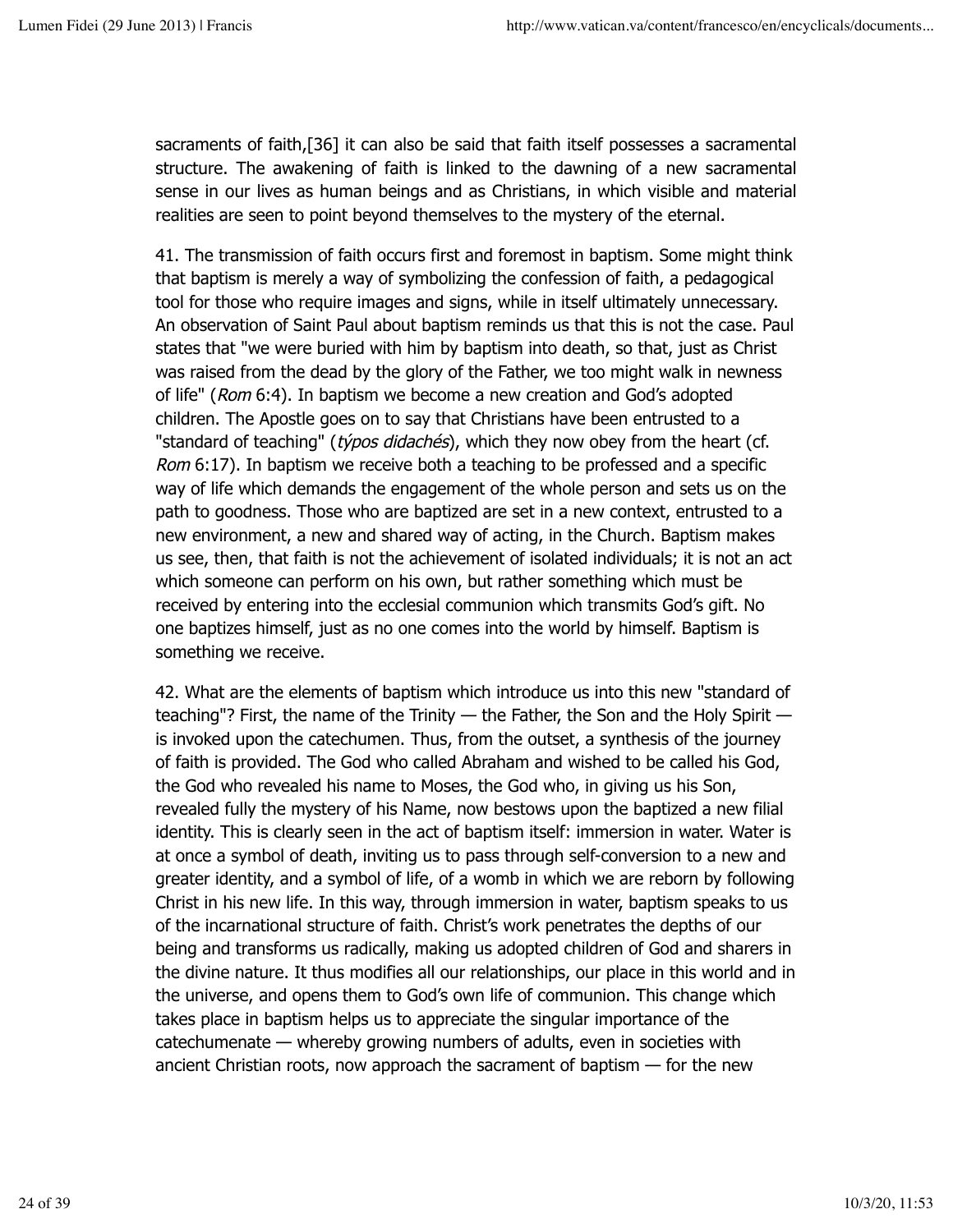evangelization. It is the road of preparation for baptism, for the transformation of our whole life in Christ.

To appreciate this link between baptism and faith, we can recall a text of the prophet Isaiah, which was associated with baptism in early Christian literature: "Their refuge will be the fortresses of rocks... their water assured" (Is  $33:16$ ).[37] The baptized, rescued from the waters of death, were now set on a "fortress of rock" because they had found a firm and reliable foundation. The waters of death were thus transformed into waters of life. The Greek text, in speaking of that water which is "assured", uses the word *pistós*, "faithful". The waters of baptism are indeed faithful and trustworthy, for they flow with the power of Christ's love, the source of our assurance in the journey of life.

43. The structure of baptism, its form as a rebirth in which we receive a new name and a new life, helps us to appreciate the meaning and importance of infant baptism. Children are not capable of accepting the faith by a free act, nor are they yet able to profess that faith on their own; therefore the faith is professed by their parents and godparents in their name. Since faith is a reality lived within the community of the Church, part of a common "We", children can be supported by others, their parents and godparents, and welcomed into their faith, which is the faith of the Church; this is symbolized by the candle which the child's father lights from the paschal candle. The structure of baptism, then, demonstrates the critical importance of cooperation between Church and family in passing on the faith. Parents are called, as Saint Augustine once said, not only to bring children into the world but also to bring them to God, so that through baptism they can be reborn as children of God and receive the gift of faith.[38] Thus, along with life, children are given a fundamental orientation and assured of a good future; this orientation will be further strengthened in the sacrament of Confirmation with the seal of the Holy Spirit.

44. The sacramental character of faith finds its highest expression in the Eucharist. The Eucharist is a precious nourishment for faith: an encounter with Christ truly present in the supreme act of his love, the life-giving gift of himself. In the Eucharist we find the intersection of faith's two dimensions. On the one hand, there is the dimension of history: the Eucharist is an act of remembrance, a making present of the mystery in which the past, as an event of death and resurrection, demonstrates its ability to open up a future, to foreshadow ultimate fulfilment. The liturgy reminds us of this by its repetition of the word *hodie*, the "today" of the mysteries of salvation. On the other hand, we also find the dimension which leads from the visible world to the invisible. In the Eucharist we learn to see the heights and depths of reality. The bread and wine are changed into the body and blood of Christ, who becomes present in his passover to the Father: this movement draws us, body and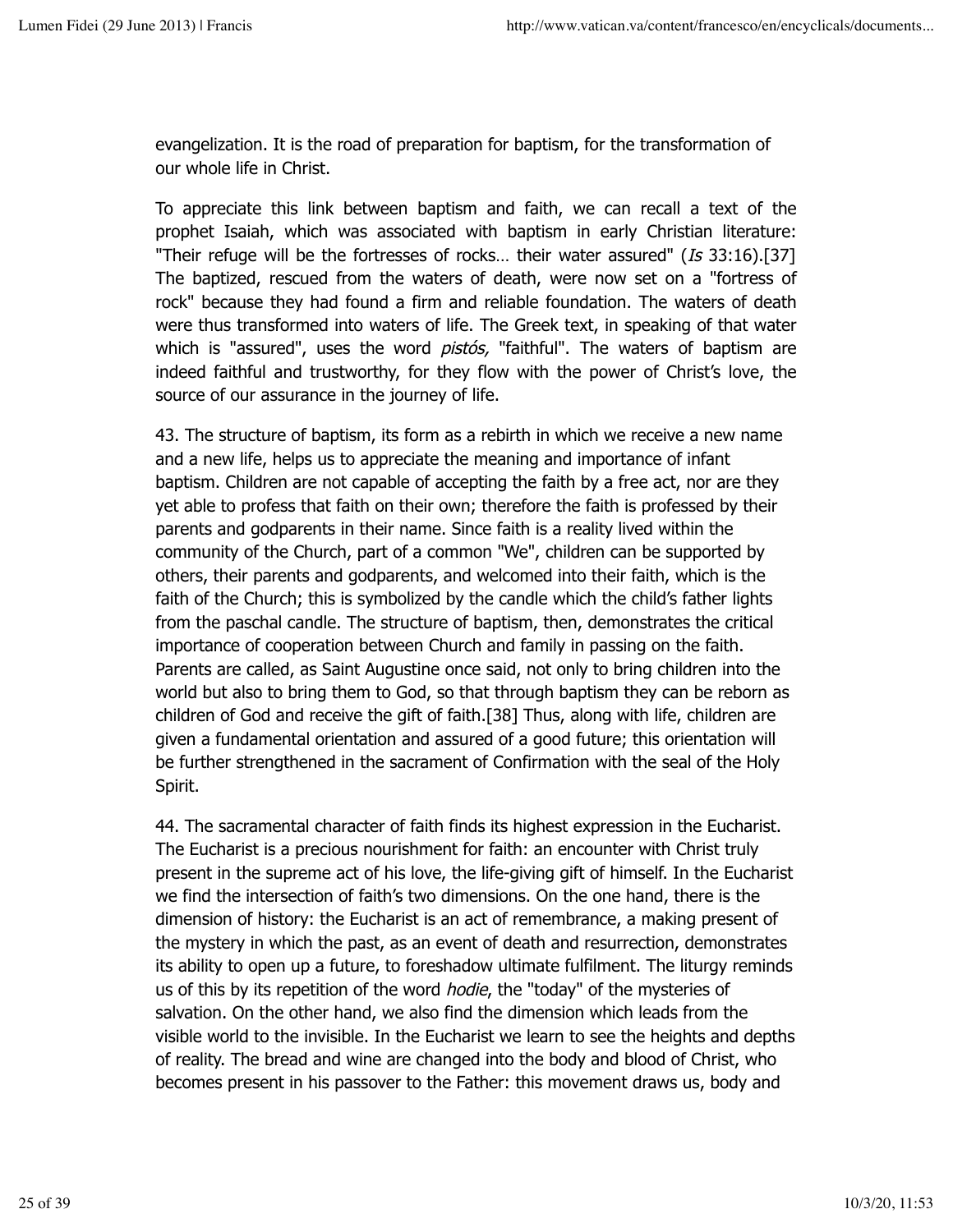soul, into the movement of all creation towards its fulfilment in God.

45. In the celebration of the sacraments, the Church hands down her memory especially through the profession of faith. The creed does not only involve giving one's assent to a body of abstract truths; rather, when it is recited the whole of life is drawn into a journey towards full communion with the living God. We can say that in the creed believers are invited to enter into the mystery which they profess and to be transformed by it. To understand what this means, let us look first at the contents of the creed. It has a trinitarian structure: the Father and the Son are united in the Spirit of love. The believer thus states that the core of all being, the inmost secret of all reality, is the divine communion. The creed also contains a christological confession: it takes us through all the mysteries of Christ's life up to his death, resurrection and ascension into heaven before his final return in glory. It tells us that this God of communion, reciprocal love between the Father and the Son in the Spirit, is capable of embracing all of human history and drawing it into the dynamic unity of the Godhead, which has its source and fulfillment in the Father. The believer who professes his or her faith is taken up, as it were, into the truth being professed. He or she cannot truthfully recite the words of the creed without being changed, without becoming part of that history of love which embraces us and expands our being, making it part of a great fellowship, the ultimate subject which recites the creed, namely, the Church. All the truths in which we believe point to the mystery of the new life of faith as a journey of communion with the living God.

#### **Faith, prayer and the Decalogue**

46. Two other elements are essential in the faithful transmission of the Church's memory. First, the Lord's Prayer, the "Our Father". Here Christians learn to share in Christ's own spiritual experience and to see all things through his eyes. From him who is light from light, the only-begotten Son of the Father, we come to know God and can thus kindle in others the desire to draw near to him.

Similarly important is the link between faith and the Decalogue. Faith, as we have said, takes the form of a journey, a path to be followed, which begins with an encounter with the living God. It is in the light of faith, of complete entrustment to the God who saves, that the Ten Commandments take on their deepest truth, as seen in the words which introduce them: "I am the Lord your God, who brought you out of the land of Egypt" ( $Ex$  20:2). The Decalogue is not a set of negative commands, but concrete directions for emerging from the desert of the selfish and self-enclosed ego in order to enter into dialogue with God, to be embraced by his mercy and then to bring that mercy to others. Faith thus professes the love of God, origin and upholder of all things, and lets itself be guided by this love in order to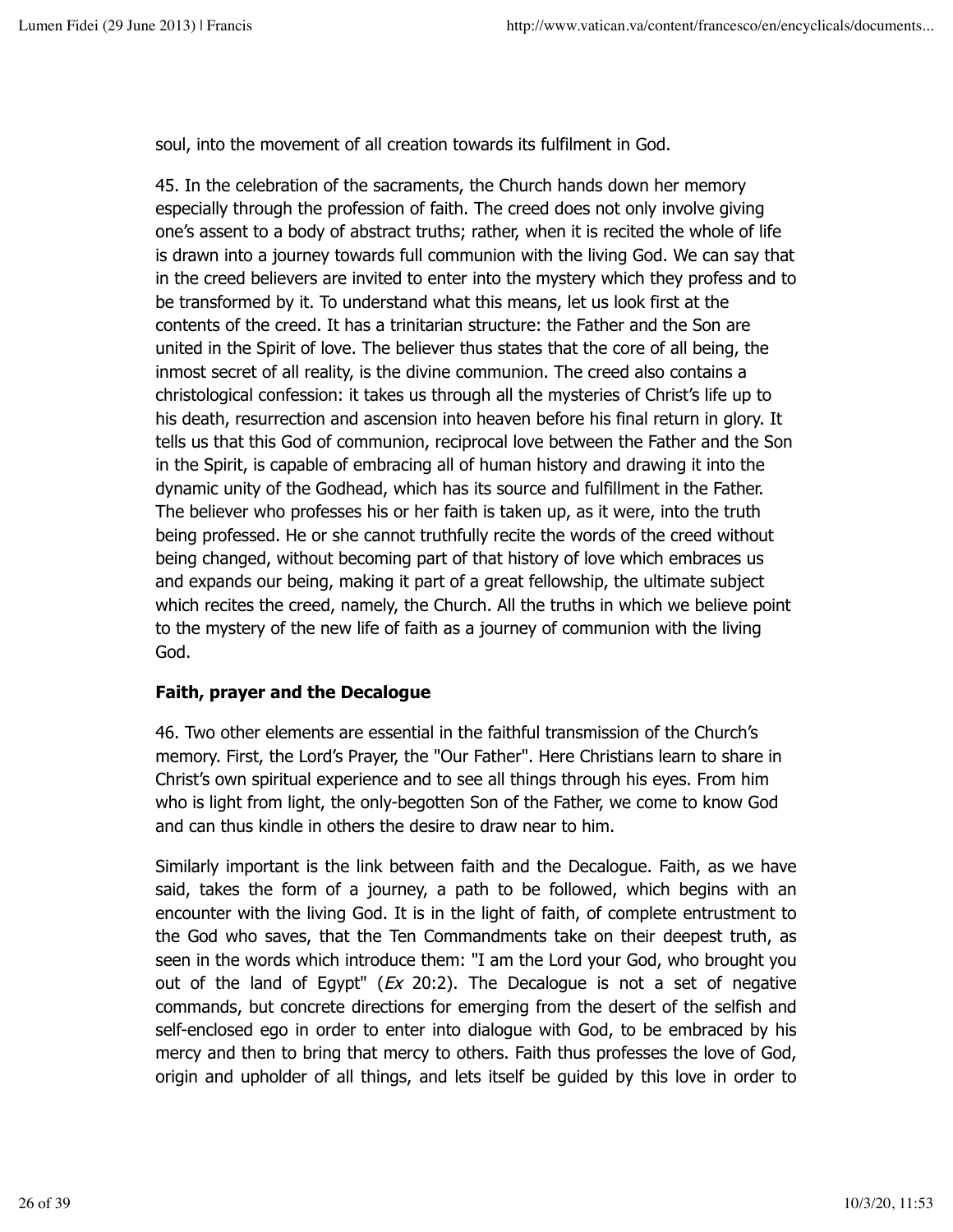journey towards the fullness of communion with God. The Decalogue appears as the path of gratitude, the response of love, made possible because in faith we are receptive to the experience of God's transforming love for us. And this path receives new light from Jesus' teaching in the Sermon on the Mount (cf. Mt 5-7).

These, then, are the four elements which comprise the storehouse of memory which the Church hands down: the profession of faith, the celebration of the sacraments, the path of the ten commandments, and prayer. The Church's catechesis has traditionally been structured around these four elements; this includes the Catechism of the Catholic Church, which is a fundamental aid for that unitary act with which the Church communicates the entire content of her faith: "all that she herself is, and all that she believes".[39]

#### **The unity and integrity of faith**

47. The unity of the Church in time and space is linked to the unity of the faith: "there is one body and one Spirit... one faith" (*Eph* 4:4-5). These days we can imagine a group of people being united in a common cause, in mutual affection, in sharing the same destiny and a single purpose. But we find it hard to conceive of a unity in one truth. We tend to think that a unity of this sort is incompatible with freedom of thought and personal autonomy. Yet the experience of love shows us that a common vision is possible, for through love we learn how to see reality through the eyes of others, not as something which impoverishes but instead enriches our vision. Genuine love, after the fashion of God's love, ultimately requires truth, and the shared contemplation of the truth which is Jesus Christ enables love to become deep and enduring. This is also the great joy of faith: a unity of vision in one body and one spirit. Saint Leo the Great could say: "If faith is not one, then it is not faith".[40]

What is the secret of this unity? Faith is "one", in the first place, because of the oneness of the God who is known and confessed. All the articles of faith speak of God; they are ways to know him and his works. Consequently, their unity is far superior to any possible construct of human reason. They possess a unity which enriches us because it is given to us and makes us one.

Faith is also one because it is directed to the one Lord, to the life of Jesus, to the concrete history which he shares with us. Saint Irenaeus of Lyons made this clear in his struggle against Gnosticism. The Gnostics held that there are two kinds of faith: a crude, imperfect faith suited to the masses, which remained at the level of Jesus' flesh and the contemplation of his mysteries; and a deeper, perfect faith reserved to a small circle of initiates who were intellectually capable of rising above the flesh of Jesus towards the mysteries of the unknown divinity. In opposition to this claim,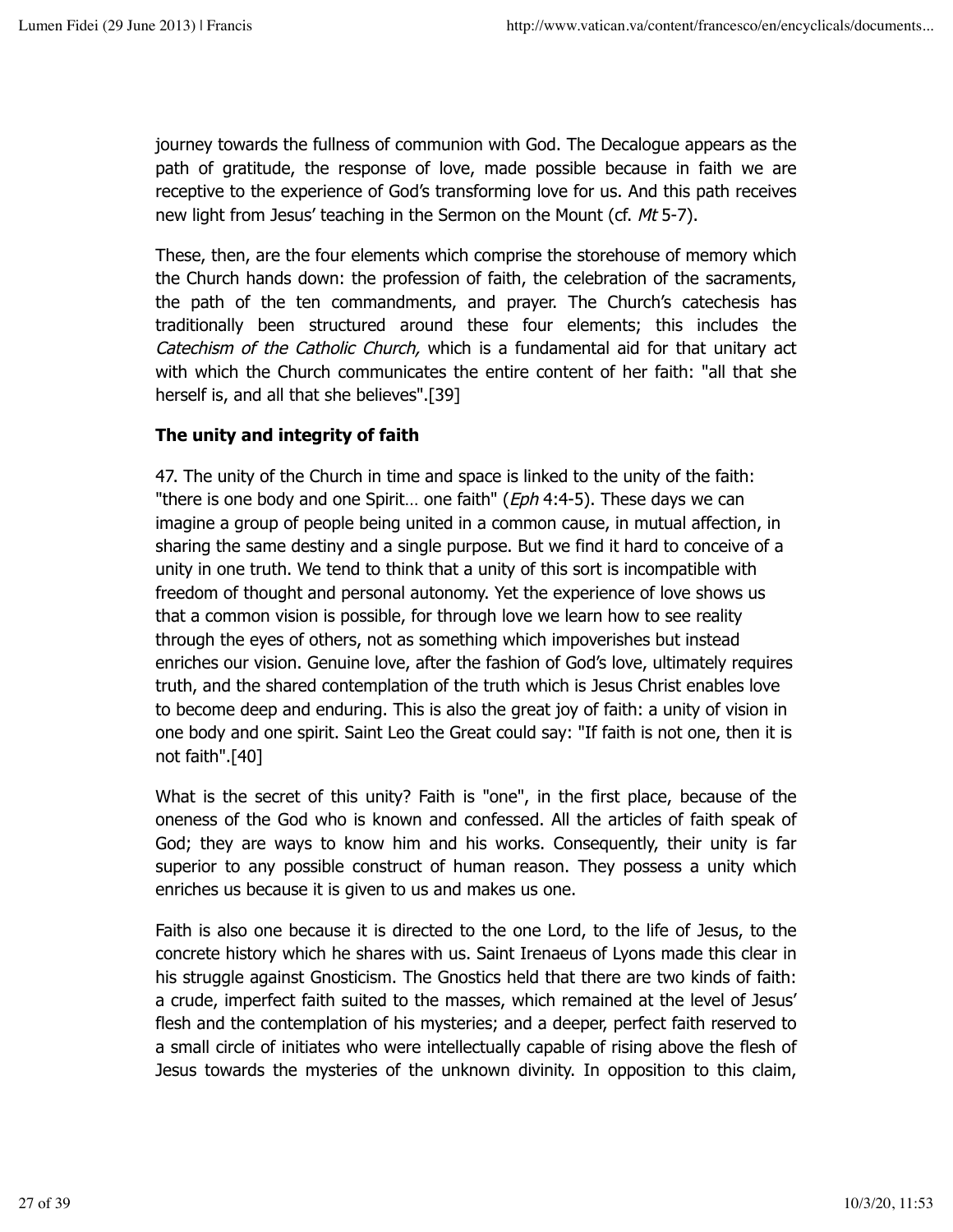which even today exerts a certain attraction and has its followers, Saint Irenaeus insisted that there is but one faith, for it is grounded in the concrete event of the incarnation and can never transcend the flesh and history of Christ, inasmuch as God willed to reveal himself fully in that flesh. For this reason, he says, there is no difference in the faith of "those able to discourse of it at length" and "those who speak but little", between the greater and the less: the first cannot increase the faith, nor the second diminish it.[41]

Finally, faith is one because it is shared by the whole Church, which is one body and one Spirit. In the communion of the one subject which is the Church, we receive a common gaze. By professing the same faith, we stand firm on the same rock, we are transformed by the same Spirit of love, we radiate one light and we have a single insight into reality.

48. Since faith is one, it must be professed in all its purity and integrity. Precisely because all the articles of faith are interconnected, to deny one of them, even of those that seem least important, is tantamount to distorting the whole. Each period of history can find this or that point of faith easier or harder to accept: hence the need for vigilance in ensuring that the deposit of faith is passed on in its entirety (cf. 1 Tim 6:20) and that all aspects of the profession of faith are duly emphasized. Indeed, inasmuch as the unity of faith is the unity of the Church, to subtract something from the faith is to subtract something from the veracity of communion. The Fathers described faith as a body, the body of truth composed of various members, by analogy with the body of Christ and its prolongation in the Church.[42] The integrity of the faith was also tied to the image of the Church as a virgin and her fidelity in love for Christ her spouse; harming the faith means harming communion with the Lord.[43] The unity of faith, then, is the unity of a living body; this was clearly brought out by Blessed John Henry Newman when he listed among the characteristic notes for distinguishing the continuity of doctrine over time its power to assimilate everything that it meets in the various settings in which it becomes present and in the diverse cultures which it encounters,[44] purifying all things and bringing them to their finest expression. Faith is thus shown to be universal, catholic, because its light expands in order to illumine the entire cosmos and all of history.

49. As a service to the unity of faith and its integral transmission, the Lord gave his Church the gift of apostolic succession. Through this means, the continuity of the Church's memory is ensured and certain access can be had to the wellspring from which faith flows. The assurance of continuity with the origins is thus given by living persons, in a way consonant with the living faith which the Church is called to transmit. She depends on the fidelity of witnesses chosen by the Lord for this task. For this reason, the magisterium always speaks in obedience to the prior word on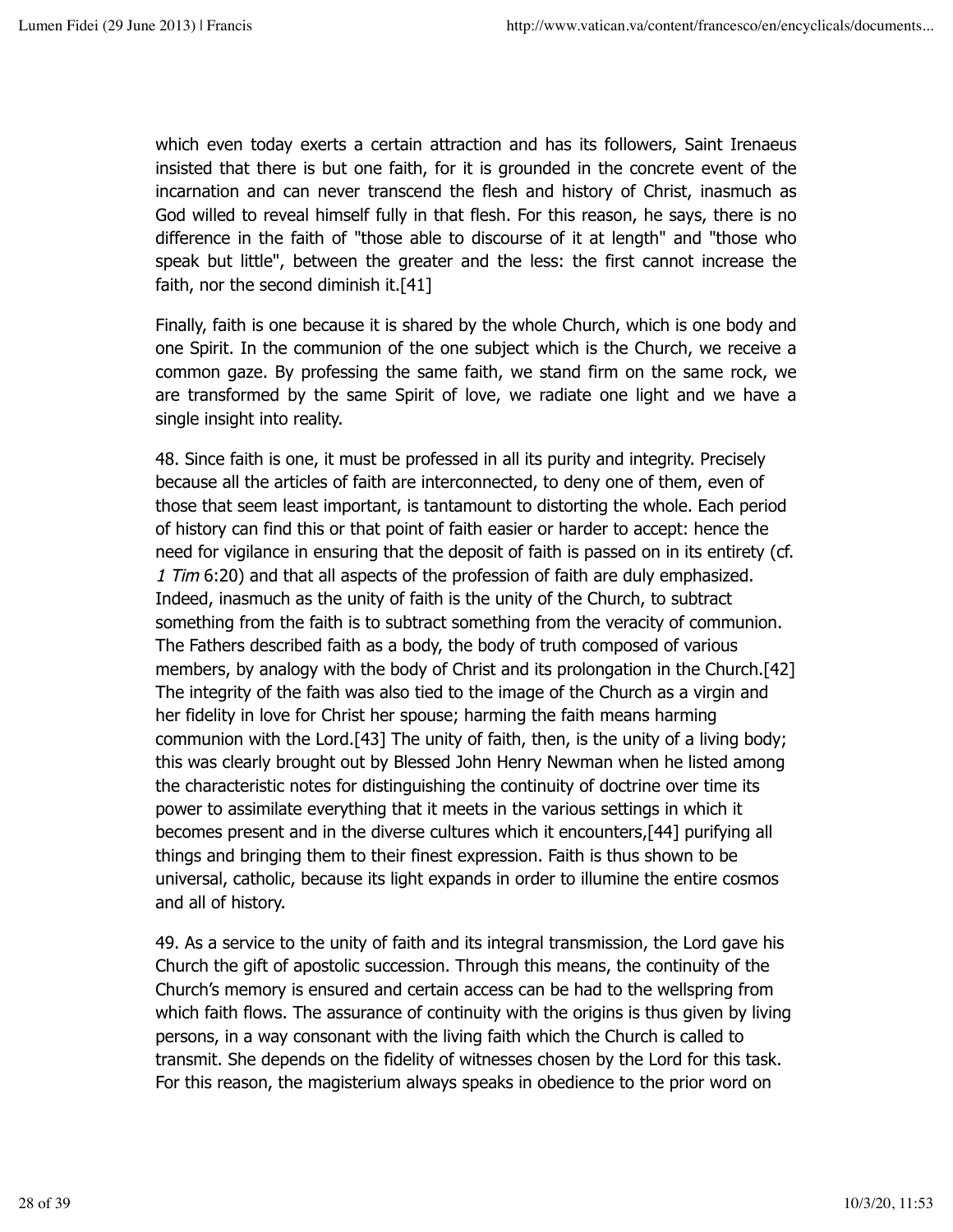which faith is based; it is reliable because of its trust in the word which it hears, preserves and expounds.[45] In Saint Paul's farewell discourse to the elders of Ephesus at Miletus, which Saint Luke recounts for us in the Acts of the Apostles, he testifies that he had carried out the task which the Lord had entrusted to him of "declaring the whole counsel of God" (Acts 20:27). Thanks to the Church's magisterium, this counsel can come to us in its integrity, and with it the joy of being able to follow it fully.

#### CHAPTER FOUR

# **GOD PREPARES A CITY FOR THEM (cf. Heb 11:16)**

#### **Faith and the common good**

50. In presenting the story of the patriarchs and the righteous men and women of the Old Testament, the Letter to the Hebrews highlights an essential aspect of their faith. That faith is not only presented as a journey, but also as a process of building, the preparing of a place in which human beings can dwell together with one another. The first builder was Noah who saved his family in the ark (Heb 11:7). Then comes Abraham, of whom it is said that by faith he dwelt in tents, as he looked forward to the city with firm foundations (cf. Heb 11:9-10). With faith comes a new reliability, a new firmness, which God alone can give. If the man of faith finds support in the God of fidelity, the God who is Amen (cf. Is 65:16), and thus becomes firm himself, we can now also say that firmness of faith marks the city which God is preparing for mankind. Faith reveals just how firm the bonds between people can be when God is present in their midst. Faith does not merely grant interior firmness, a steadfast conviction on the part of the believer; it also sheds light on every human relationship because it is born of love and reflects God's own love. The God who is himself reliable gives us a city which is reliable.

51. Precisely because it is linked to love (cf. *Gal* 5:6), the light of faith is concretely placed at the service of justice, law and peace. Faith is born of an encounter with God's primordial love, wherein the meaning and goodness of our life become evident; our life is illumined to the extent that it enters into the space opened by that love, to the extent that it becomes, in other words, a path and praxis leading to the fullness of love. The light of faith is capable of enhancing the richness of human relations, their ability to endure, to be trustworthy, to enrich our life together. Faith does not draw us away from the world or prove irrelevant to the concrete concerns of the men and women of our time. Without a love which is trustworthy, nothing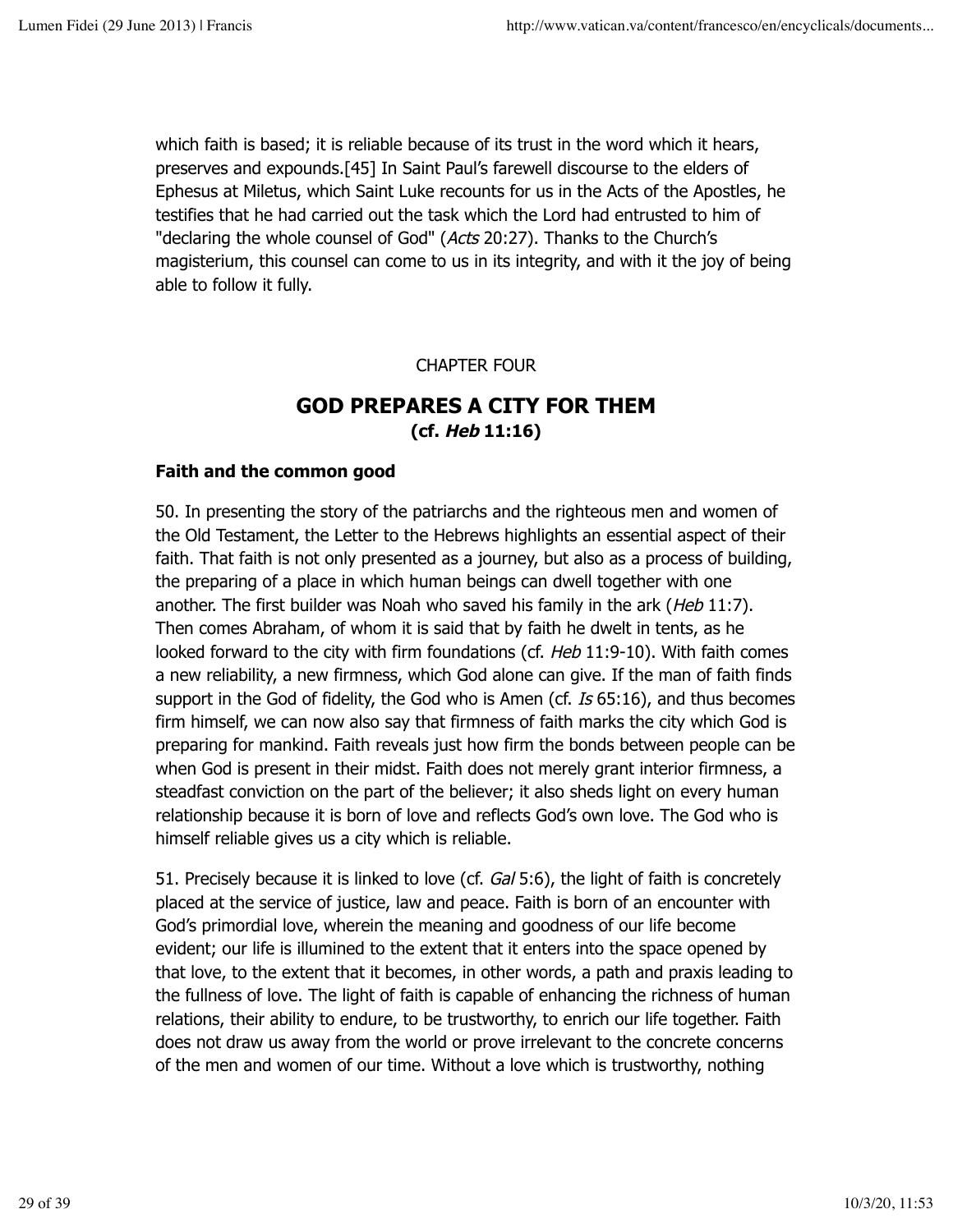could truly keep men and women united. Human unity would be conceivable only on the basis of utility, on a calculus of conflicting interests or on fear, but not on the goodness of living together, not on the joy which the mere presence of others can give. Faith makes us appreciate the architecture of human relationships because it grasps their ultimate foundation and definitive destiny in God, in his love, and thus sheds light on the art of building; as such it becomes a service to the common good. Faith is truly a good for everyone; it is a common good. Its light does not simply brighten the interior of the Church, nor does it serve solely to build an eternal city in the hereafter; it helps us build our societies in such a way that they can journey towards a future of hope. The Letter to the Hebrews offers an example in this regard when it names, among the men and women of faith, Samuel and David, whose faith enabled them to "administer justice" (Heb 11:33). This expression refers to their justice in governance, to that wisdom which brings peace to the people (cf. 1 Sam 12:3-5; 2 Sam 8:15). The hands of faith are raised up to heaven, even as they go about building in charity a city based on relationships in which the love of God is laid as a foundation.

## **Faith and the family**

52. In Abraham's journey towards the future city, the Letter to the Hebrews mentions the blessing which was passed on from fathers to sons (cf. Heb 11:20-21). The first setting in which faith enlightens the human city is the family. I think first and foremost of the stable union of man and woman in marriage. This union is born of their love, as a sign and presence of God's own love, and of the acknowledgment and acceptance of the goodness of sexual differentiation, whereby spouses can become one flesh (cf. Gen 2:24) and are enabled to give birth to a new life, a manifestation of the Creator's goodness, wisdom and loving plan. Grounded in this love, a man and a woman can promise each other mutual love in a gesture which engages their entire lives and mirrors many features of faith. Promising love for ever is possible when we perceive a plan bigger than our own ideas and undertakings, a plan which sustains us and enables us to surrender our future entirely to the one we love. Faith also helps us to grasp in all its depth and richness the begetting of children, as a sign of the love of the Creator who entrusts us with the mystery of a new person. So it was that Sarah, by faith, became a mother, for she trusted in God's fidelity to his promise (cf. Heb 11:11).

53. In the family, faith accompanies every age of life, beginning with childhood: children learn to trust in the love of their parents. This is why it is so important that within their families parents encourage shared expressions of faith which can help children gradually to mature in their own faith. Young people in particular, who are going through a period in their lives which is so complex, rich and important for their faith, ought to feel the constant closeness and support of their families and the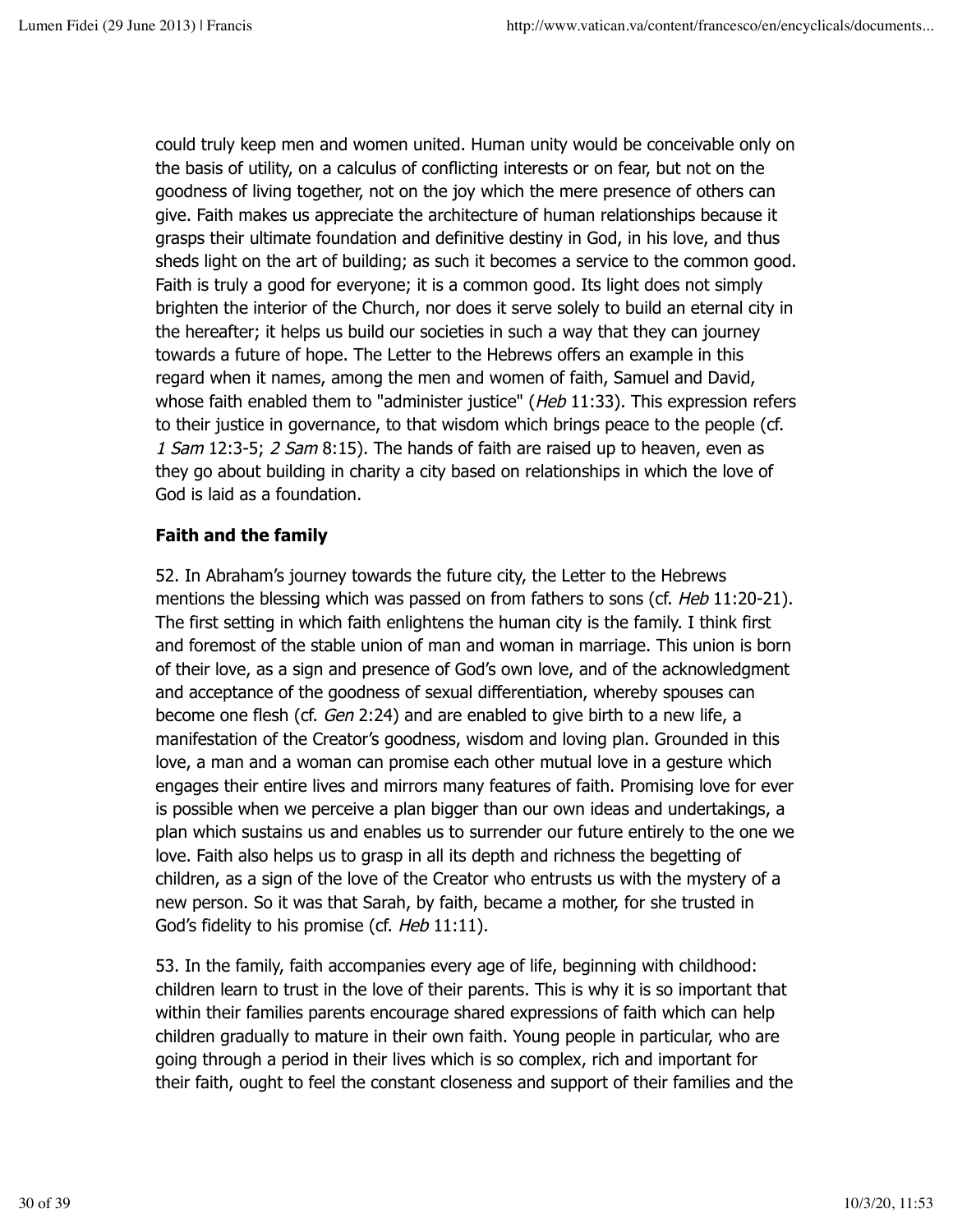Church in their journey of faith. We have all seen, during World Youth Days, the joy that young people show in their faith and their desire for an ever more solid and generous life of faith. Young people want to live life to the fullest. Encountering Christ, letting themselves be caught up in and guided by his love, enlarges the horizons of existence, gives it a firm hope which will not disappoint. Faith is no refuge for the fainthearted, but something which enhances our lives. It makes us aware of a magnificent calling, the vocation of love. It assures us that this love is trustworthy and worth embracing, for it is based on God's faithfulness which is stronger than our every weakness.

## **A light for life in society**

54. Absorbed and deepened in the family, faith becomes a light capable of illumining all our relationships in society. As an experience of the mercy of God the Father, it sets us on the path of brotherhood. Modernity sought to build a universal brotherhood based on equality, yet we gradually came to realize that this brotherhood, lacking a reference to a common Father as its ultimate foundation, cannot endure. We need to return to the true basis of brotherhood. The history of faith has been from the beginning a history of brotherhood, albeit not without conflict. God calls Abraham to go forth from his land and promises to make of him a great nation, a great people on whom the divine blessing rests (cf. Gen 12:1-3). As salvation history progresses, it becomes evident that God wants to make everyone share as brothers and sisters in that one blessing, which attains its fullness in Jesus, so that all may be one. The boundless love of our Father also comes to us, in Jesus, through our brothers and sisters. Faith teaches us to see that every man and woman represents a blessing for me, that the light of God's face shines on me through the faces of my brothers and sisters.

How many benefits has the gaze of Christian faith brought to the city of men for their common life! Thanks to faith we have come to understand the unique dignity of each person, something which was not clearly seen in antiquity. In the second century the pagan Celsus reproached Christians for an idea that he considered foolishness and delusion: namely, that God created the world for man, setting human beings at the pinnacle of the entire cosmos. "Why claim that [grass] grows for the benefit of man, rather than for that of the most savage of the brute beasts?"[46] "If we look down to Earth from the heights of heaven, would there really be any difference between our activities and those of the ants and bees?"[47] At the heart of biblical faith is God's love, his concrete concern for every person, and his plan of salvation which embraces all of humanity and all creation, culminating in the incarnation, death and resurrection of Jesus Christ. Without insight into these realities, there is no criterion for discerning what makes human life precious and unique. Man loses his place in the universe, he is cast adrift in nature, either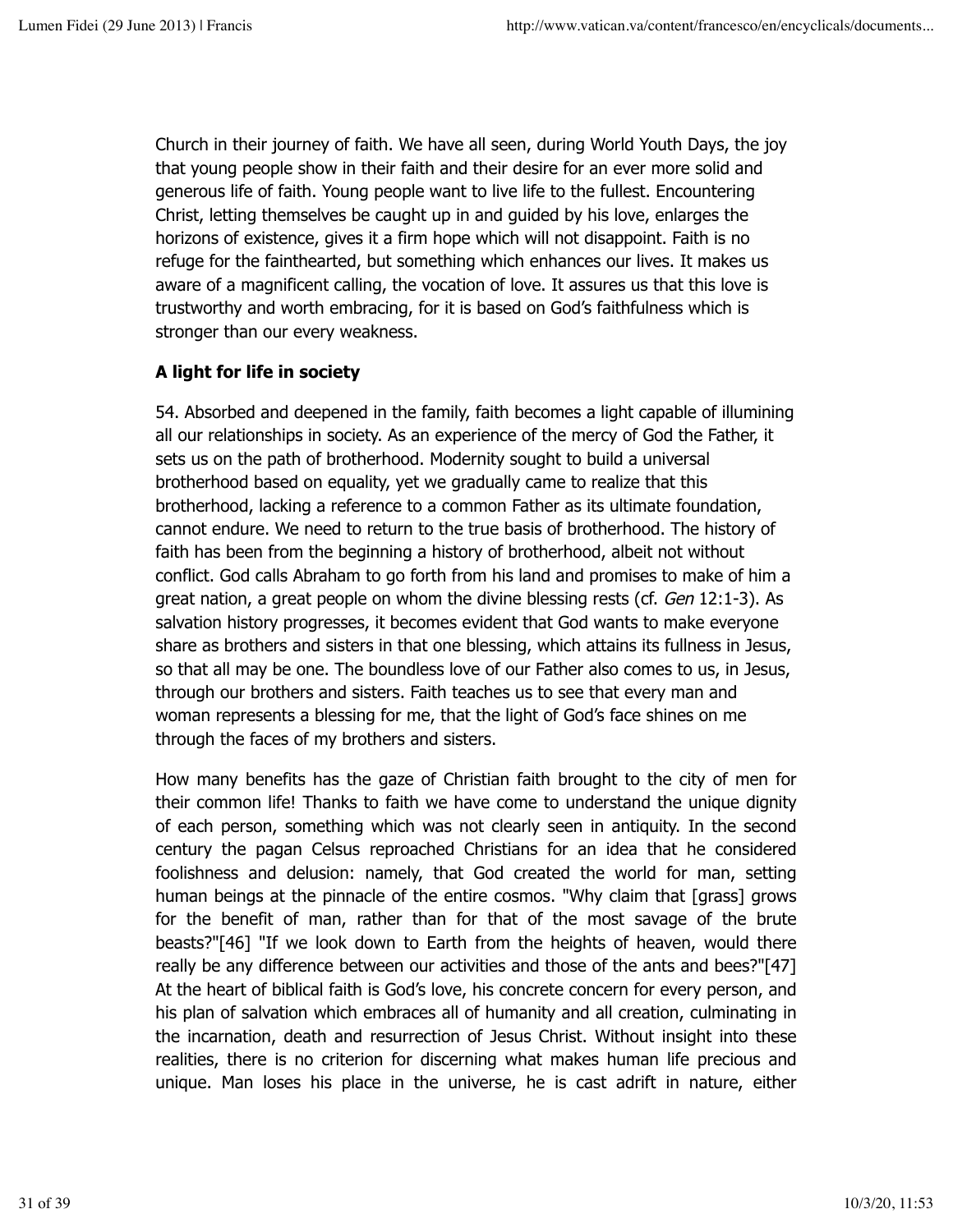renouncing his proper moral responsibility or else presuming to be a sort of absolute judge, endowed with an unlimited power to manipulate the world around him.

55. Faith, on the other hand, by revealing the love of God the Creator, enables us to respect nature all the more, and to discern in it a grammar written by the hand of God and a dwelling place entrusted to our protection and care. Faith also helps us to devise models of development which are based not simply on utility and profit, but consider creation as a gift for which we are all indebted; it teaches us to create just forms of government, in the realization that authority comes from God and is meant for the service of the common good. Faith likewise offers the possibility of forgiveness, which so often demands time and effort, patience and commitment. Forgiveness is possible once we discover that goodness is always prior to and more powerful than evil, and that the word with which God affirms our life is deeper than our every denial. From a purely anthropological standpoint, unity is superior to conflict; rather than avoiding conflict, we need to confront it in an effort to resolve and move beyond it, to make it a link in a chain, as part of a progress towards unity.

When faith is weakened, the foundations of life also risk being weakened, as the poet T.S. Eliot warned: "Do you need to be told that even those modest attainments / As you can boast in the way of polite society / Will hardly survive the Faith to which they owe their significance?"[48] If we remove faith in God from our cities, mutual trust would be weakened, we would remain united only by fear and our stability would be threatened. In the Letter to the Hebrews we read that "God is not ashamed to be called their God; indeed, he has prepared a city for them" (Heb 11:16). Here the expression "is not ashamed" is associated with public acknowledgment. The intention is to say that God, by his concrete actions, makes a public avowal that he is present in our midst and that he desires to solidify every human relationship. Could it be the case, instead, that we are the ones who are ashamed to call God our God? That we are the ones who fail to confess him as such in our public life, who fail to propose the grandeur of the life in common which he makes possible? Faith illumines life and society. If it possesses a creative light for each new moment of history, it is because it sets every event in relationship to the origin and destiny of all things in the Father.

#### **Consolation and strength amid suffering**

56. Writing to the Christians of Corinth about his sufferings and tribulations, Saint Paul links his faith to his preaching of the Gospel. In himself he sees fulfilled the passage of Scripture which reads: "I believed, and so I spoke" (2 Cor 4:13). The reference is to a verse of Psalm 116, in which the psalmist exclaims: "I kept my faith, even when I said, 'I am greatly afflicted'" (v. 10). To speak of faith often involves speaking of painful testing, yet it is precisely in such testing that Paul sees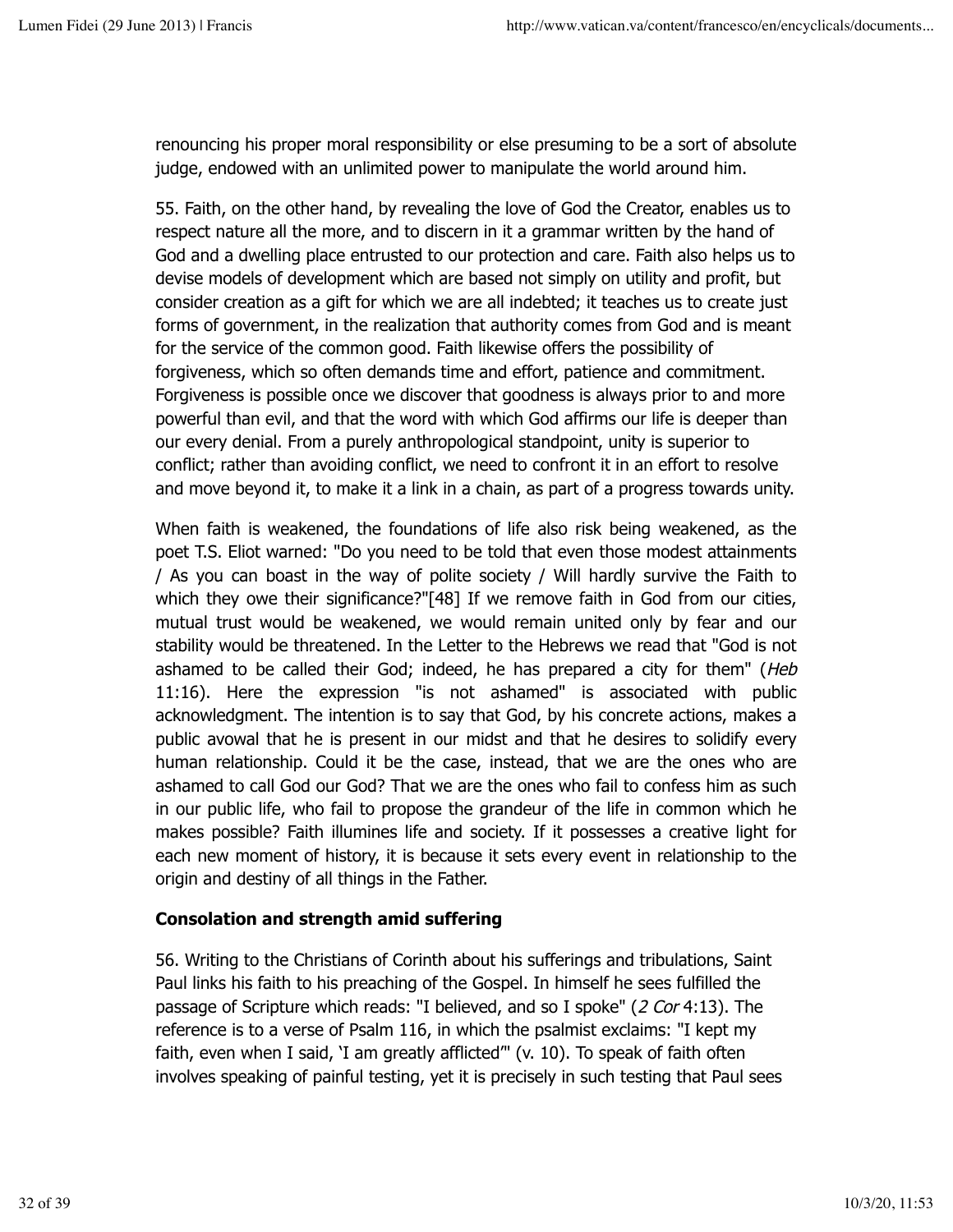the most convincing proclamation of the Gospel, for it is in weakness and suffering that we discover God's power which triumphs over our weakness and suffering. The apostle himself experienced a dying which would become life for Christians (cf. 2 Cor 4:7-12). In the hour of trial faith brings light, while suffering and weakness make it evident that "we do not proclaim ourselves; we proclaim Jesus Christ as Lord" (2 Cor 4:5). The eleventh chapter of the Letter to the Hebrews concludes with a reference to those who suffered for their faith (cf. Heb 11:35-38); outstanding among these was Moses, who suffered abuse for the Christ (cf. v. 26). Christians know that suffering cannot be eliminated, yet it can have meaning and become an act of love and entrustment into the hands of God who does not abandon us; in this way it can serve as a moment of growth in faith and love. By contemplating Christ's union with the Father even at the height of his sufferings on the cross (cf.  $Mk$  15:34), Christians learn to share in the same gaze of Jesus. Even death is illumined and can be experienced as the ultimate call to faith, the ultimate "Go forth from your land" (Gen 12:1), the ultimate "Come!" spoken by the Father, to whom we abandon ourselves in the confidence that he will keep us steadfast even in our final passage.

57. Nor does the light of faith make us forget the sufferings of this world. How many men and women of faith have found mediators of light in those who suffer! So it was with Saint Francis of Assisi and the leper, or with Blessed Mother Teresa of Calcutta and her poor. They understood the mystery at work in them. In drawing near to the suffering, they were certainly not able to eliminate all their pain or to explain every evil. Faith is not a light which scatters all our darkness, but a lamp which guides our steps in the night and suffices for the journey. To those who suffer, God does not provide arguments which explain everything; rather, his response is that of an accompanying presence, a history of goodness which touches every story of suffering and opens up a ray of light. In Christ, God himself wishes to share this path with us and to offer us his gaze so that we might see the light within it. Christ is the one who, having endured suffering, is "the pioneer and perfecter of our faith" (Heb 12:2).

Suffering reminds us that faith's service to the common good is always one of hope — a hope which looks ever ahead in the knowledge that only from God, from the future which comes from the risen Jesus, can our society find solid and lasting foundations. In this sense faith is linked to hope, for even if our dwelling place here below is wasting away, we have an eternal dwelling place which God has already prepared in Christ, in his body (cf. 2 Cor 4:16-5:5). The dynamic of faith, hope and charity (cf. 1 Th 1:3; 1 Cor 13:13) thus leads us to embrace the concerns of all men and women on our journey towards that city "whose architect and builder is God" (Heb 11:10), for "hope does not disappoint" (Rom 5:5).

In union with faith and charity, hope propels us towards a sure future, set against a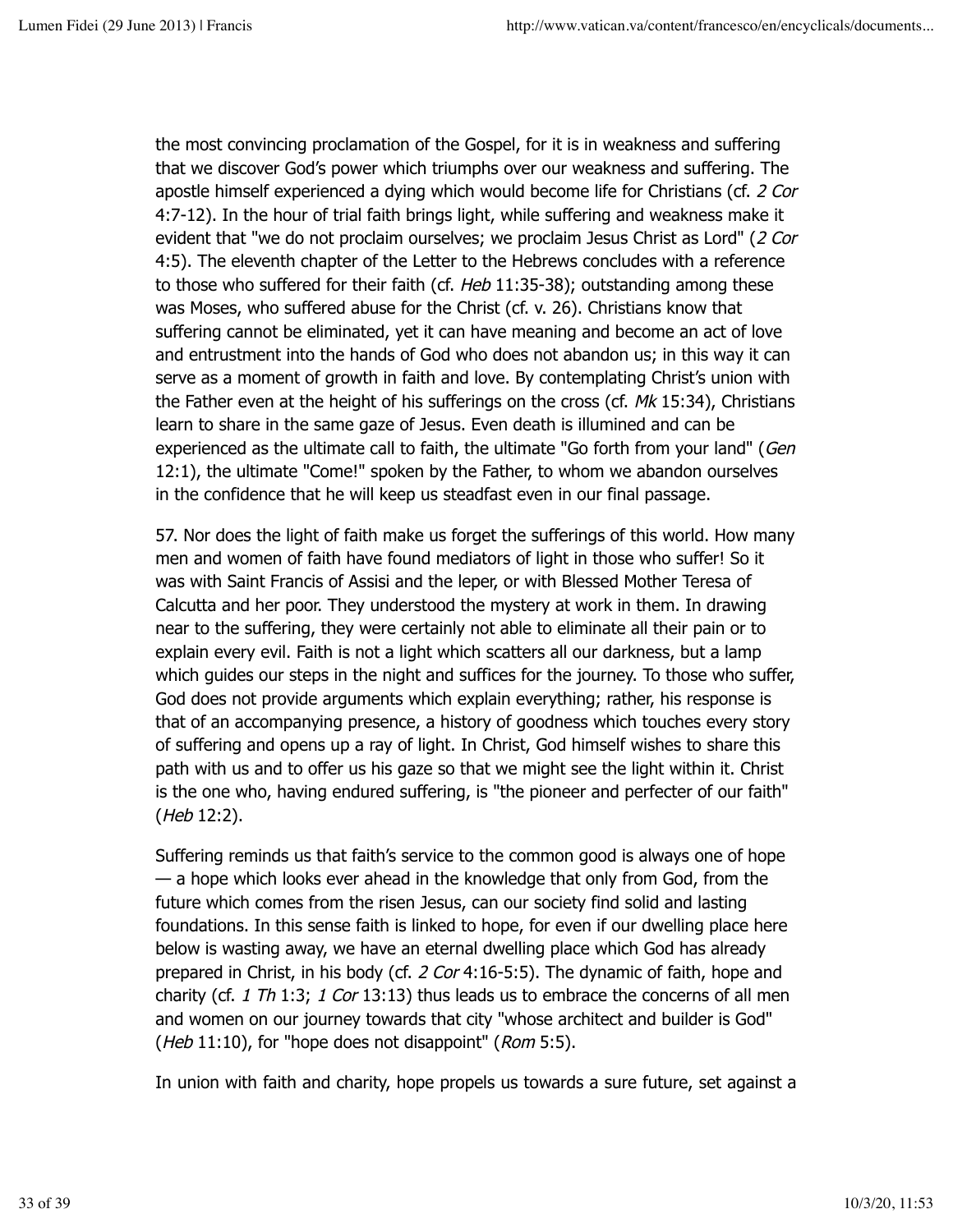different horizon with regard to the illusory enticements of the idols of this world yet granting new momentum and strength to our daily lives. Let us refuse to be robbed of hope, or to allow our hope to be dimmed by facile answers and solutions which block our progress, "fragmenting" time and changing it into space. Time is always much greater than space. Space hardens processes, whereas time propels towards the future and encourages us to go forward in hope.

#### **Blessed is she who believed (Lk 1:45)**

58. In the parable of the sower, Saint Luke has left us these words of the Lord about the "good soil": "These are the ones who when they hear the word, hold it fast in an honest and good heart, and bear fruit with patient endurance" ( $Lk$  8:15). In the context of Luke's Gospel, this mention of an honest and good heart which hears and keeps the word is an implicit portrayal of the faith of the Virgin Mary. The evangelist himself speaks of Mary's memory, how she treasured in her heart all that she had heard and seen, so that the word could bear fruit in her life. The Mother of the Lord is the perfect icon of faith; as Saint Elizabeth would say: "Blessed is she who believed"  $(Lk 1:45)$ .

In Mary, the Daughter of Zion, is fulfilled the long history of faith of the Old Testament, with its account of so many faithful women, beginning with Sarah: women who, alongside the patriarchs, were those in whom God's promise was fulfilled and new life flowered. In the fullness of time, God's word was spoken to Mary and she received that word into her heart, her entire being, so that in her womb it could take flesh and be born as light for humanity. Saint Justin Martyr, in his dialogue with Trypho, uses a striking expression; he tells us that Mary, receiving the message of the angel, conceived "faith and joy".[49] In the Mother of Jesus, faith demonstrated its fruitfulness; when our own spiritual lives bear fruit we become filled with joy, which is the clearest sign of faith's grandeur. In her own life Mary completed the pilgrimage of faith, following in the footsteps of her Son.[50] In her the faith journey of the Old Testament was thus taken up into the following of Christ, transformed by him and entering into the gaze of the incarnate Son of God.

59. We can say that in the Blessed Virgin Mary we find something I mentioned earlier, namely that the believer is completely taken up into his or her confession of faith. Because of her close bond with Jesus, Mary is strictly connected to what we believe. As Virgin and Mother, Mary offers us a clear sign of Christ's divine sonship. The eternal origin of Christ is in the Father. He is the Son in a total and unique sense, and so he is born in time without the intervention of a man. As the Son, Jesus brings to the world a new beginning and a new light, the fullness of God's faithful love bestowed on humanity. But Mary's true motherhood also ensured for the Son of God an authentic human history, true flesh in which he would die on the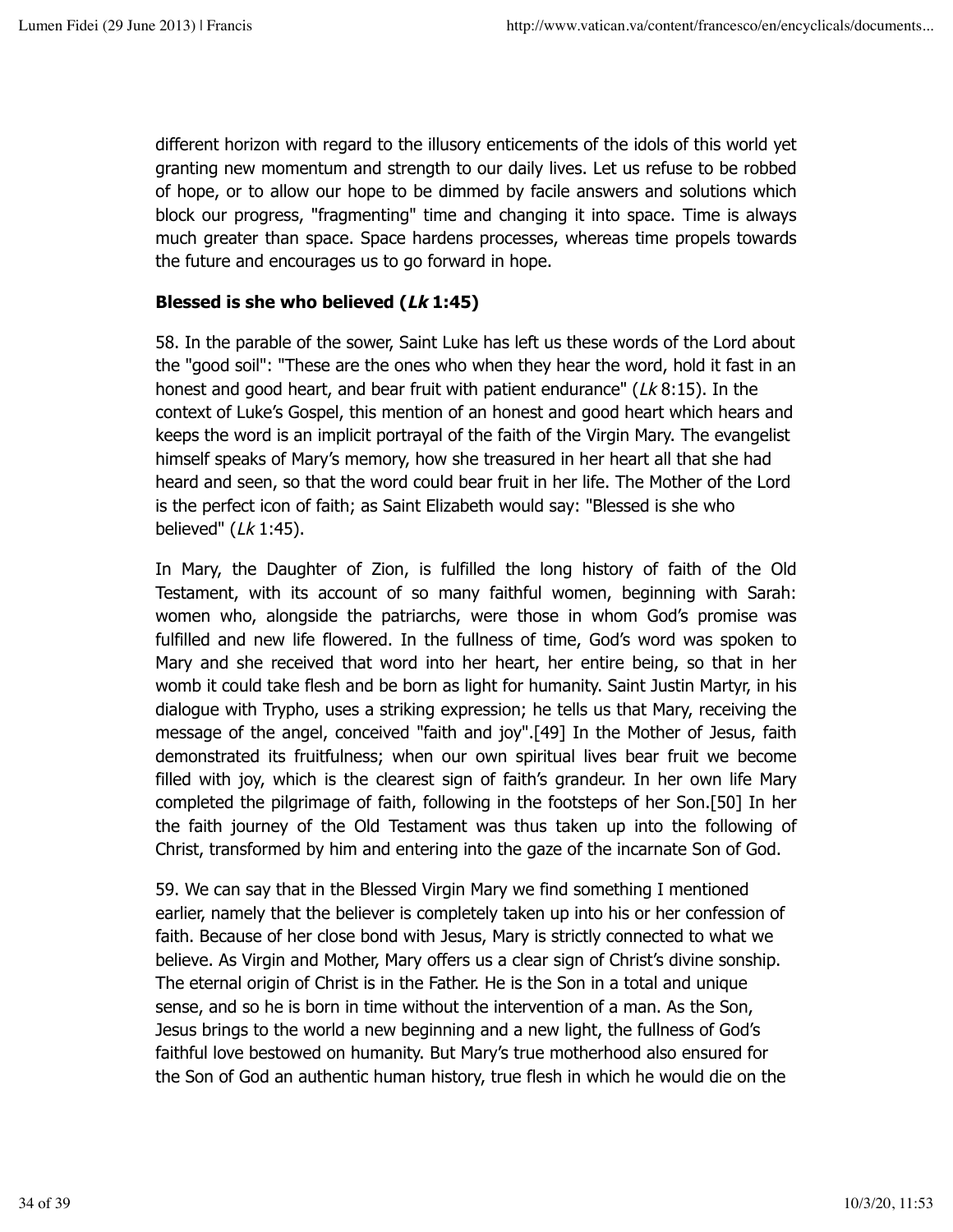cross and rise from the dead. Mary would accompany Jesus to the cross (cf. Jn 19:25), whence her motherhood would extend to each of his disciples (cf.  $Jn$ 19:26-27). She will also be present in the upper room after Jesus' resurrection and ascension, joining the apostles in imploring the gift of the Spirit (cf. Acts 1:14). The movement of love between Father, Son and Spirit runs through our history, and Christ draws us to himself in order to save us (cf.  $Jn$  12:32). At the centre of our faith is the confession of Jesus, the Son of God, born of a woman, who brings us, through the gift of the Holy Spirit, to adoption as sons and daughters (cf. Gal 4:4).

60. Let us turn in prayer to Mary, Mother of the Church and Mother of our faith.

Mother, help our faith!

Open our ears to hear God's word and to recognize his voice and call. Awaken in us a desire to follow in his footsteps, to go forth from our own land and to receive his promise.

Help us to be touched by his love, that we may touch him in faith. Help us to entrust ourselves fully to him and to believe in his love, especially at times of trial, beneath the shadow of the cross, when our faith is called to mature.

Sow in our faith the joy of the Risen One.

Remind us that those who believe are never alone.

Teach us to see all things with the eyes of Jesus, that he may be light for our path. And may this light of faith always increase in us, until the dawn of that undying day which is Christ himself, your Son, our Lord!

Given in Rome, at Saint Peter's, on 29 June, the Solemnity of the Holy Apostles Peter and Paul, in the year 2013, the first of my pontificate.

#### **FRANCISCUS**

[1] Dialogus cum Tryphone Iudaeo, 121, 2: PG 6, 758.

[2] Clement of Alexandria, *Protrepticus*, IX: PG 8, 195.

[3] Brief an Elisabeth Nietzsche (11 June 1865), in: Werke in drei Bänden, München, 1954, 953ff.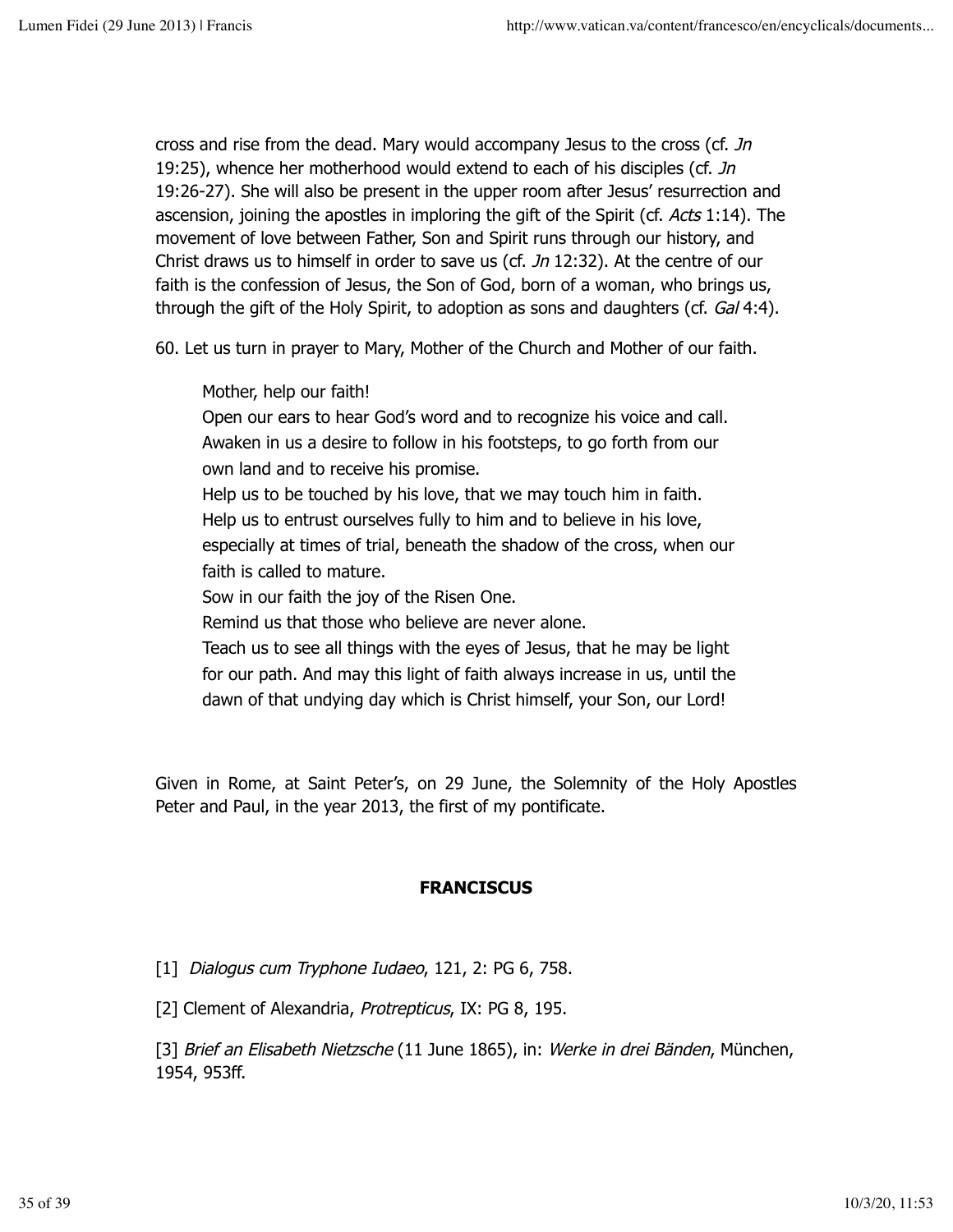[4] Paradiso XXIV, 145-147.

[5] Acta Sanctorum, Junii, I, 21.

[6] "Though the Council does not expressly deal with faith, it speaks of it on every page, it recognizes its living, supernatural character, it presumes it to be full and strong, and it bases its teachings on it. It is sufficient to recall the Council's statements… to see the essential importance which the Council, in line with the doctrinal tradition of the Church, attributes to faith, the true faith, which has its source in Christ, and the magisterium of the Church for its channel" (Paul VI, General Audience [8 March 1967]: Insegnamenti V [1967], 705).

[7] Cf., for example, First Vatican Ecumenical Council, Dogmatic Constitution on the Catholic Faith Dei Filius, Ch. 3: DS 3008-3020; Second Vatican Ecumenical Council, Dogmatic Constitution on Divine Revelation Dei Verbum, 5: Catechism of the Catholic Church, Nos. 153-165.

[8] Cf. *Catechesis* V, 1: PG 33, 505A.

[9] *In Psal*. 32, II, s. I, 9: PL 36, 284.

[10] M. Buber, Die Erzählungen der Chassidim, Zürich, 1949, 793.

[11] *Émile*, Paris, 1966, 387.

[12] Lettre à Christophe de Beaumont, Lausanne, 1993, 110.

[13] Cf. In Ioh. Evang., 45, 9: PL 35, 1722-1723.

[14] Part II, IV.

[15] *De Continentia*, 4, 11: PL 40, 356.

[16] "Vom Wesen katholischer Weltanschauung" (1923), in Unterscheidung des Christlichen. Gesammelte Studien 1923-1963, Mainz, 1963, 24.

[17] XI, 30, 40: PL 32, 825.

[18] Cf. *ibid.*, 825-826.

[19] Cf. Vermischte Bemerkungen / Culture and Value, ed. G.H. von Wright, Oxford, 1991, 32-33; 61-64.

[20] Homiliae in Evangelia, II, 27, 4: PL 76, 1207.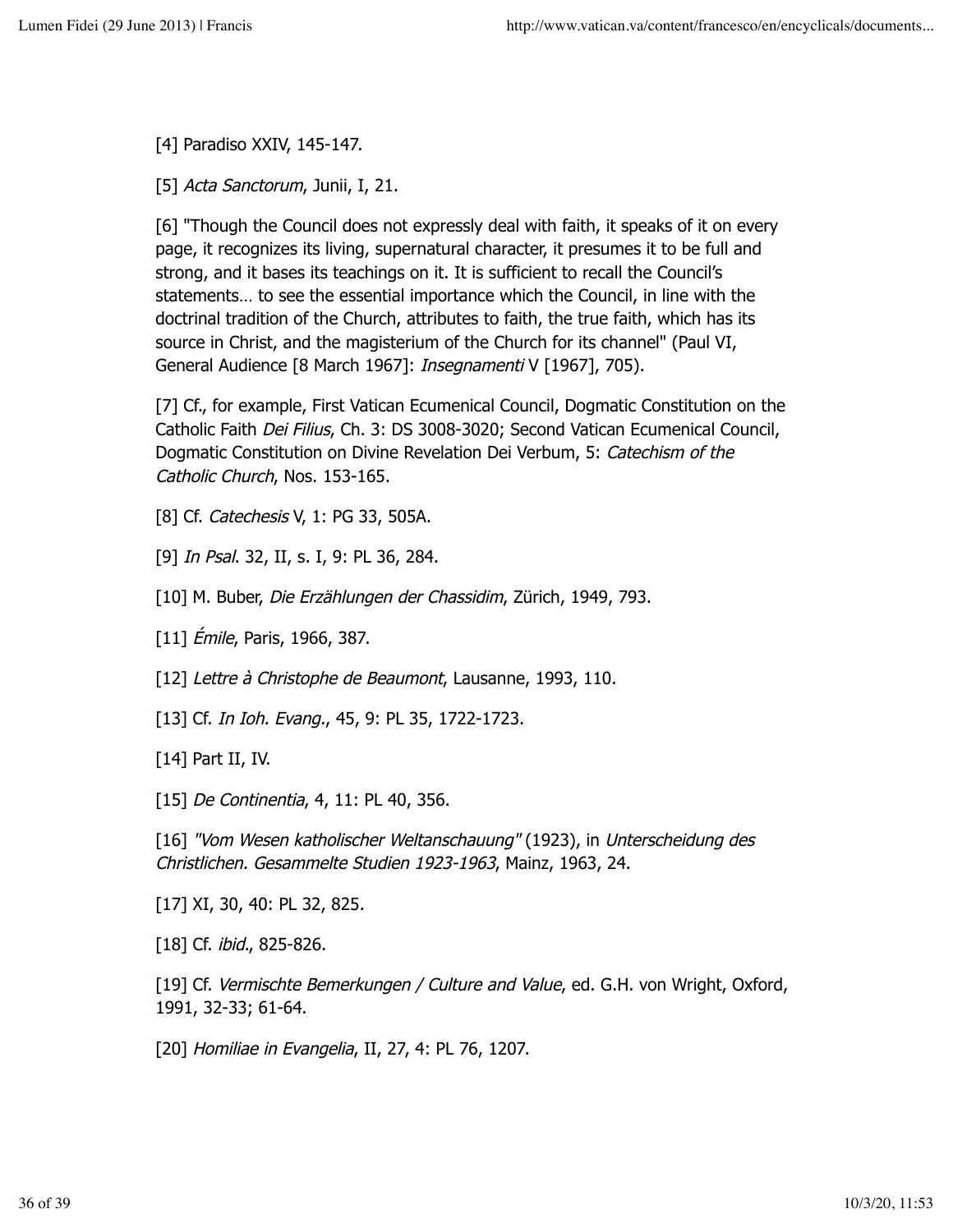[21] Cf. Expositio super Cantica Canticorum, XVIII, 88: CCL, Continuatio Mediaevalis 87, 67.

[22] Ibid., XIX, 90: CCL, Continuatio Mediaevalis 87, 69.

[23] "The obedience of faith ( $Rom 16:26$ ; compare  $Rom 1:5, 2 Cor 10:5-6$ ) must be our response to the God who reveals. By faith one freely submits oneself entirely to God making the full submission of intellect and will to God who reveals, and willingly assenting to the revelation given by God. For this faith to be accorded, we need the grace of God, anticipating it and assisting it, as well as the interior helps of the Holy Spirit, who moves the heart and converts it to God, and opens the eyes of the mind and makes it easy for all to accept and believe the truth. The same Holy Spirit constantly perfects faith by his gifts, so that revelation may be more and more deeply understood" (Second Vatican Ecumenical Council, Dogmatic Constitution on Divine Revelation Dei Verbum, 5).

[24] Cf. H. Schlier, Meditationen über den Johanneischen Begriff der Wahrheit, in Besinnung auf das Neue Testament. Exegetische Aufsätze und Vorträge 2, Freiburg, Basel, Wien, 1959, 272.

[25] Cf. *S. Th*. III, q. 55, a. 2, ad 1.

[26] Sermo 229/L (Guelf. 14), 2 (Miscellanea Augustiniana 1, 487/488): "Tangere autem corde, hoc est credere".

[27] Cf. Encyclical Letter Fides et Ratio (14 September 1998), 73: AAS (1999), 61-62.

[28] Cf. Confessiones, VIII, 12, 29: PL 32, 762.

[29] De Trinitate, XV, 11, 20: PL 42, 1071: "verbum quod intus lucet".

[30] Cf. *De Civitate Dei*, XXII, 30, 5: PL 41, 804.

[31] Cf. Congregation for the Doctrine of the Faith, Declaration Dominus Iesus (6 August 2000), 15: AAS 92 (2000), 756.

[32] Demonstratio Apostolicae Predicationis, 24: SC 406, 117.

[33] Cf. Bonaventure, *Breviloquium, prol.*: Opera Omnia, V, Quaracchi 1891, 201; *In* I Sent., proem, q. 1, resp.: Opera Omnia, I, Quaracchi 1891, 7; Thomas Aquinas, S. Th I, q.1.

[34] Cf. *De Baptismo*, 20, 5: CCL 1, 295.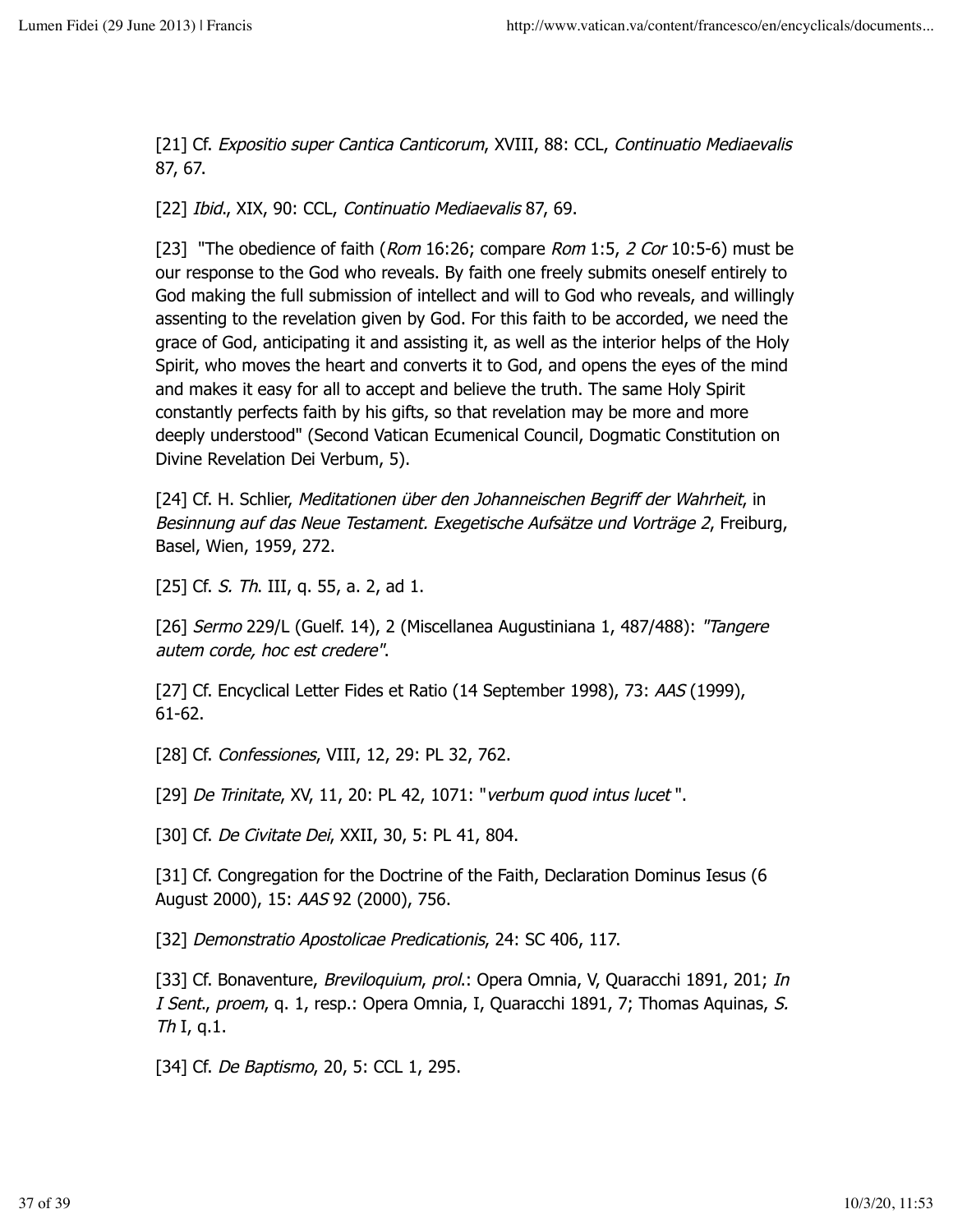[35] Dogmatic Constitution on Divine Revelation Dei Verbum, 8.

[36] Cf. Second Vatican Ecumenical Council, Constitution on the Sacred Liturgy Sacrosanctum Concilium, 59.

[37] Cf. Epistula Barnabae, 11, 5: SC 172, 162.

[38] Cf. De Nuptiis et Concupiscentia I, 4, 5: PL 44, 413: "Habent quippe intentionem generandi regenerandos, ut qui ex eis saeculi filii nascuntur in Dei filios renascantur".

[39] Second Vatican Ecumenical Council, Dogmatic Constitution on Divine Revelation Dei Verbum, 8.

[40] In Nativitate Domini Sermo, 4, 6: SC 22, 110.

[41] Cf. Irenaeus, Adversus Haereses, I, 10, 2: SC 264, 160.

[42] Cf. *ibid.*, II, 27, 1: SC 294, 264.

[43] Cf. Augustine, De Sancta Virginitate, 48, 48: PL 40, 424-425: "Servatur et in fide inviolata quaedam castitas virginalis, qua Ecclesia uni viro virgo casta coaptatur".

[44] Cf. An Essay on the Development of Christian Doctrine (Uniform Edition: Longmans, Green and Company, London, 1868-1881), 185-189.

[45] Cf. Second Vatican Ecumenical Council, Dogmatic Constitution on Divine Revelation Dei Verbum, 10.

[46] Origen, *Contra Celsum*, IV, 75: SC 136, 372.

[47] *Ibid.*, 85: SC 136, 394.

[48] "Choruses from The Rock", in The Collected Poems and Plays 1909-1950, New York, 1980, 106.

[49] Cf. Dialogus cum Tryphone Iudaeo, 100, 5: PG 6, 710.

[50] Cf. Second Vatican Ecumenical Council, Dogmatic Constitution on the Church Lumen Gentium, 58.